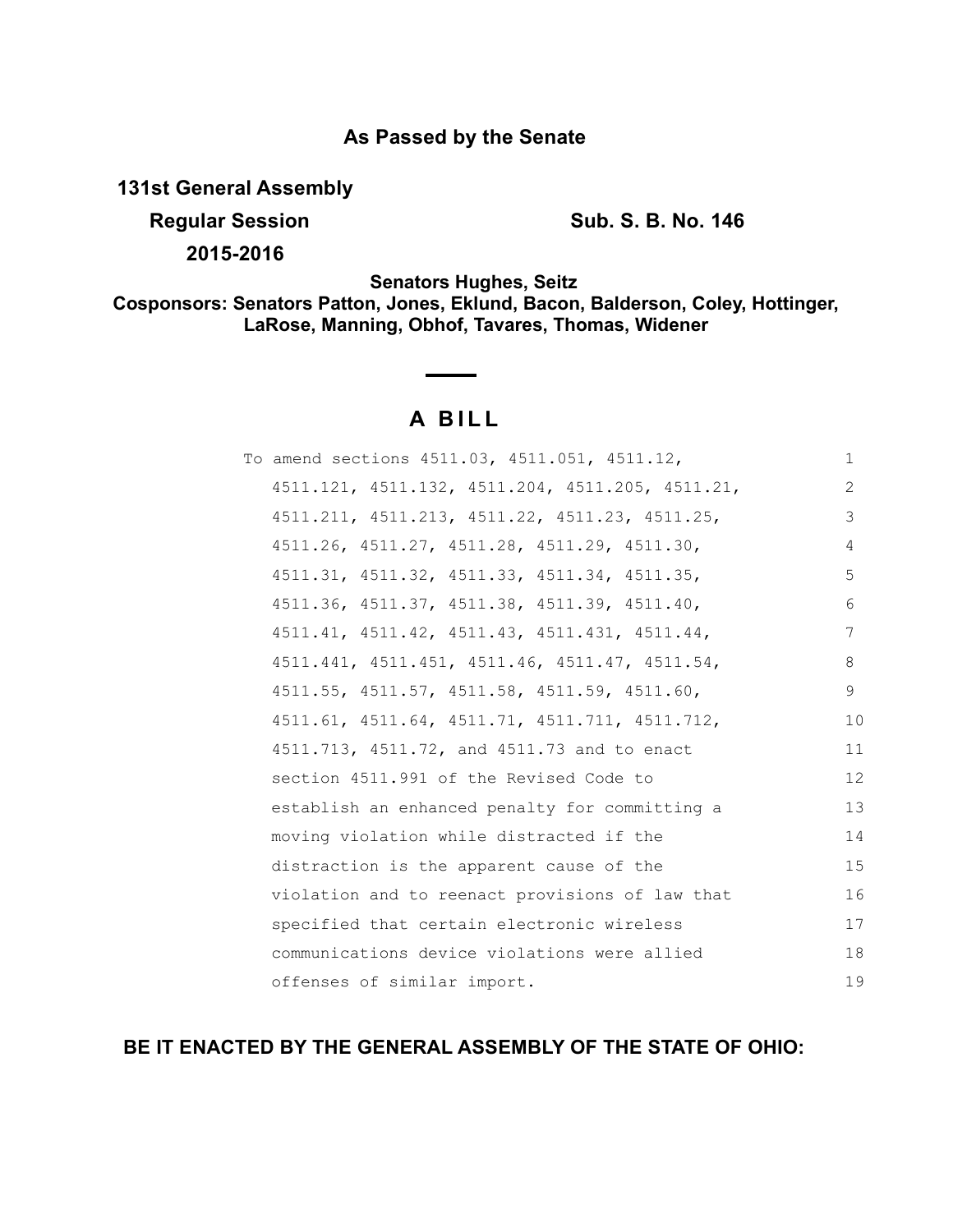**Section 1.** That sections 4511.03, 4511.051, 4511.12, 4511.121, 4511.132, 4511.204, 4511.205, 4511.21, 4511.211, 4511.213, 4511.22, 4511.23, 4511.25, 4511.26, 4511.27, 4511.28, 4511.29, 4511.30, 4511.31, 4511.32, 4511.33, 4511.34, 4511.35, 4511.36, 4511.37, 4511.38, 4511.39, 4511.40, 4511.41, 4511.42, 4511.43, 4511.431, 4511.44, 4511.441, 4511.451, 4511.46, 4511.47, 4511.54, 4511.55, 4511.57, 4511.58, 4511.59, 4511.60, 4511.61, 4511.64, 4511.71, 4511.711, 4511.712, 4511.713, 4511.72, and 4511.73 be amended and section 4511.991 of the Revised Code be enacted to read as follows: 20 21 22 23 24 25 26 27 28 29

**Sec. 4511.03.** (A) The driver of any emergency vehicle or public safety vehicle, when responding to an emergency call, upon approaching a red or stop signal or any stop sign shall slow down as necessary for safety to traffic, but may proceed cautiously past such red or stop sign or signal with due regard for the safety of all persons using the street or highway. 30 31 32 33 34 35

(B) Except as otherwise provided in this division, whoever violates this section is guilty of a minor misdemeanor. If, within one year of the offense, the offender previously has been convicted of or pleaded guilty to one predicate motor vehicle or traffic offense, whoever violates this section is guilty of a misdemeanor of the fourth degree. If, within one year of the offense, the offender previously has been convicted of two or more predicate motor vehicle or traffic offenses, whoever violates this section is guilty of a misdemeanor of the third degree. 36 37 38 39 40 41 42 43 44 45

 If the offender commits the offense while distracted and the distracting activity is the apparent cause of the offense, the offender is subject to the additional fine established under section 4511.991 of the Revised Code. 46 47 48 49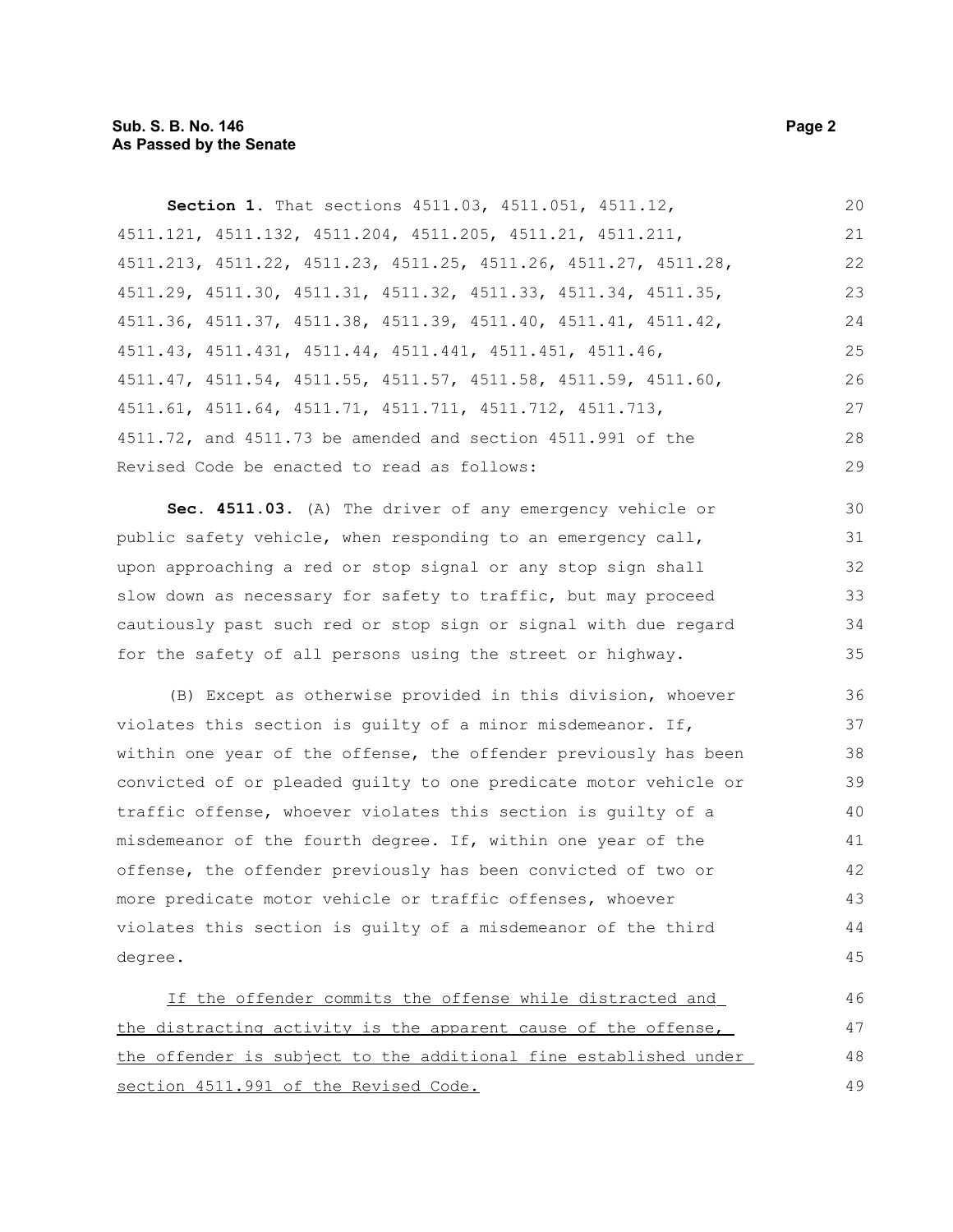| Sec. 4511.051. (A) No person, unless otherwise directed by       | 50 |
|------------------------------------------------------------------|----|
| a police officer, shall:                                         | 51 |
| (1) As a pedestrian, occupy any space within the limits of       | 52 |
| the right-of-way of a freeway, except: in a rest area; on a      | 53 |
| facility that is separated from the roadway and shoulders of the | 54 |
| freeway and is designed and appropriately marked for pedestrian  | 55 |
| use; in the performance of public works or official duties; as a | 56 |
| result of an emergency caused by an accident or breakdown of a   | 57 |
| motor vehicle; or to obtain assistance;                          | 58 |
| (2) Occupy any space within the limits of the right-of-way       | 59 |
| of a freeway, with: an animal-drawn vehicle; a ridden or led     | 60 |
| animal; herded animals; a pushcart; a bicycle, except on a       | 61 |
| facility that is separated from the roadway and shoulders of the | 62 |
| freeway and is designed and appropriately marked for bicycle     | 63 |
| use; a bicycle with motor attached; a motor driven cycle with a  | 64 |
| motor which produces not to exceed five brake horsepower; an     | 65 |
| agricultural tractor; farm machinery; except in the performance  | 66 |
| of public works or official duties.                              | 67 |
| (B) Except as otherwise provided in this division, whoever       | 68 |
| violates this section is quilty of a minor misdemeanor. If,      | 69 |
| within one year of the offense, the offender previously has been | 70 |
| convicted of or pleaded quilty to one predicate motor vehicle or | 71 |
| traffic offense, whoever violates this section is guilty of a    | 72 |
| misdemeanor of the fourth degree. If, within one year of the     | 73 |
| offense, the offender previously has been convicted of two or    | 74 |
| more predicate motor vehicle or traffic offenses, whoever        | 75 |
| violates this section is guilty of a misdemeanor of the third    | 76 |
| degree.                                                          | 77 |
|                                                                  |    |

 If the offender commits the offense while distracted and the distracting activity is the apparent cause of the offense, 78 79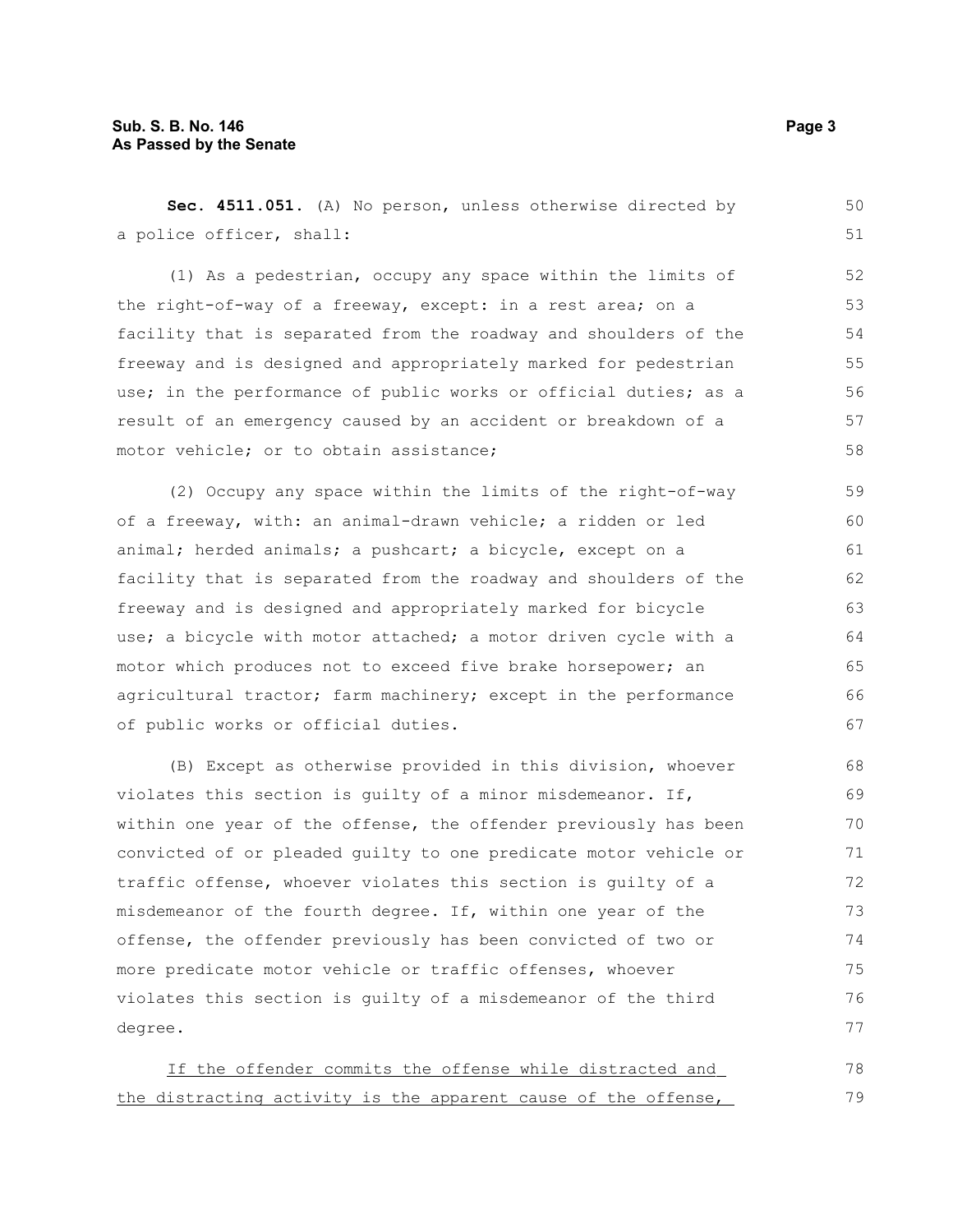| the offender is subject to the additional fine established under | 80  |
|------------------------------------------------------------------|-----|
| section 4511.991 of the Revised Code.                            | 81  |
| Sec. 4511.12. (A) No pedestrian, driver of a vehicle, or         | 82  |
| operator of a streetcar or trackless trolley shall disobey the   | 83  |
| instructions of any traffic control device placed in accordance  | 84  |
| with this chapter, unless at the time otherwise directed by a    | 85  |
| police officer.                                                  | 86  |
| No provision of this chapter for which signs are required        | 87  |
| shall be enforced against an alleged violator if at the time and | 88  |
| place of the alleged violation an official sign is not in proper | 89  |
| position and sufficiently legible to be seen by an ordinarily    | 90  |
| observant person. Whenever a particular section of this chapter  | 91  |
| does not state that signs are required, that section shall be    | 92  |
| effective even though no signs are erected or in place.          | 93  |
| (B) Except as otherwise provided in this division, whoever       | 94  |
| violates this section is quilty of a minor misdemeanor. If,      | 95  |
| within one year of the offense, the offender previously has been | 96  |
| convicted of or pleaded guilty to one predicate motor vehicle or | 97  |
| traffic offense, whoever violates this section is guilty of a    | 98  |
| misdemeanor of the fourth degree. If, within one year of the     | 99  |
| offense, the offender previously has been convicted of two or    | 100 |
| more predicate motor vehicle or traffic offenses, whoever        | 101 |
| violates this section is guilty of a misdemeanor of the third    | 102 |
| degree.                                                          | 103 |
| If the offender commits the offense while distracted and         | 104 |
| the distracting activity is the apparent cause of the offense,   | 105 |
| the offender is subject to the additional fine established under | 106 |
| section 4511.991 of the Revised Code.                            | 107 |

**Sec. 4511.121.** (A)(1) Except as provided in division (B)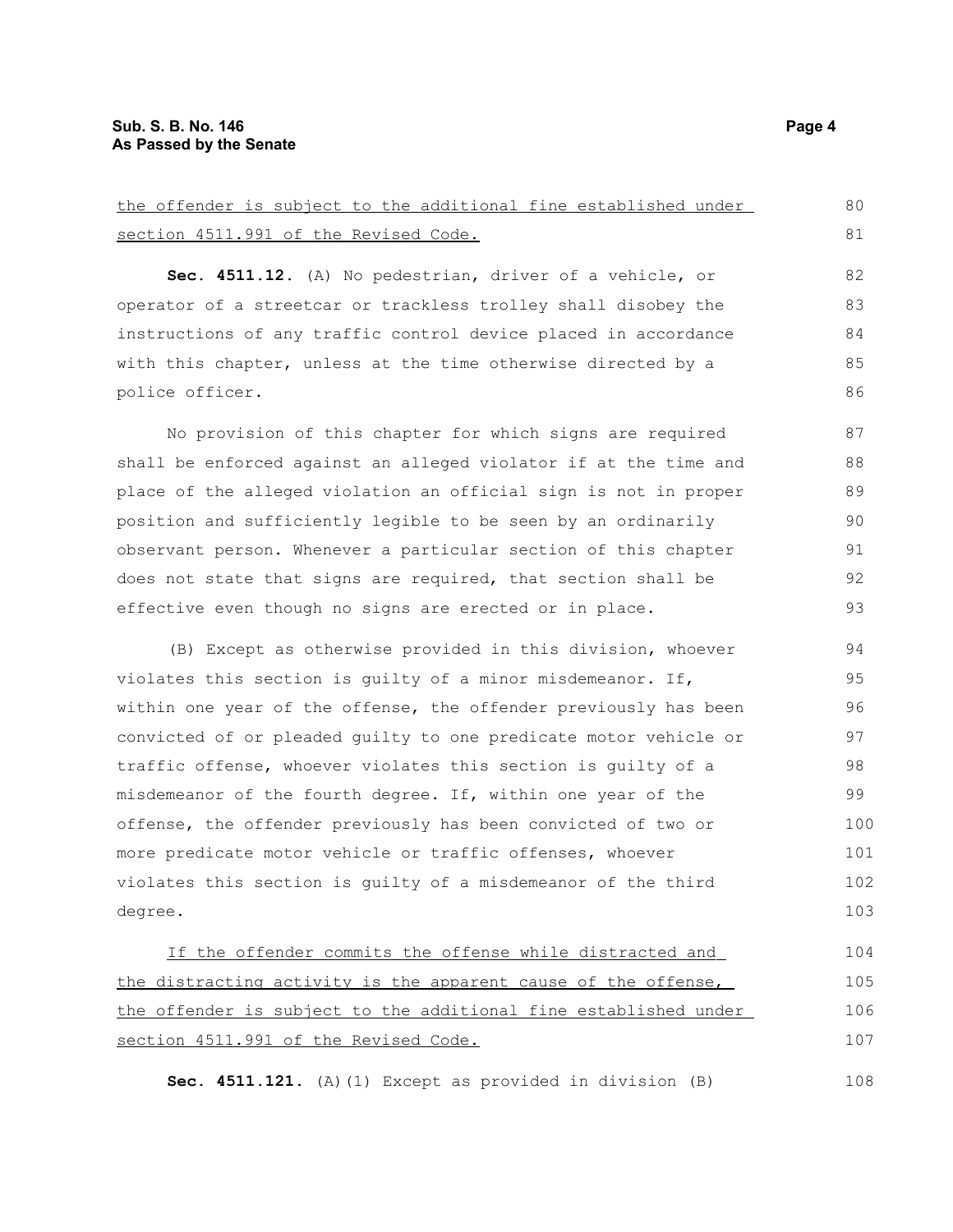#### **Sub. S. B. No. 146 Page 5 As Passed by the Senate**

of this section, any operator of a commercial motor vehicle, upon approaching a scale location established for the purpose of determining the weight of the vehicle and its load, shall comply with any traffic control device or the order of a peace officer directing the vehicle to proceed to be weighed or otherwise inspected. 109 110 111 112 113 114

(2) Any operator of a commercial motor vehicle, upon bypassing a scale location in accordance with division (B) of this section, shall comply with an order of a peace officer to stop the vehicle to verify the use and operation of an electronic clearance device. 115 116 117 118 119

(B) Any operator of a commercial motor vehicle that is equipped with an electronic clearance device authorized by the superintendent of the state highway patrol under section 4549.081 of the Revised Code may bypass a scale location, regardless of the instruction of a traffic control device to enter the scale facility, if either of the following apply: 120 121 122 123 124 125

(1) The in-cab transponder displays a green light or other affirmative visual signal and also sounds an affirmative audible signal; 126 127 128

(2) Any other criterion established by the superintendent by rule is met. 129 130

(C) Any peace officer may order the operator of a commercial motor vehicle that bypasses a scale location to stop the vehicle to verify the use and operation of an electronic clearance device. 131 132 133 134

(D) Whoever violates division (A) of this section is guilty of a minor misdemeanor. If, within one year of the offense, the offender previously has been convicted of or 135 136 137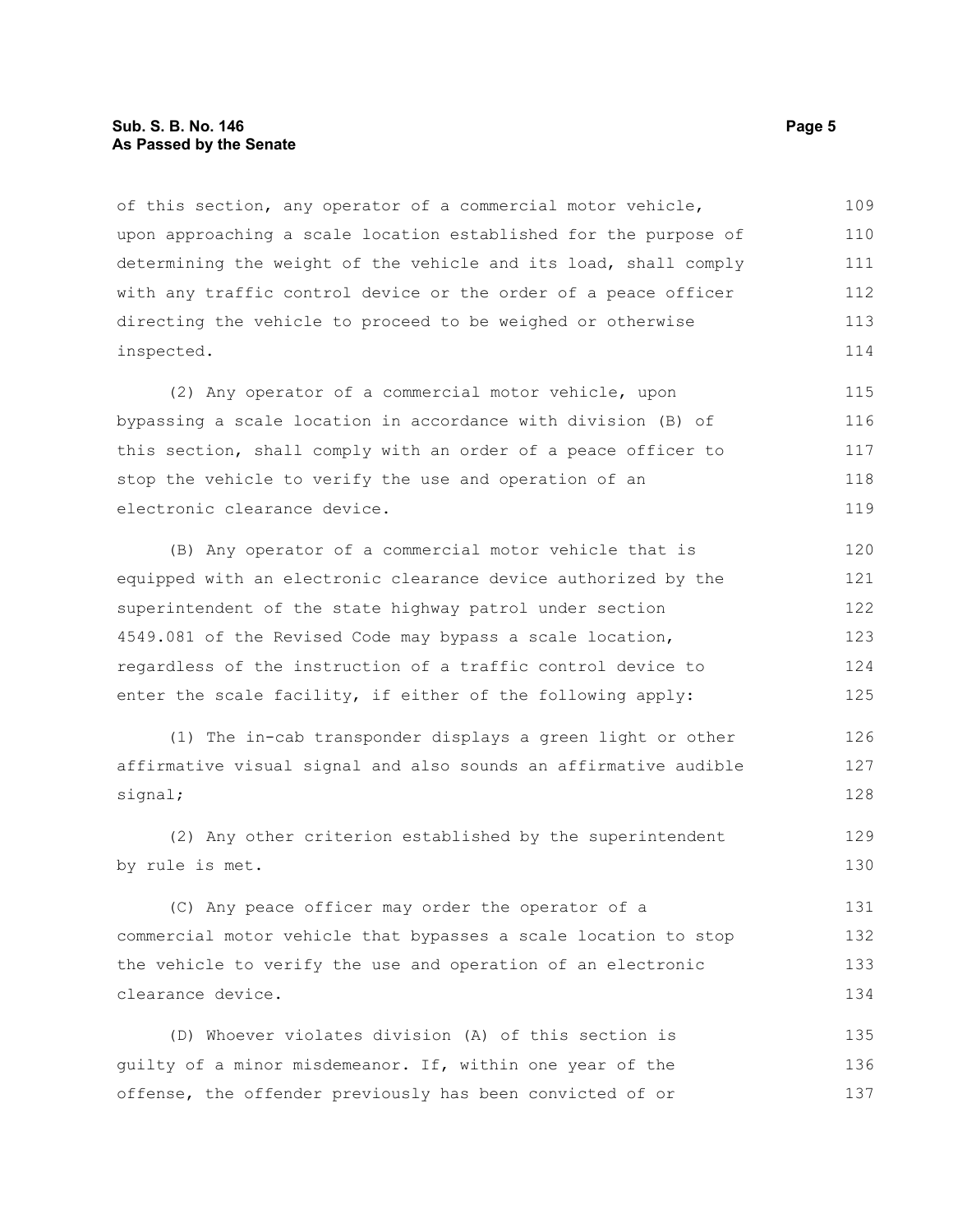#### **Sub. S. B. No. 146 Page 6 As Passed by the Senate**

pleaded guilty to a violation of division (A) of this section, whoever violates that division is guilty of a misdemeanor of the fourth degree. If, within one year of the offense, the offender previously has been convicted of or pleaded guilty to two or more violations of division (A) of this section, whoever violates division (A) is guilty of a misdemeanor of the third degree. 138 139 140 141 142 143 144

 If the offender commits the offense while distracted and the distracting activity is the apparent cause of the offense, the offender is subject to the additional fine established under section 4511.991 of the Revised Code. 145 146 147 148

(E) As used in this section and in section 4549.081 of the Revised Code, "commercial motor vehicle" means any combination of vehicles with a gross vehicle weight rating or an actual gross vehicle weight of more than ten thousand pounds if the vehicle is used in interstate or intrastate commerce to transport property and also means any vehicle that is transporting hazardous materials for which placarding is required pursuant to 49 C.F.R. Parts 100 to 180. 149 150 151 152 153 154 155 156

**Sec. 4511.132.** (A) The driver of a vehicle, streetcar, or trackless trolley who approaches an intersection where traffic is controlled by traffic control signals shall do all of the following, if the signal facing the driver either exhibits no colored lights or colored lighted arrows or exhibits a combination of such lights or arrows that fails to clearly indicate the assignment of right-of-way: 157 158 159 160 161 162 163

(1) Stop at a clearly marked stop line, but if none, stop before entering the crosswalk on the near side of the intersection, or, if none, stop before entering the intersection; 164 165 166 167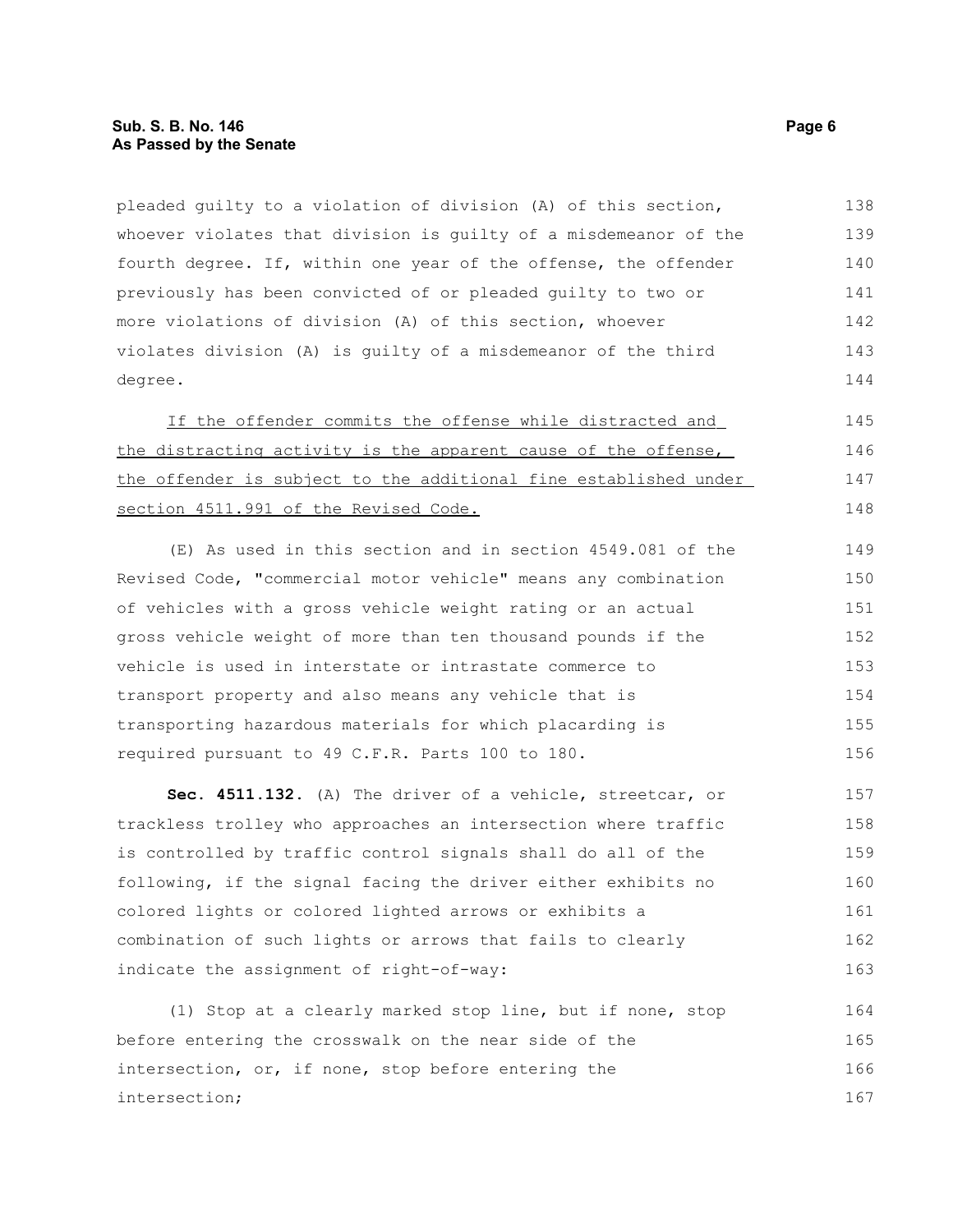#### **Sub. S. B. No. 146 Page 7 As Passed by the Senate**

(2) Yield the right-of-way to all vehicles, streetcars, or trackless trolleys in the intersection or approaching on an intersecting road, if the vehicles, streetcars, or trackless trolleys will constitute an immediate hazard during the time the driver is moving across or within the intersection or junction of roadways; 168 169 170 171 172 173

(3) Exercise ordinary care while proceeding through the intersection.

(B) Except as otherwise provided in this division, whoever violates this section is guilty of a minor misdemeanor. If, within one year of the offense, the offender previously has been convicted of or pleaded guilty to one predicate motor vehicle or traffic offense, whoever violates this section is guilty of a misdemeanor of the fourth degree. If, within one year of the offense, the offender previously has been convicted of two or more predicate motor vehicle or traffic offenses, whoever violates this section is guilty of a misdemeanor of the third degree. 176 177 178 179 180 181 182 183 184 185

If the offender commits the offense while distracted and the distracting activity is the apparent cause of the offense, the offender is subject to the additional fine established under section 4511.991 of the Revised Code. 186 187 188 189

**Sec. 4511.204.** (A) No person shall drive a motor vehicle, trackless trolley, or streetcar on any street, highway, or property open to the public for vehicular traffic while using a handheld electronic wireless communications device to write, send, or read a text-based communication. 190 191 192 193 194

(B) Division (A) of this section does not apply to any of the following: 195 196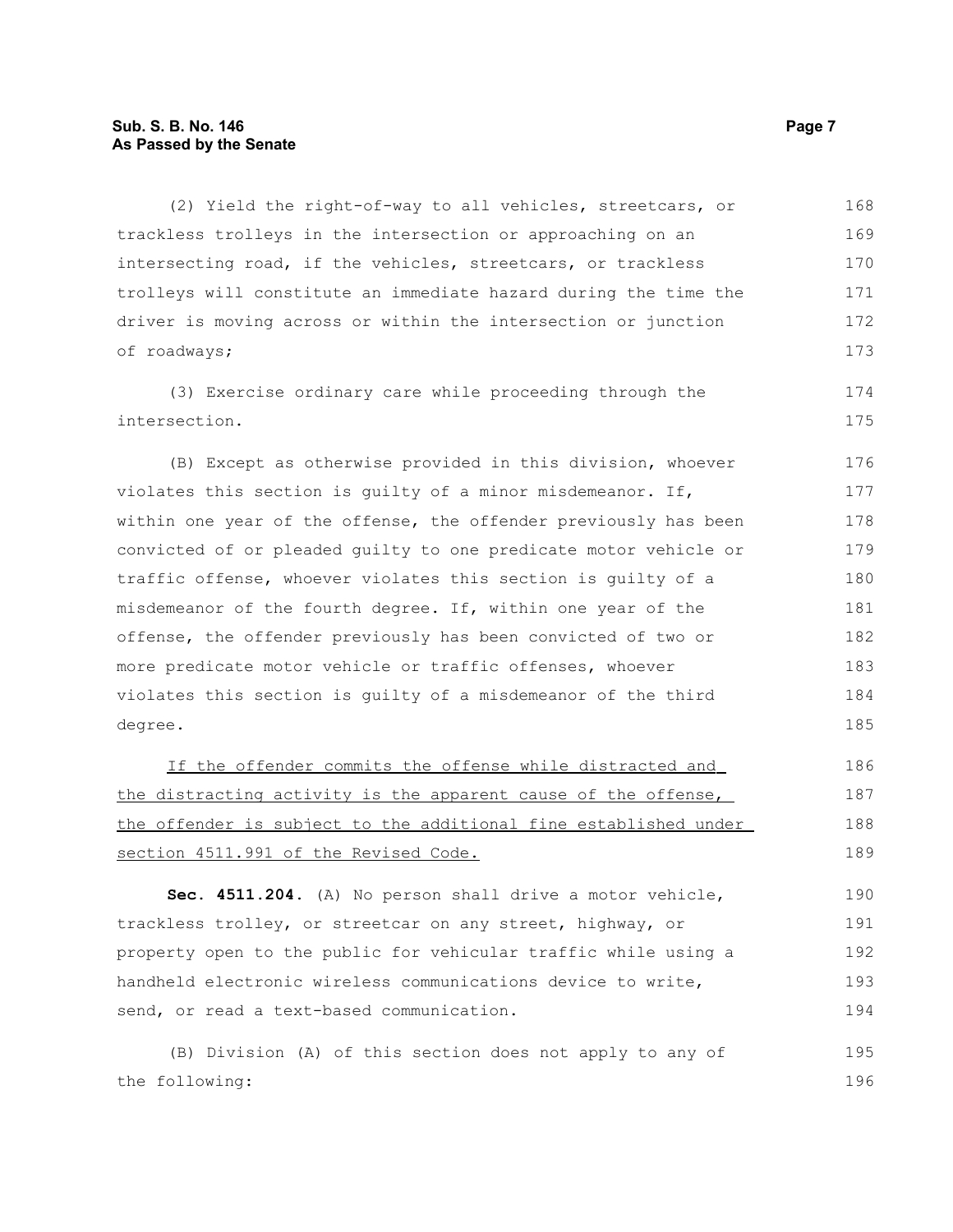### **Sub. S. B. No. 146 Page 8 As Passed by the Senate**

| (1) A person using a handheld electronic wireless                | 197 |
|------------------------------------------------------------------|-----|
| communications device in that manner for emergency purposes,     | 198 |
| including an emergency contact with a law enforcement agency,    | 199 |
| hospital or health care provider, fire department, or other      | 200 |
| similar emergency agency or entity;                              | 201 |
| (2) A person driving a public safety vehicle who uses a          | 202 |
| handheld electronic wireless communications device in that       | 203 |
| manner in the course of the person's duties;                     | 204 |
| (3) A person using a handheld electronic wireless                | 205 |
| communications device in that manner whose motor vehicle is in a | 206 |
| stationary position and who is outside a lane of travel;         | 207 |
| (4) A person reading, selecting, or entering a name or           | 208 |
| telephone number in a handheld electronic wireless               | 209 |
| communications device for the purpose of making or receiving a   | 210 |
| telephone call;                                                  | 211 |
| (5) A person receiving wireless messages on a device             | 212 |
| regarding the operation or navigation of a motor vehicle;        | 213 |
| safety-related information, including emergency, traffic, or     | 214 |
| weather alerts; or data used primarily by the motor vehicle;     | 215 |
| (6) A person receiving wireless messages via radio waves;        | 216 |
| (7) A person using a device for navigation purposes;             | 217 |
| (8) A person conducting wireless interpersonal                   | 218 |
| communication with a device that does not require manually       | 219 |
| entering letters, numbers, or symbols or reading text messages,  | 220 |
| except to activate, deactivate, or initiate the device or a      | 221 |
| feature or function of the device;                               | 222 |
| (9) A person operating a commercial truck while using a          | 223 |
| mobile data terminal that transmits and receives data;           | 224 |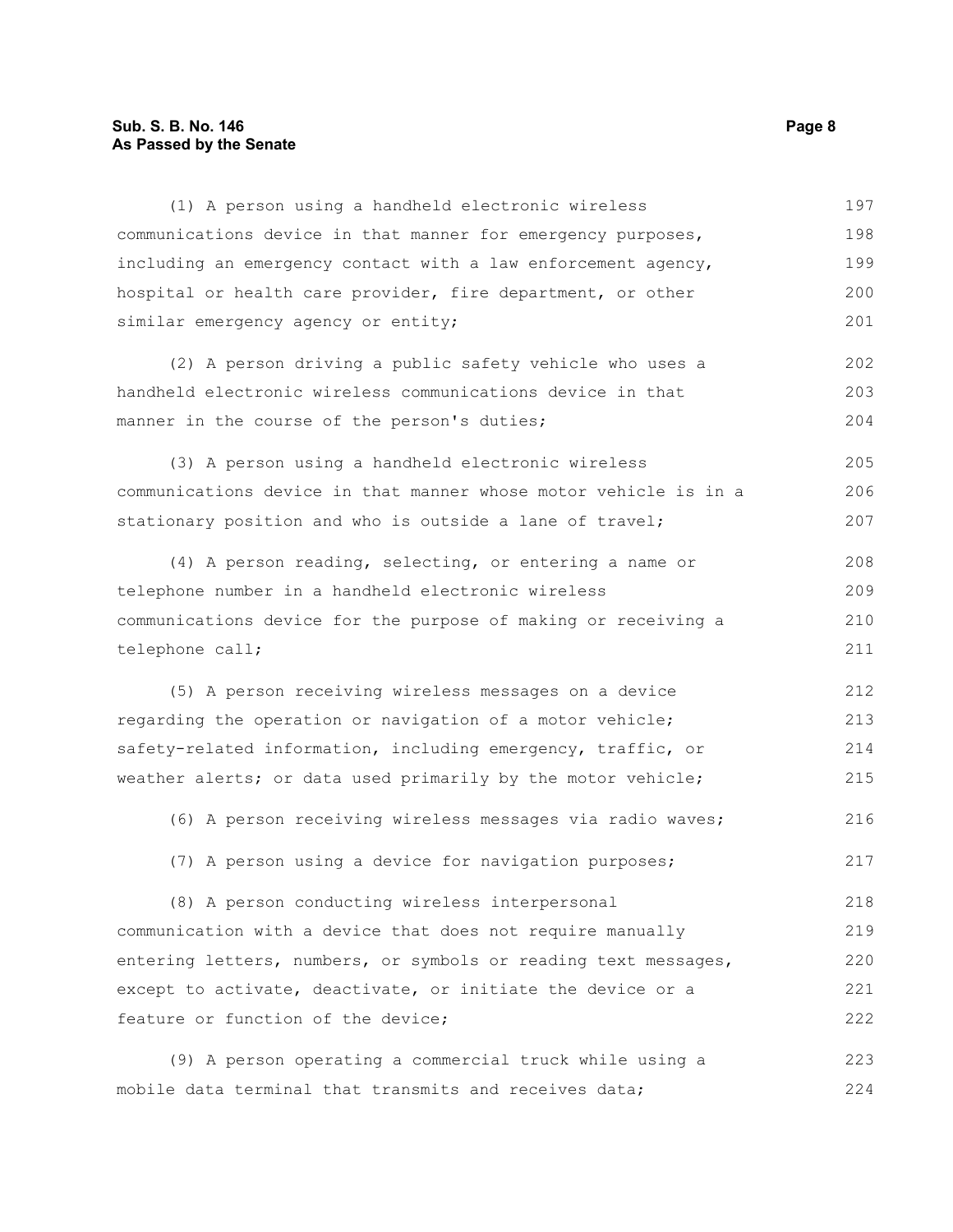#### **Sub. S. B. No. 146 Page 9 As Passed by the Senate**

(10) A person using a handheld electronic wireless communications device in conjunction with a voice-operated or hands-free device feature or function of the vehicle. 225 226 227

(C)(1) Notwithstanding any provision of law to the contrary, no law enforcement officer shall cause an operator of an automobile being operated on any street or highway to stop the automobile for the sole purpose of determining whether a violation of division (A) of this section has been or is being committed or for the sole purpose of issuing a ticket, citation, or summons for a violation of that nature or causing the arrest of or commencing a prosecution of a person for a violation of that nature, and no law enforcement officer shall view the interior or visually inspect any automobile being operated on any street or highway for the sole purpose of determining whether a violation of that nature has been or is being committed. 228 229 230 231 232 233 234 235 236 237 238 239 240

(2) On January 31 of each year, the department of public safety shall issue a report to the general assembly that specifies the number of citations issued for violations of this section during the previous calendar year. 241 242 243 244

(D) Whoever violates division (A) of this section is guilty of a minor misdemeanor. 245 246

(E) This section shall not be construed as invalidating, preempting, or superseding a substantially equivalent municipal ordinance that prescribes penalties for violations of that ordinance that are greater than the penalties prescribed in this section for violations of this section. 247 248 249 250 251

(F) A prosecution for a violation of this section does not preclude a prosecution for a violation of a substantially 252 253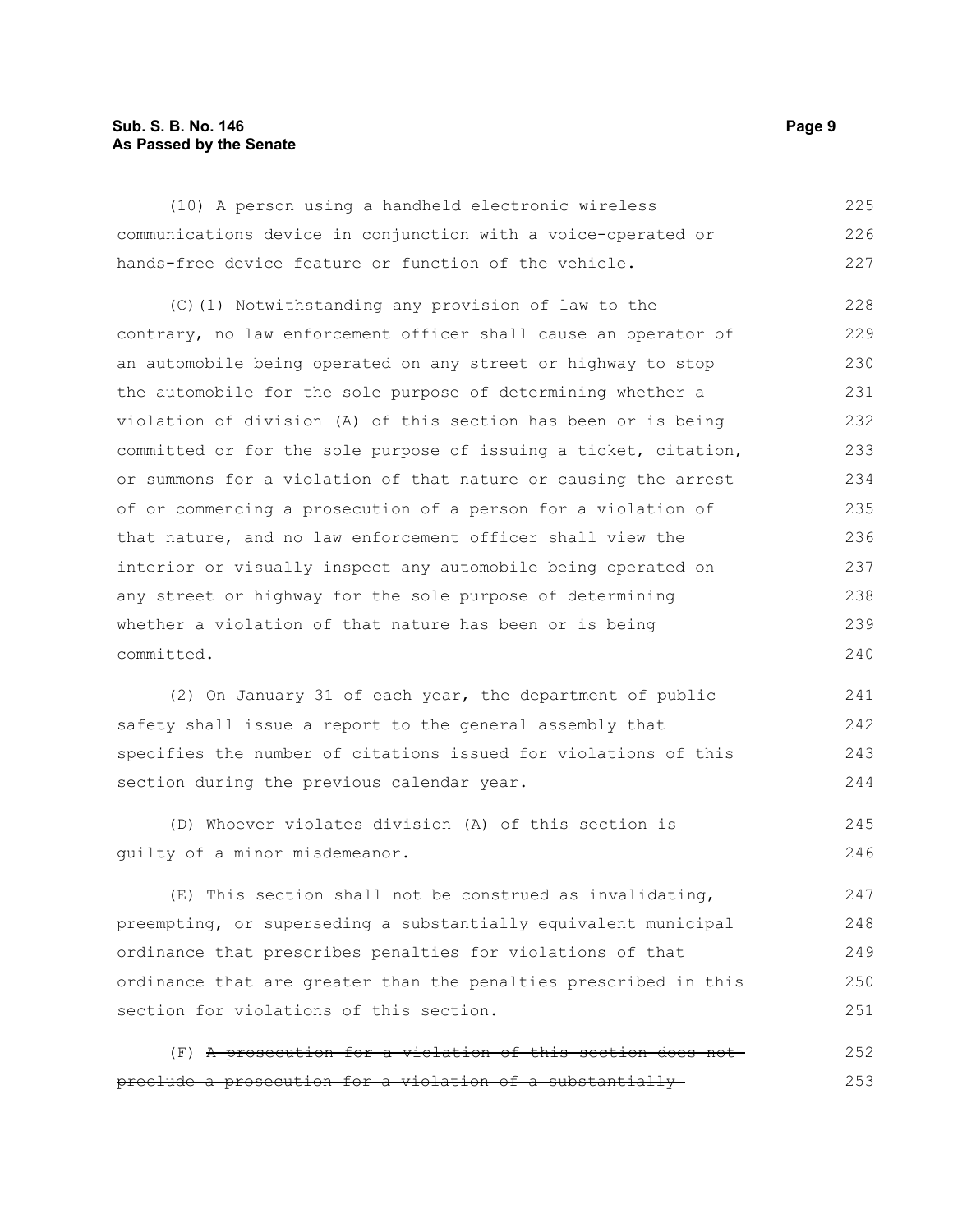| equivalent municipal ordinance based on the same conduct.        | 254 |
|------------------------------------------------------------------|-----|
| However, if an offender is convicted of or pleads quilty to a    | 255 |
| violation of this section and is also convicted of or pleads     | 256 |
| guilty to a violation of a substantially equivalent municipal    | 257 |
| ordinance based on the same conduct, the two offenses are allied | 258 |
| offenses of similar import under section 2941.25 of the Revised- | 259 |
| Code. A prosecution for a violation of this section does not     | 260 |
| preclude a prosecution for a violation of a substantially        | 261 |
| equivalent municipal ordinance based on the same conduct.        | 262 |
| However, if an offender is convicted of or pleads quilty to a    | 263 |
| violation of this section and is also convicted of or pleads     | 264 |
| guilty to a violation of a substantially equivalent municipal    | 265 |
| ordinance based on the same conduct, the two offenses are allied | 266 |
| offenses of similar import under section 2941.25 of the Revised  | 267 |
| Code.                                                            | 268 |
|                                                                  |     |
| (G) As used in this section:                                     | 269 |
| (1) "Electronic wireless communications device" includes         | 270 |
| any of the following:                                            | 271 |
|                                                                  |     |
| (a) A wireless telephone;                                        | 272 |
| (b) A text-messaging device;                                     | 273 |
| (c) A personal digital assistant;                                | 274 |
| (d) A computer, including a laptop computer and a computer       | 275 |
| tablet;                                                          | 276 |
|                                                                  |     |
| (e) Any other substantially similar wireless device that         | 277 |
| is designed or used to communicate text.                         | 278 |
| (2) "Voice-operated or hands-free device" means a device         | 279 |
| that allows the user to vocally compose or send, or to listen to | 280 |
| a text-based communication without the use of either hand except | 281 |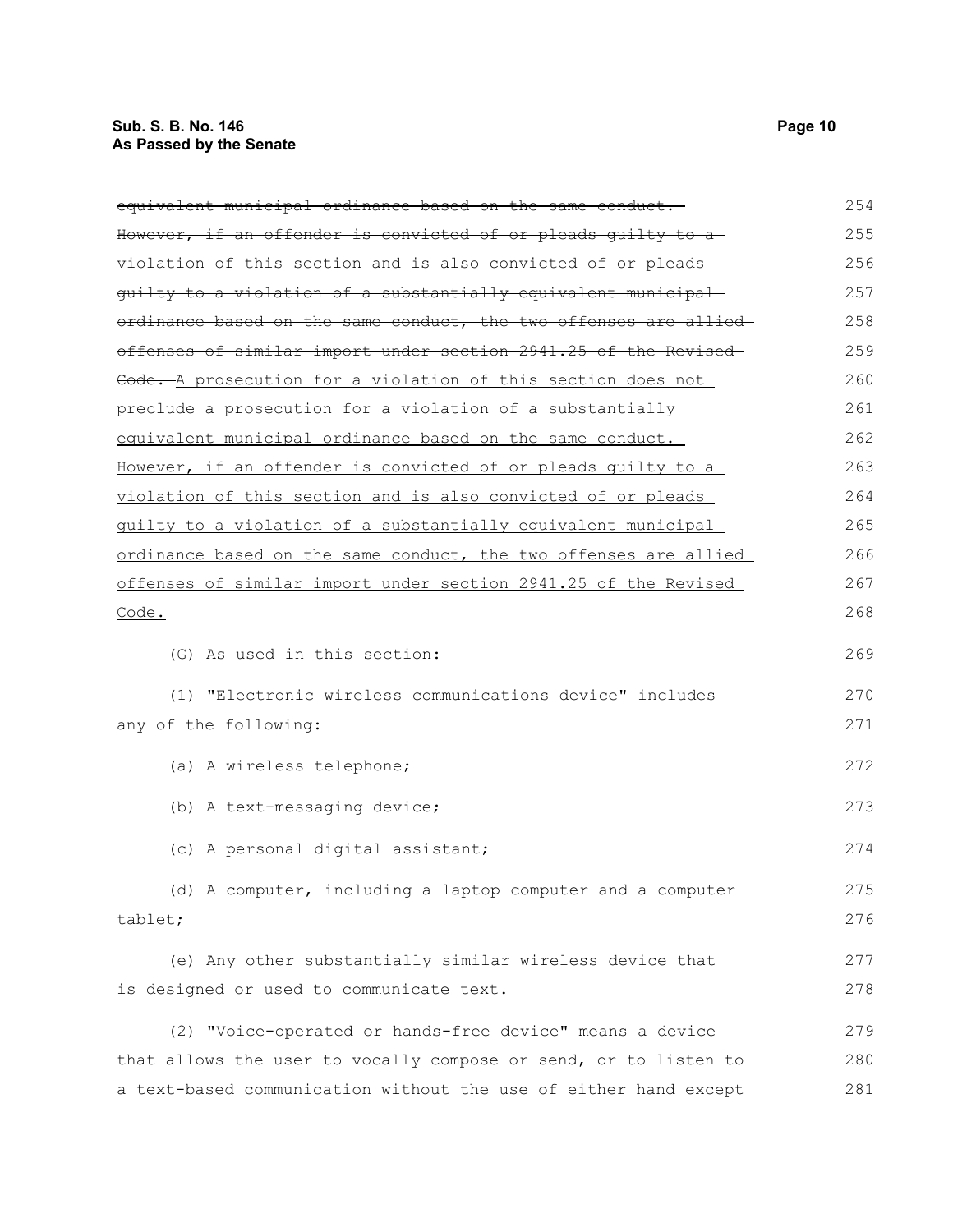to activate or deactivate a feature or function.

(3) "Write, send, or read a text-based communication" means to manually write or send, or read a text-based communication using an electronic wireless communications device, including manually writing or sending, or reading communications referred to as text messages, instant messages, or electronic mail. 283 284 285 286 287 288

**Sec. 4511.205.** (A) No holder of a temporary instruction permit who has not attained the age of eighteen years and no holder of a probationary driver's license shall drive a motor vehicle on any street, highway, or property used by the public for purposes of vehicular traffic or parking while using in any manner an electronic wireless communications device. 289 290 291 292 293 294

(B) Division (A) of this section does not apply to either of the following:

(1) A person using an electronic wireless communications device for emergency purposes, including an emergency contact with a law enforcement agency, hospital or health care provider, fire department, or other similar emergency agency or entity; 297 298 299 300

(2) A person using an electronic wireless communications device whose motor vehicle is in a stationary position and the motor vehicle is outside a lane of travel; 301 302 303

(3) A person using a navigation device in a voice-operated or hands-free manner who does not manipulate the device while driving. 304 305 306

(C)(1) Except as provided in division (C)(2) of this section, whoever violates division (A) of this section shall be fined one hundred fifty dollars. In addition, the court shall impose a class seven suspension of the offender's driver's 307 308 309 310

282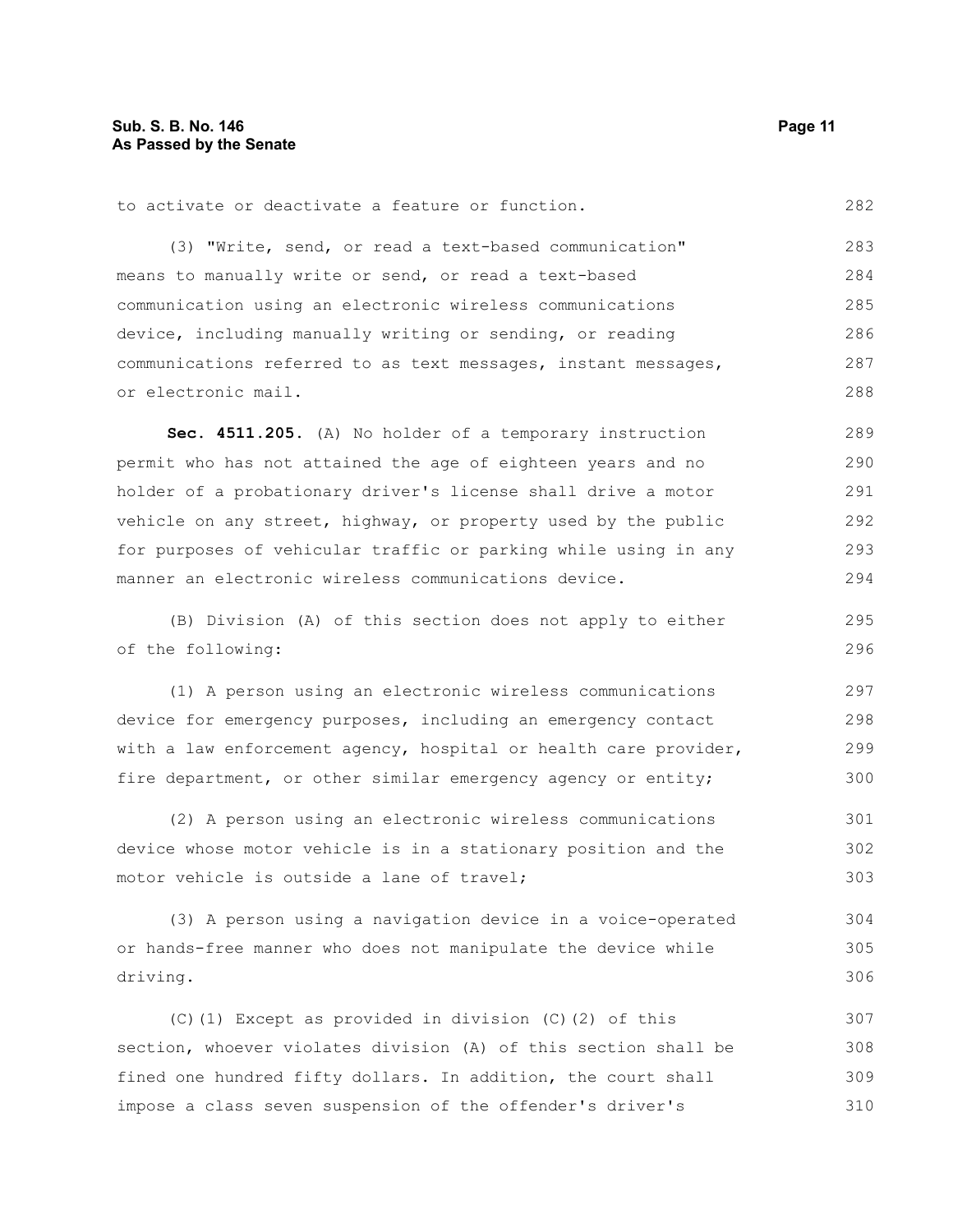license or permit for a definite period of sixty days. 311

(2) If the person-person previously has been adjudicated adelinquent child or a juvenile traffic offender for adjudicated a delinquent child or a juvenile traffic offender for a violation of this section, whoever violates this section shall be fined three hundred dollars. In addition, the court shall impose a class seven suspension of the person's person's driver's license or permit for a definite period of one year. 312 313 314 315 316 317 318

(D) The filing of a sworn complaint against a person for a violation of this section does not preclude the filing of a sworn complaint for a violation of a substantially equivalent municipal ordinance for the same conduct. However, if a personis adjudicated a delinquent child or a juvenile traffic offender for a violation of this section and is also adjudicated a delinquent child or a juvenile traffic offender for a violation of a substantially equivalent municipal ordinance for the same conduct, the two offenses are allied offenses of similar import under section 2941.25 of the Revised Code. The filing of a sworn complaint against a person for a violation of this section does not preclude the filing of a sworn complaint for a violation of a substantially equivalent municipal ordinance for the same conduct. However, if a person is adjudicated a delinquent child or a juvenile traffic offender for a violation of this section and is also adjudicated a delinquent child or a juvenile traffic offender for a violation of a substantially equivalent municipal ordinance for the same conduct, the two offenses are allied offenses of similar import under section 2941.25 of the Revised Code. 319 320 321 322 323 324 325 326 327 328 329 330 331 332 333 334 335 336 337 338

(E) As used in this section, "electronic wireless communications device" includes any of the following: 339 340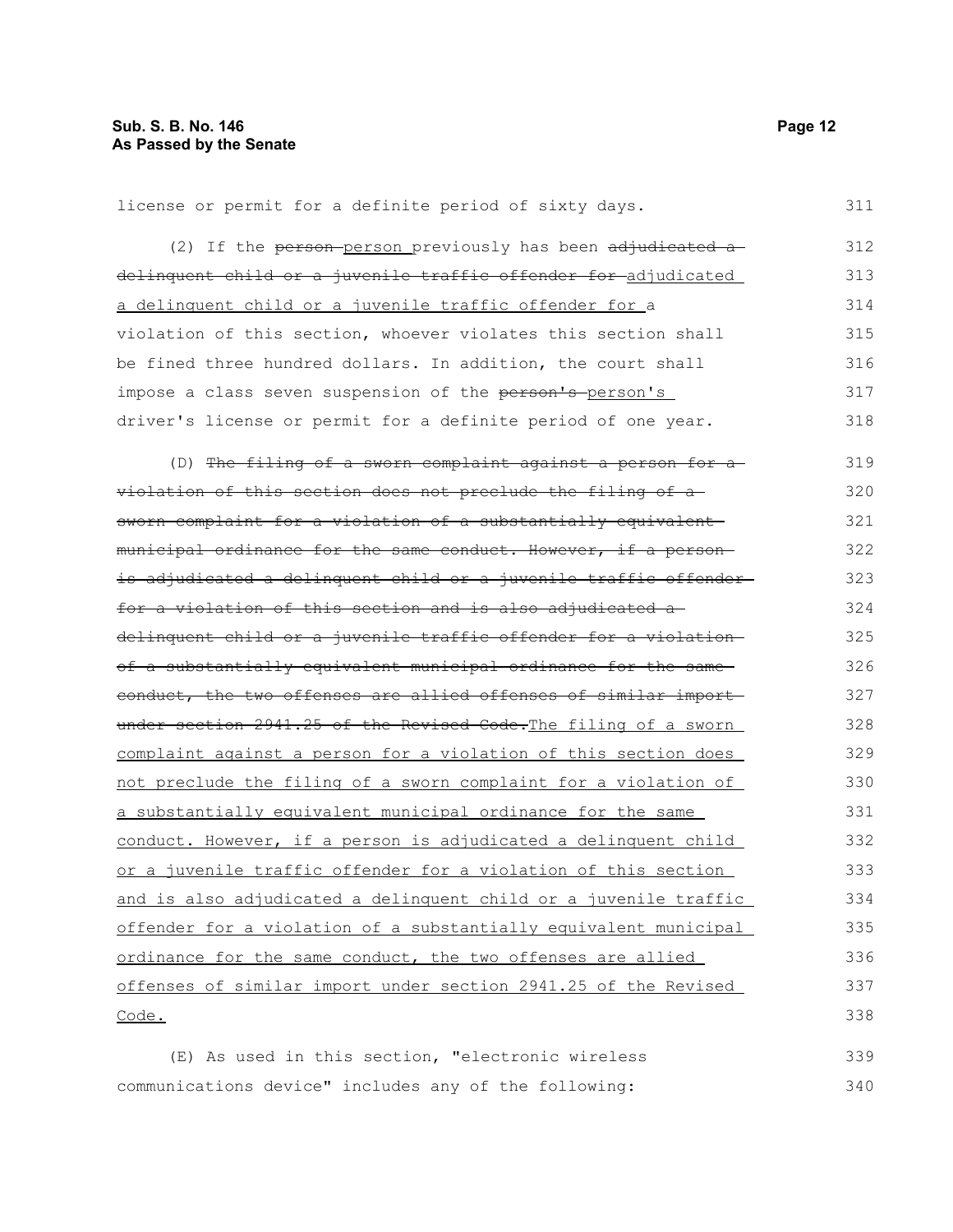| (1) A wireless telephone;                                                          | 341           |
|------------------------------------------------------------------------------------|---------------|
| (2) A personal digital assistant;                                                  | 342           |
| (3) A computer, including a laptop computer and a computer                         | 343           |
| tablet;                                                                            | 344           |
| (4) A text-messaging device;                                                       | 345           |
| (5) Any other substantially similar electronic wireless                            | 346           |
| device that is designed or used to communicate via voice, image,                   | 347           |
| or written word.                                                                   | 348           |
| Sec. 4511.21. (A) No person shall operate a motor vehicle,                         | 349           |
| trackless trolley, or streetcar at a speed greater or less than                    | 350           |
| is reasonable or proper, having due regard to the traffic,                         | 351           |
| surface, and width of the street or highway and any other                          | 352           |
| conditions, and no person shall drive any motor vehicle,                           | 353           |
| trackless trolley, or streetcar in and upon any street or                          | 354           |
| highway at a greater speed than will permit the person to bring                    | 355           |
| it to a stop within the assured clear distance ahead.                              | 356           |
| (B) It is prima-facie lawful, in the absence of a lower                            | 357           |
| limit declared or established pursuant to this section by the                      | 358           |
| director of transportation or local authorities, for the                           | 359           |
| operator of a motor vehicle, trackless trolley, or streetcar to                    | 360           |
| operate the same at a speed not exceeding the following:                           | 361           |
| <b>Advisor m</b> easure with a construction of a subset of a state of the state of | $\cap$ $\cap$ |

(1)(a) Twenty miles per hour in school zones during school recess and while children are going to or leaving school during the opening or closing hours, and when twenty miles per hour school speed limit signs are erected; except that, on controlled-access highways and expressways, if the right-of-way line fence has been erected without pedestrian opening, the speed shall be governed by division (B)(4) of this section and on freeways, if the right-of-way line fence has been erected 362 363 364 365 366 367 368 369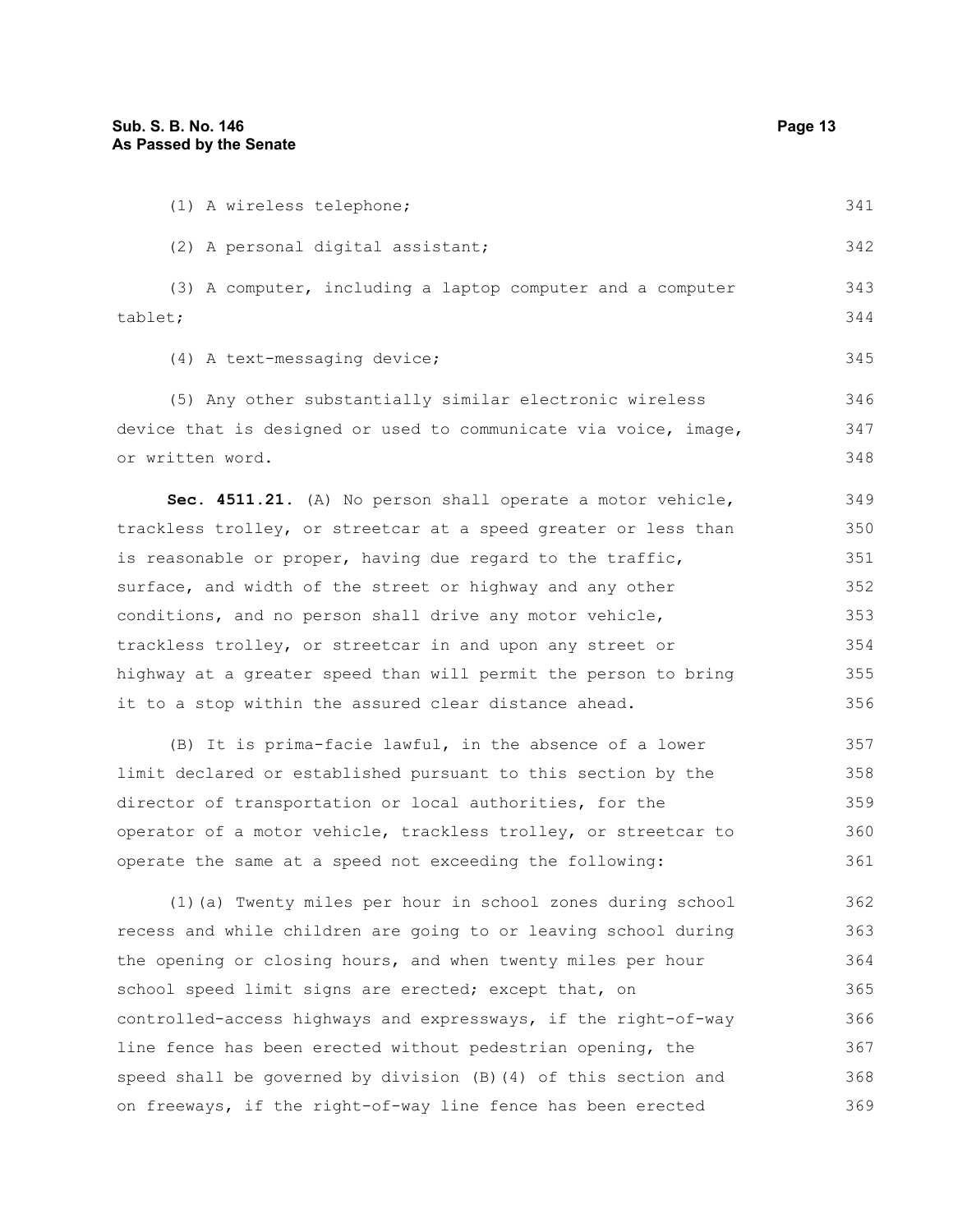without pedestrian opening, the speed shall be governed by divisions (B)(9) and (10) of this section. The end of every school zone may be marked by a sign indicating the end of the zone. Nothing in this section or in the manual and specifications for a uniform system of traffic control devices shall be construed to require school zones to be indicated by signs equipped with flashing or other lights, or giving other special notice of the hours in which the school zone speed limit is in effect. 370 371 372 373 374 375 376 377 378

(b) As used in this section and in section 4511.212 of the Revised Code, "school" means any school chartered under section 3301.16 of the Revised Code and any nonchartered school that during the preceding year filed with the department of education in compliance with rule 3301-35-08 of the Ohio Administrative Code, a copy of the school's report for the parents of the school's pupils certifying that the school meets Ohio minimum standards for nonchartered, nontax-supported schools and presents evidence of this filing to the jurisdiction from which it is requesting the establishment of a school zone. "School" also includes a special elementary school that in writing requests the county engineer of the county in which the special elementary school is located to create a school zone at the location of that school. Upon receipt of such a written request, the county engineer shall create a school zone at that location by erecting the appropriate signs. 379 380 381 382 383 384 385 386 387 388 389 390 391 392 393 394

(c) As used in this section, "school zone" means that portion of a street or highway passing a school fronting upon the street or highway that is encompassed by projecting the school property lines to the fronting street or highway, and also includes that portion of a state highway. Upon request from local authorities for streets and highways under their 395 396 397 398 399 400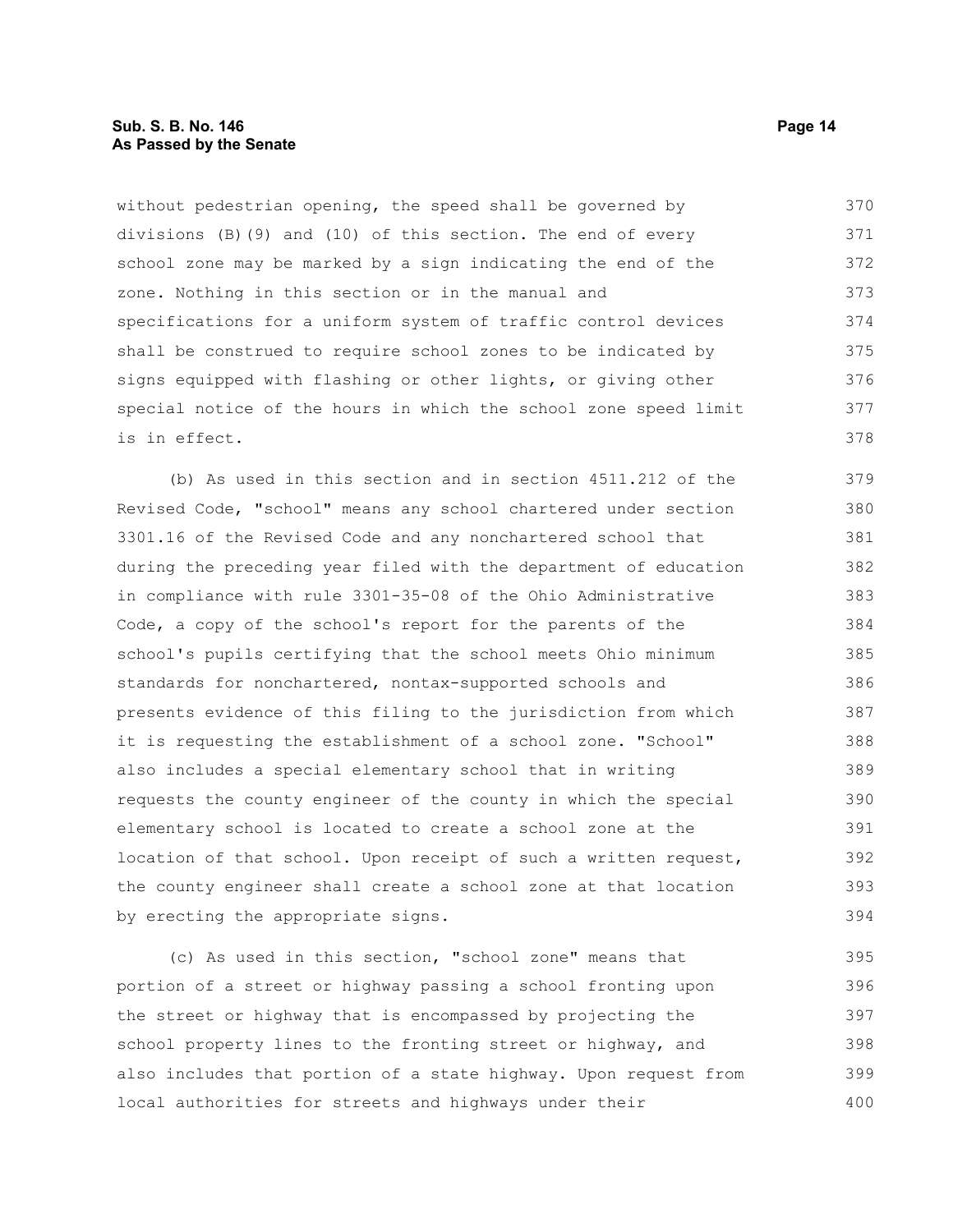#### **Sub. S. B. No. 146 Page 15 As Passed by the Senate**

jurisdiction and that portion of a state highway under the jurisdiction of the director of transportation or a request from a county engineer in the case of a school zone for a special elementary school, the director may extend the traditional school zone boundaries. The distances in divisions  $(B)$  (1)(c)(i), (ii), and (iii) of this section shall not exceed three hundred feet per approach per direction and are bounded by whichever of the following distances or combinations thereof the director approves as most appropriate: 401 402 403 404 405 406 407 408 409

(i) The distance encompassed by projecting the school building lines normal to the fronting highway and extending a distance of three hundred feet on each approach direction; 410 411 412

(ii) The distance encompassed by projecting the school property lines intersecting the fronting highway and extending a distance of three hundred feet on each approach direction; 413 414 415

(iii) The distance encompassed by the special marking of the pavement for a principal school pupil crosswalk plus a distance of three hundred feet on each approach direction of the highway. 416 417 418 419

Nothing in this section shall be construed to invalidate the director's initial action on August 9, 1976, establishing all school zones at the traditional school zone boundaries defined by projecting school property lines, except when those boundaries are extended as provided in divisions (B)(1)(a) and (c) of this section. 420 421 422 423 424 425

(d) As used in this division, "crosswalk" has the meaning given that term in division (LL)(2) of section 4511.01 of the Revised Code. 426 427 428

The director may, upon request by resolution of the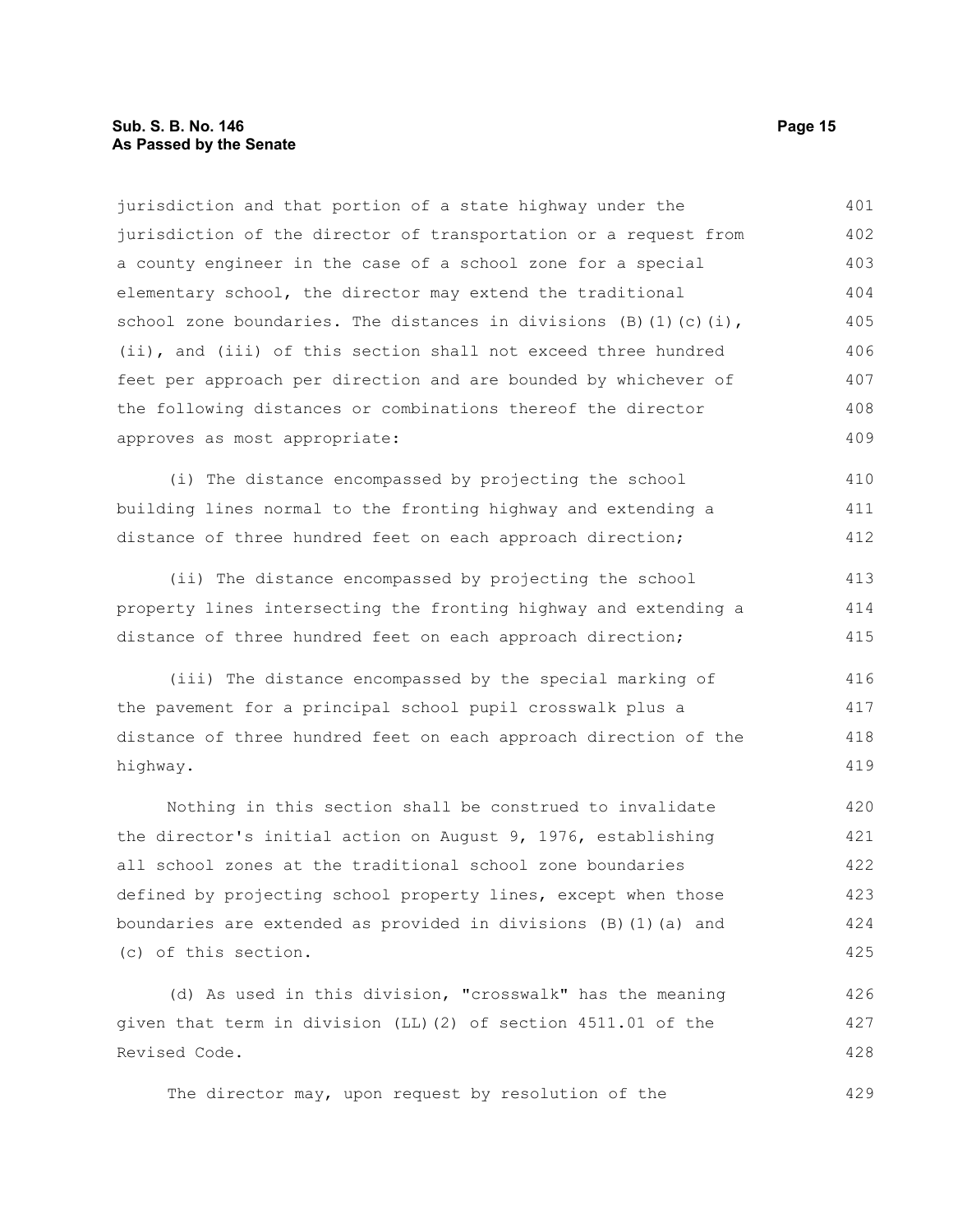#### **Sub. S. B. No. 146 Page 16 As Passed by the Senate**

legislative authority of a municipal corporation, the board of trustees of a township, or a county board of developmental disabilities created pursuant to Chapter 5126. of the Revised Code, and upon submission by the municipal corporation, township, or county board of such engineering, traffic, and other information as the director considers necessary, designate a school zone on any portion of a state route lying within the municipal corporation, lying within the unincorporated territory of the township, or lying adjacent to the property of a school that is operated by such county board, that includes a crosswalk customarily used by children going to or leaving a school during recess and opening and closing hours, whenever the distance, as measured in a straight line, from the school property line nearest the crosswalk to the nearest point of the crosswalk is no more than one thousand three hundred twenty feet. Such a school zone shall include the distance encompassed by the crosswalk and extending three hundred feet on each approach direction of the state route. (e) As used in this section, "special elementary school" means a school that meets all of the following criteria: (i) It is not chartered and does not receive tax revenue from any source. (ii) It does not educate children beyond the eighth grade. (iii) It is located outside the limits of a municipal corporation. (iv) A majority of the total number of students enrolled at the school are not related by blood. (v) The principal or other person in charge of the special 430 431 432 433 434 435 436 437 438 439 440 441 442 443 444 445 446 447 448 449 450 451 452 453 454 455 456 457

elementary school annually sends a report to the superintendent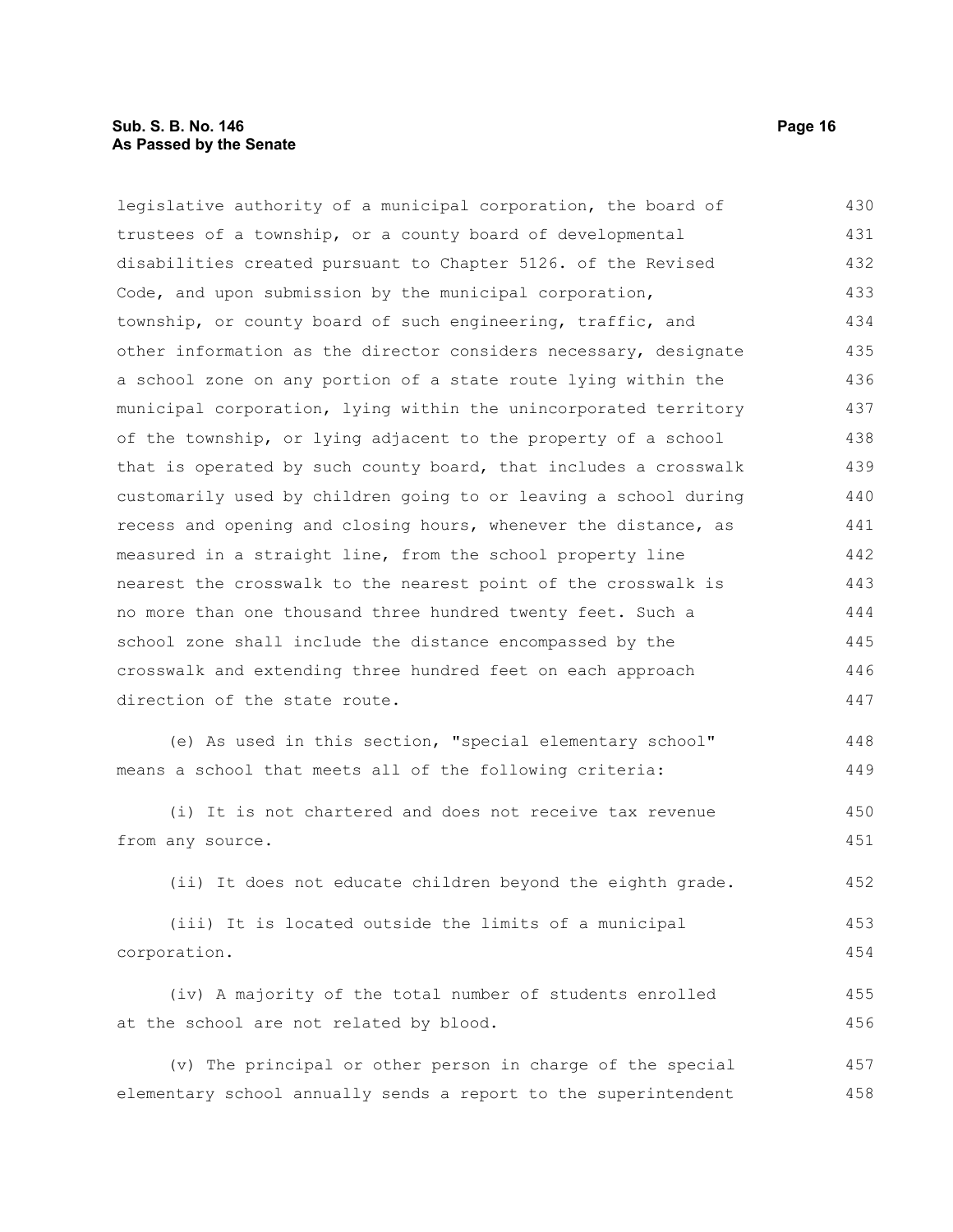of the school district in which the special elementary school is located indicating the total number of students enrolled at the school, but otherwise the principal or other person in charge does not report any other information or data to the superintendent. 459 460 461 462 463

(2) Twenty-five miles per hour in all other portions of a municipal corporation, except on state routes outside business districts, through highways outside business districts, and alleys; 464 465 466 467

(3) Thirty-five miles per hour on all state routes or through highways within municipal corporations outside business districts, except as provided in divisions (B)(4) and (6) of this section; 468 469 470 471

(4) Fifty miles per hour on controlled-access highways and expressways within municipal corporations;

(5) Fifty-five miles per hour on highways outside municipal corporations, other than highways within island jurisdictions as provided in division (B)(8) of this section, highways as provided in division (B)(9) of this section, and highways, expressways, and freeways as provided in divisions (B) (12), (13), (14), and (16) of this section; 474 475 476 477 478 479

(6) Fifty miles per hour on state routes within municipal corporations outside urban districts unless a lower prima-facie speed is established as further provided in this section; 480 481 482

| (7) Fifteen miles per hour on all alleys within the |  |  |  | 483 |
|-----------------------------------------------------|--|--|--|-----|
| municipal corporation;                              |  |  |  | 484 |

(8) Thirty-five miles per hour on highways outside municipal corporations that are within an island jurisdiction; 485 486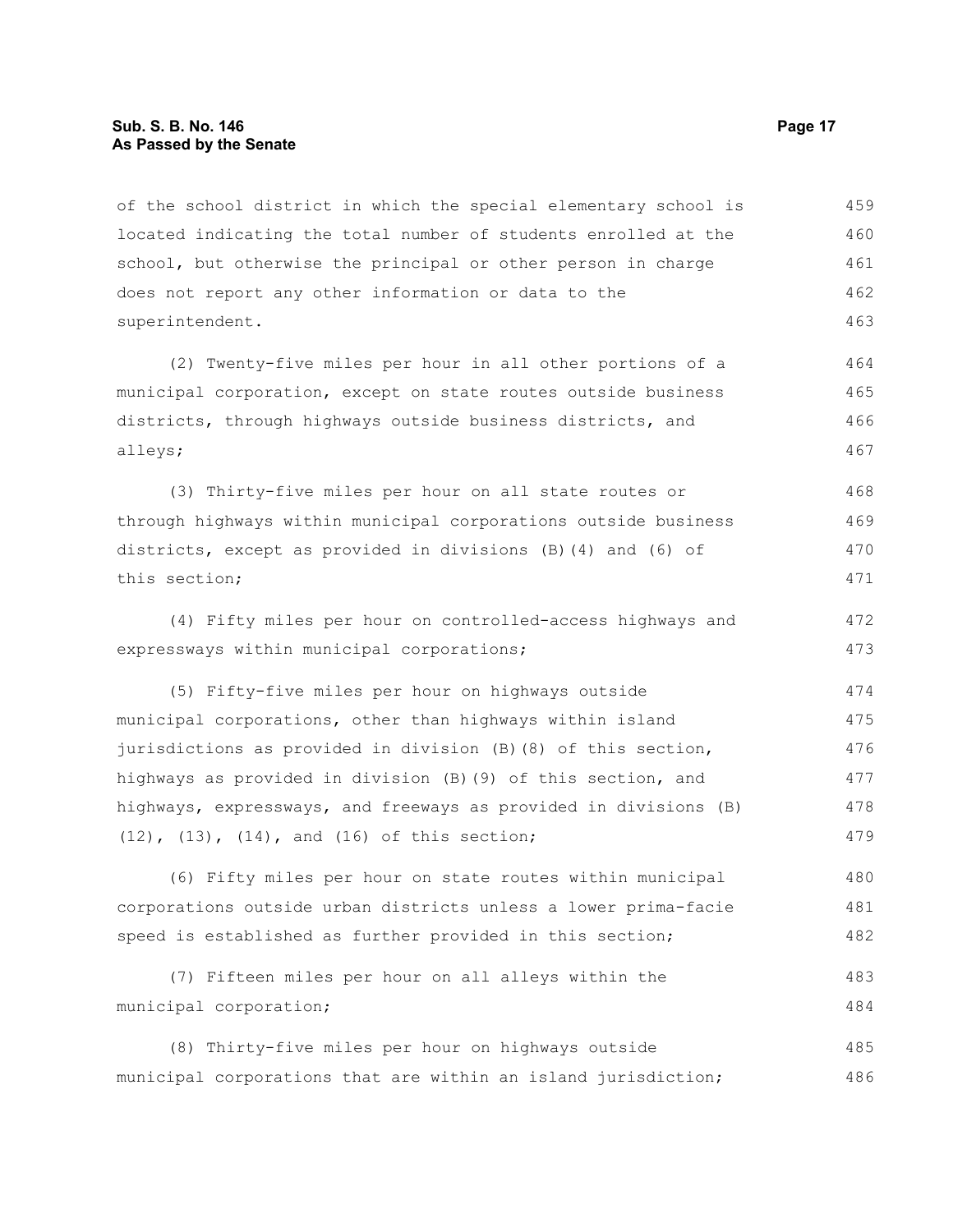outerbelt.

(9) Sixty miles per hour on two-lane state routes outside municipal corporations as established by the director under division (H)(2) of this section. (10) Fifty-five miles per hour at all times on freeways with paved shoulders inside municipal corporations, other than freeways as provided in divisions (B)(14) and (16) of this section; (11) Fifty-five miles per hour at all times on freeways outside municipal corporations, other than freeways as provided in divisions (B)(14) and (16) of this section; (12) Sixty miles per hour for operators of any motor vehicle at all times on all portions of rural divided highways; (13) Sixty-five miles per hour for operators of any motor vehicle at all times on all rural expressways without traffic control signals; (14) Seventy miles per hour for operators of any motor vehicle at all times on all rural freeways; (15) Fifty-five miles per hour for operators of any motor vehicle at all times on all portions of freeways in congested areas as determined by the director and that are part of the interstate system and are located within a municipal corporation or within an interstate freeway outerbelt; (16) Sixty-five miles per hour for operators of any motor vehicle at all times on all portions of freeways in urban areas as determined by the director and that are part of the interstate system and are part of an interstate freeway 487 488 489 490 491 492 493 494 495 496 497 498 499 500 501 502 503 504 505 506 507 508 509 510 511 512

(C) It is prima-facie unlawful for any person to exceed 514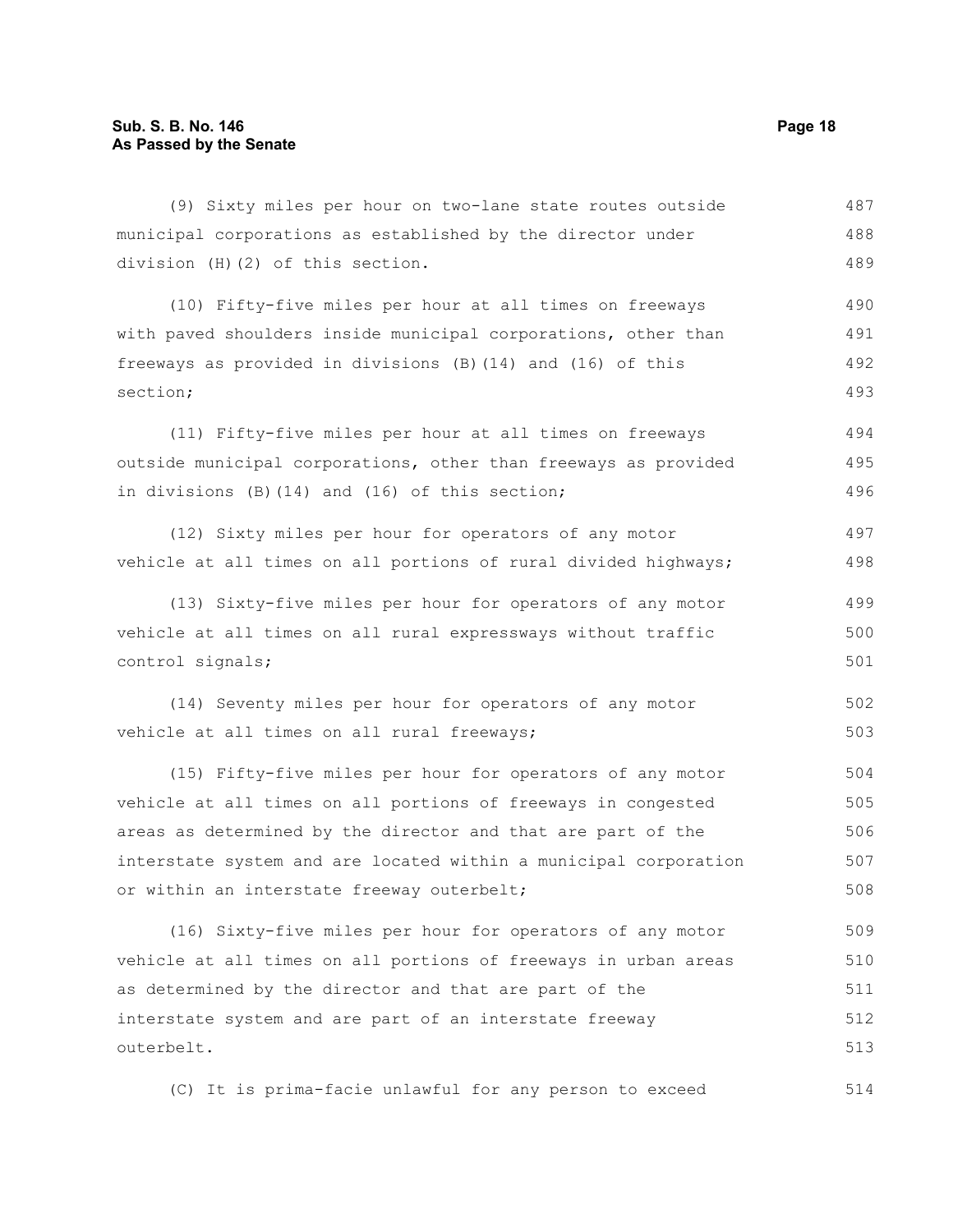#### **Sub. S. B. No. 146 Page 19 As Passed by the Senate**

any of the speed limitations in divisions  $(B)$   $(1)$   $(a)$ ,  $(2)$ ,  $(3)$ , (4), (6), (7), and (8) of this section, or any declared or established pursuant to this section by the director or local authorities and it is unlawful for any person to exceed any of the speed limitations in division (D) of this section. No person shall be convicted of more than one violation of this section for the same conduct, although violations of more than one provision of this section may be charged in the alternative in a single affidavit. (D) No person shall operate a motor vehicle, trackless trolley, or streetcar upon a street or highway as follows: (1) At a speed exceeding fifty-five miles per hour, except upon a two-lane state route as provided in division (B)(9) of this section and upon a highway, expressway, or freeway as provided in divisions (B)(12), (13), (14), and (16) of this section; (2) At a speed exceeding sixty miles per hour upon a twolane state route as provided in division (B)(9) of this section and upon a highway as provided in division (B)(12) of this section; (3) At a speed exceeding sixty-five miles per hour upon an expressway as provided in division (B)(13) or upon a freeway as provided in division (B)(16) of this section, except upon a freeway as provided in division (B)(14) of this section; (4) At a speed exceeding seventy miles per hour upon a freeway as provided in division (B)(14) of this section; (5) At a speed exceeding the posted speed limit upon a 515 516 517 518 519 520 521 522 523 524 525 526 527 528 529 530 531 532 533 534 535 536 537 538 539 540 541

highway, expressway, or freeway for which the director has determined and declared a speed limit pursuant to division (I) 542 543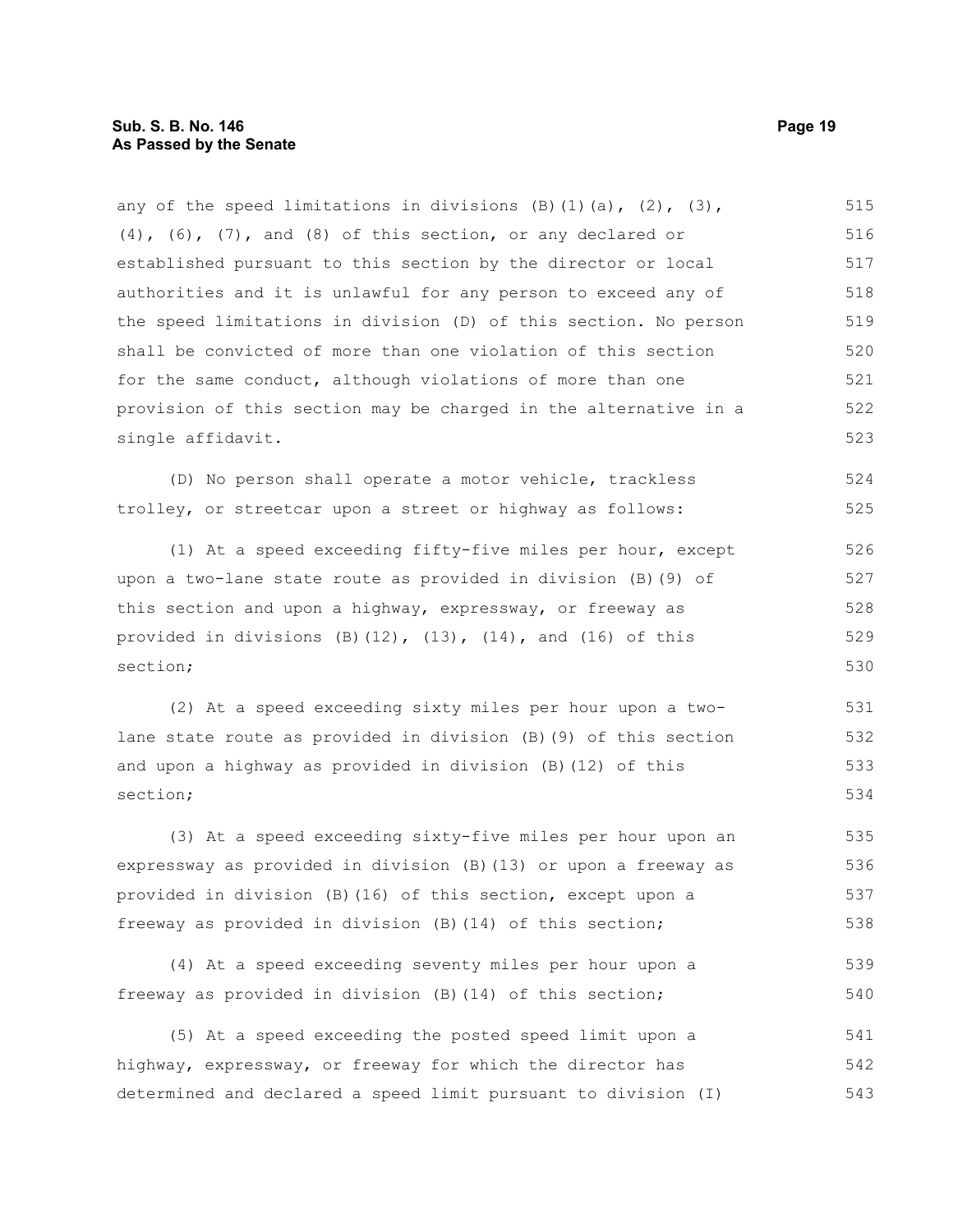(2) or (L)(2) of this section.

(E) In every charge of violation of this section the affidavit and warrant shall specify the time, place, and speed at which the defendant is alleged to have driven, and in charges made in reliance upon division (C) of this section also the speed which division (B)(1)(a), (2), (3), (4), (6), (7), or (8) of, or a limit declared or established pursuant to, this section declares is prima-facie lawful at the time and place of such alleged violation, except that in affidavits where a person is alleged to have driven at a greater speed than will permit the person to bring the vehicle to a stop within the assured clear distance ahead the affidavit and warrant need not specify the speed at which the defendant is alleged to have driven. 545 546 547 548 549 550 551 552 553 554 555 556

(F) When a speed in excess of both a prima-facie limitation and a limitation in division (D) of this section is alleged, the defendant shall be charged in a single affidavit, alleging a single act, with a violation indicated of both division (B)(1)(a), (2), (3), (4), (6), (7), or (8) of this section, or of a limit declared or established pursuant to this section by the director or local authorities, and of the limitation in division (D) of this section. If the court finds a violation of division  $(B) (1) (a)$ ,  $(2)$ ,  $(3)$ ,  $(4)$ ,  $(6)$ ,  $(7)$ , or  $(8)$ of, or a limit declared or established pursuant to, this section has occurred, it shall enter a judgment of conviction under such division and dismiss the charge under division (D) of this section. If it finds no violation of division  $(B) (1) (a)$ ,  $(2)$ , (3), (4), (6), (7), or (8) of, or a limit declared or established pursuant to, this section, it shall then consider whether the evidence supports a conviction under division (D) of this section. 557 558 559 560 561 562 563 564 565 566 567 568 569 570 571 572 573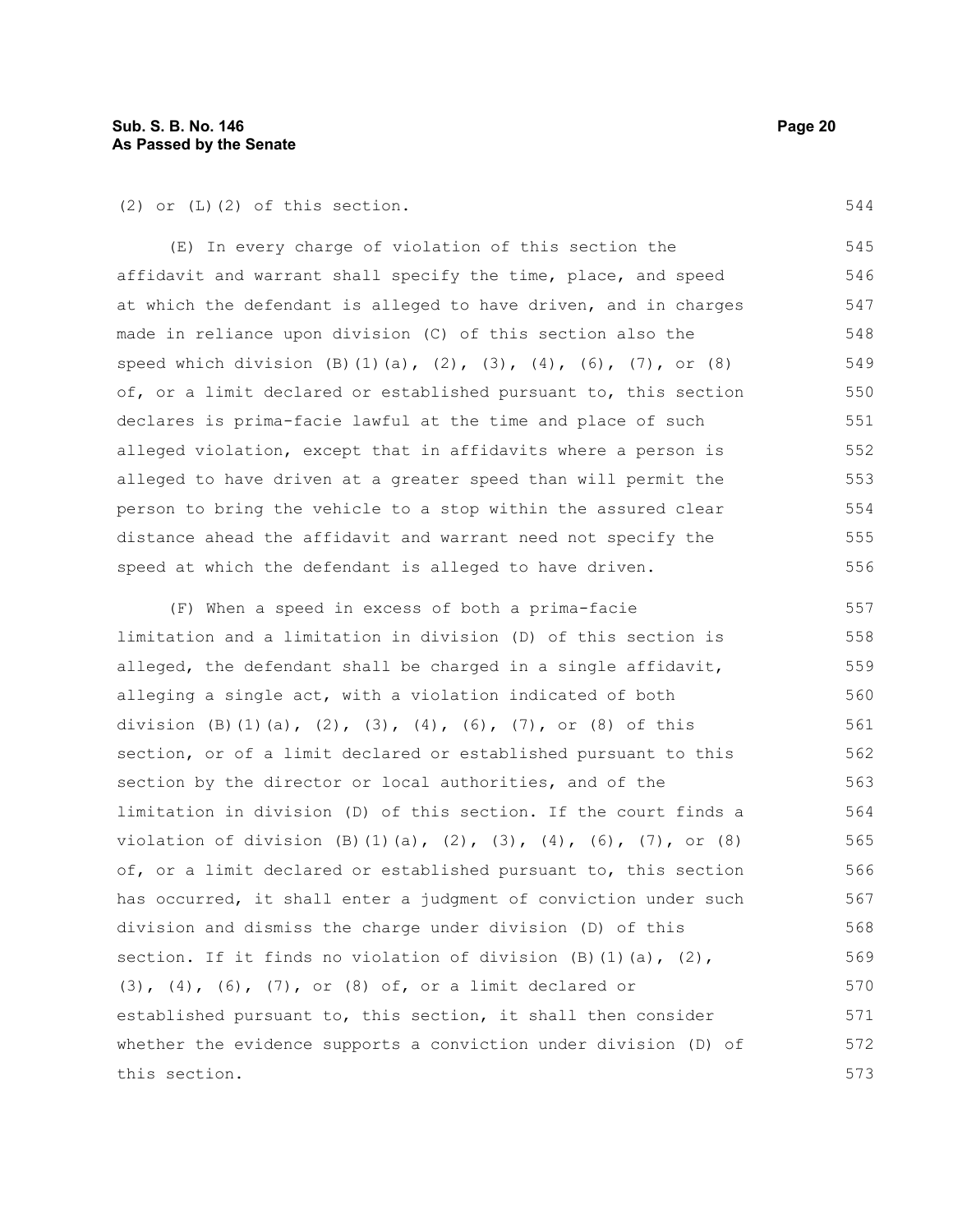(G) Points shall be assessed for violation of a limitation under division (D) of this section in accordance with section 4510.036 of the Revised Code. 574 575 576

(H)(1) Whenever the director determines upon the basis of a geometric and traffic characteristic study that any speed limit set forth in divisions (B)(1)(a) to (D) of this section is greater or less than is reasonable or safe under the conditions found to exist at any portion of a street or highway under the jurisdiction of the director, the director shall determine and declare a reasonable and safe prima-facie speed limit, which shall be effective when appropriate signs giving notice of it are erected at the location. 577 578 579 580 581 582 583 584 585

(2) Whenever the director determines upon the basis of a geometric and traffic characteristic study that the speed limit of fifty-five miles per hour on a two-lane state route outside a municipal corporation is less than is reasonable or safe under the conditions found to exist at that portion of the state route, the director may determine and declare a speed limit of sixty miles per hour for that portion of the state route, which shall be effective when appropriate signs giving notice of it are erected at the location.

(I)(1) Except as provided in divisions (I)(2) and (K) of this section, whenever local authorities determine upon the basis of an engineering and traffic investigation that the speed permitted by divisions  $(B)(1)(a)$  to  $(D)$  of this section, on any part of a highway under their jurisdiction, is greater than is reasonable and safe under the conditions found to exist at such location, the local authorities may by resolution request the director to determine and declare a reasonable and safe primafacie speed limit. Upon receipt of such request the director may 595 596 597 598 599 600 601 602 603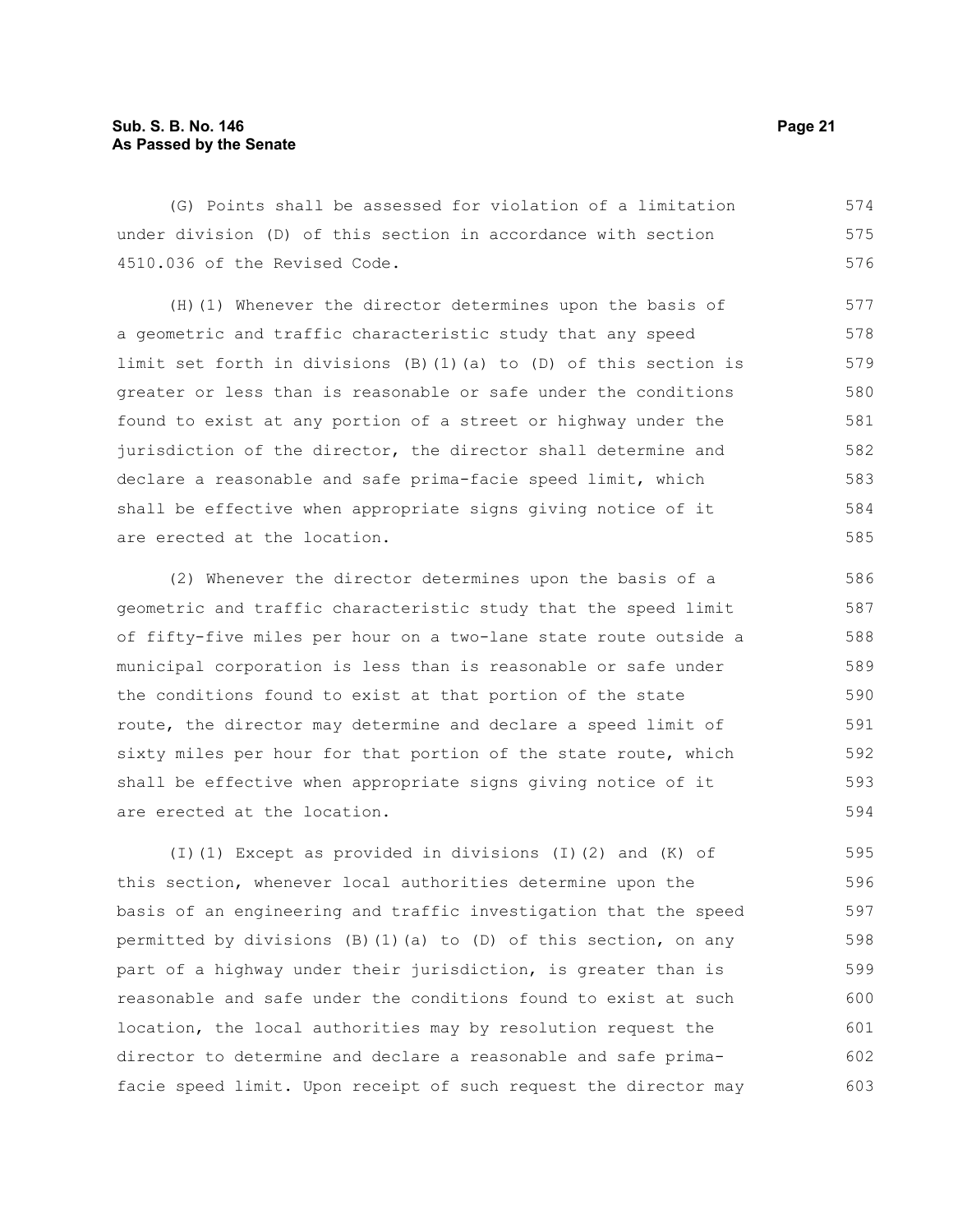determine and declare a reasonable and safe prima-facie speed limit at such location, and if the director does so, then such declared speed limit shall become effective only when appropriate signs giving notice thereof are erected at such location by the local authorities. The director may withdraw the declaration of a prima-facie speed limit whenever in the director's opinion the altered prima-facie speed becomes unreasonable. Upon such withdrawal, the declared prima-facie speed shall become ineffective and the signs relating thereto shall be immediately removed by the local authorities. 604 605 606 607 608 609 610 611 612 613

(2) A local authority may determine on the basis of a geometric and traffic characteristic study that the speed limit of sixty-five miles per hour on a portion of a freeway under its jurisdiction that was established through the operation of division (L)(3) of this section is greater than is reasonable or safe under the conditions found to exist at that portion of the freeway. If the local authority makes such a determination, the local authority by resolution may request the director to determine and declare a reasonable and safe speed limit of not less than fifty-five miles per hour for that portion of the freeway. If the director takes such action, the declared speed limit becomes effective only when appropriate signs giving notice of it are erected at such location by the local authority. 614 615 616 617 618 619 620 621 622 623 624 625 626 627

(J) Local authorities in their respective jurisdictions may authorize by ordinance higher prima-facie speeds than those stated in this section upon through highways, or upon highways or portions thereof where there are no intersections, or between widely spaced intersections, provided signs are erected giving notice of the authorized speed, but local authorities shall not modify or alter the basic rule set forth in division (A) of this 628 629 630 631 632 633 634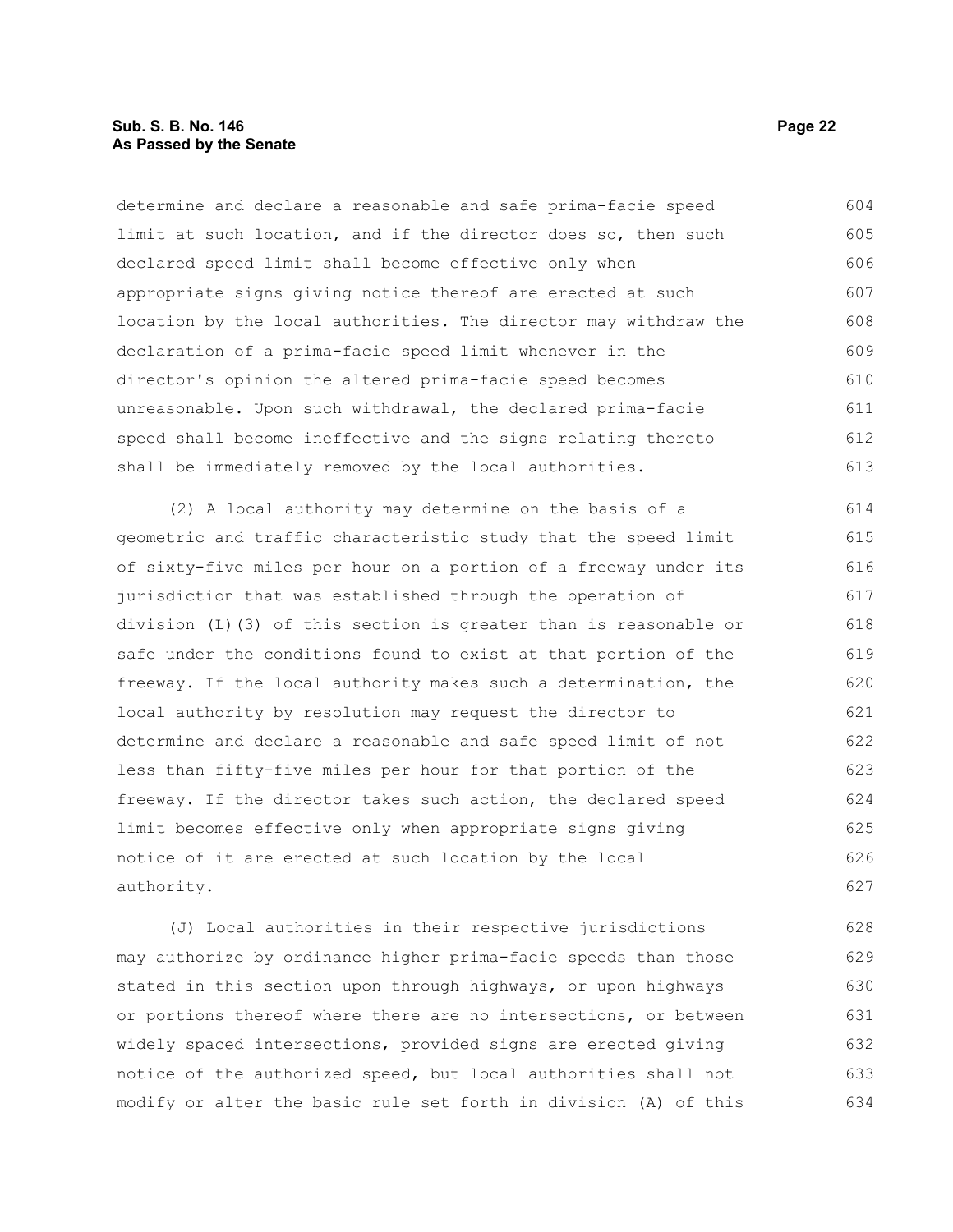| section or in any event authorize by ordinance a speed in excess | 635 |
|------------------------------------------------------------------|-----|
| of fifty miles per hour.                                         | 636 |
| Alteration of prima-facie limits on state routes by local        | 637 |
| authorities shall not be effective until the alteration has been | 638 |
| approved by the director. The director may withdraw approval of  | 639 |
| any altered prima-facie speed limits whenever in the director's  | 640 |
| opinion any altered prima-facie speed becomes unreasonable, and  | 641 |
| upon such withdrawal, the altered prima-facie speed shall become | 642 |
| ineffective and the signs relating thereto shall be immediately  | 643 |
| removed by the local authorities.                                | 644 |
| $(K)$ (1) As used in divisions $(K)$ (1), (2), (3), and (4) of   | 645 |
| this section, "unimproved highway" means a highway consisting of | 646 |
| any of the following:                                            | 647 |
| (a) Unimproved earth;                                            | 648 |
| (b) Unimproved graded and drained earth;                         | 649 |
| (c) Gravel.                                                      | 650 |
| (2) Except as otherwise provided in divisions (K) (4) and        | 651 |
| (5) of this section, whenever a board of township trustees       | 652 |
| determines upon the basis of an engineering and traffic          | 653 |
| investigation that the speed permitted by division (B) (5) of    | 654 |
| this section on any part of an unimproved highway under its      | 655 |
| jurisdiction and in the unincorporated territory of the township | 656 |
| is greater than is reasonable or safe under the conditions found | 657 |
| to exist at the location, the board may by resolution declare a  | 658 |
| reasonable and safe prima-facie speed limit of fifty-five but    | 659 |
| not less than twenty-five miles per hour. An altered speed limit | 660 |
| adopted by a board of township trustees under this division      | 661 |
| becomes effective when appropriate traffic control devices, as   | 662 |
| prescribed in section 4511.11 of the Revised Code, giving notice | 663 |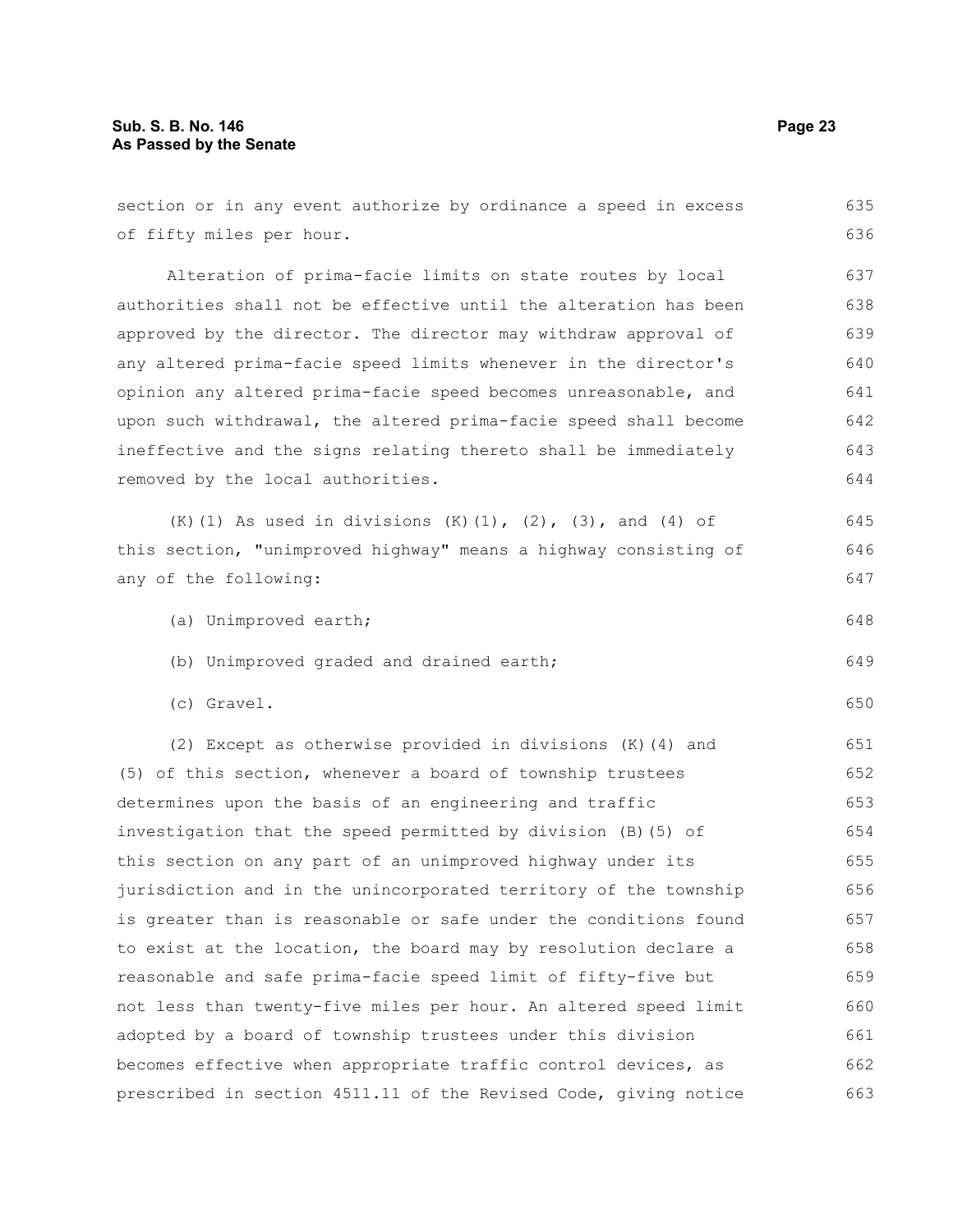#### **Sub. S. B. No. 146 Page 24 As Passed by the Senate**

thereof are erected at the location, which shall be no sooner than sixty days after adoption of the resolution. 664 665

(3)(a) Whenever, in the opinion of a board of township trustees, any altered prima-facie speed limit established by the board under this division becomes unreasonable, the board may adopt a resolution withdrawing the altered prima-facie speed limit. Upon the adoption of such a resolution, the altered prima-facie speed limit becomes ineffective and the traffic control devices relating thereto shall be immediately removed. 666 667 668 669 670 671 672

(b) Whenever a highway ceases to be an unimproved highway and the board has adopted an altered prima-facie speed limit pursuant to division  $(K)(2)$  of this section, the board shall, by resolution, withdraw the altered prima-facie speed limit as soon as the highway ceases to be unimproved. Upon the adoption of such a resolution, the altered prima-facie speed limit becomes ineffective and the traffic control devices relating thereto shall be immediately removed. 673 674 675 676 677 678 679 680

(4)(a) If the boundary of two townships rests on the centerline of an unimproved highway in unincorporated territory and both townships have jurisdiction over the highway, neither of the boards of township trustees of such townships may declare an altered prima-facie speed limit pursuant to division (K)(2) of this section on the part of the highway under their joint jurisdiction unless the boards of township trustees of both of the townships determine, upon the basis of an engineering and traffic investigation, that the speed permitted by division (B) (5) of this section is greater than is reasonable or safe under the conditions found to exist at the location and both boards agree upon a reasonable and safe prima-facie speed limit of less than fifty-five but not less than twenty-five miles per hour for 681 682 683 684 685 686 687 688 689 690 691 692 693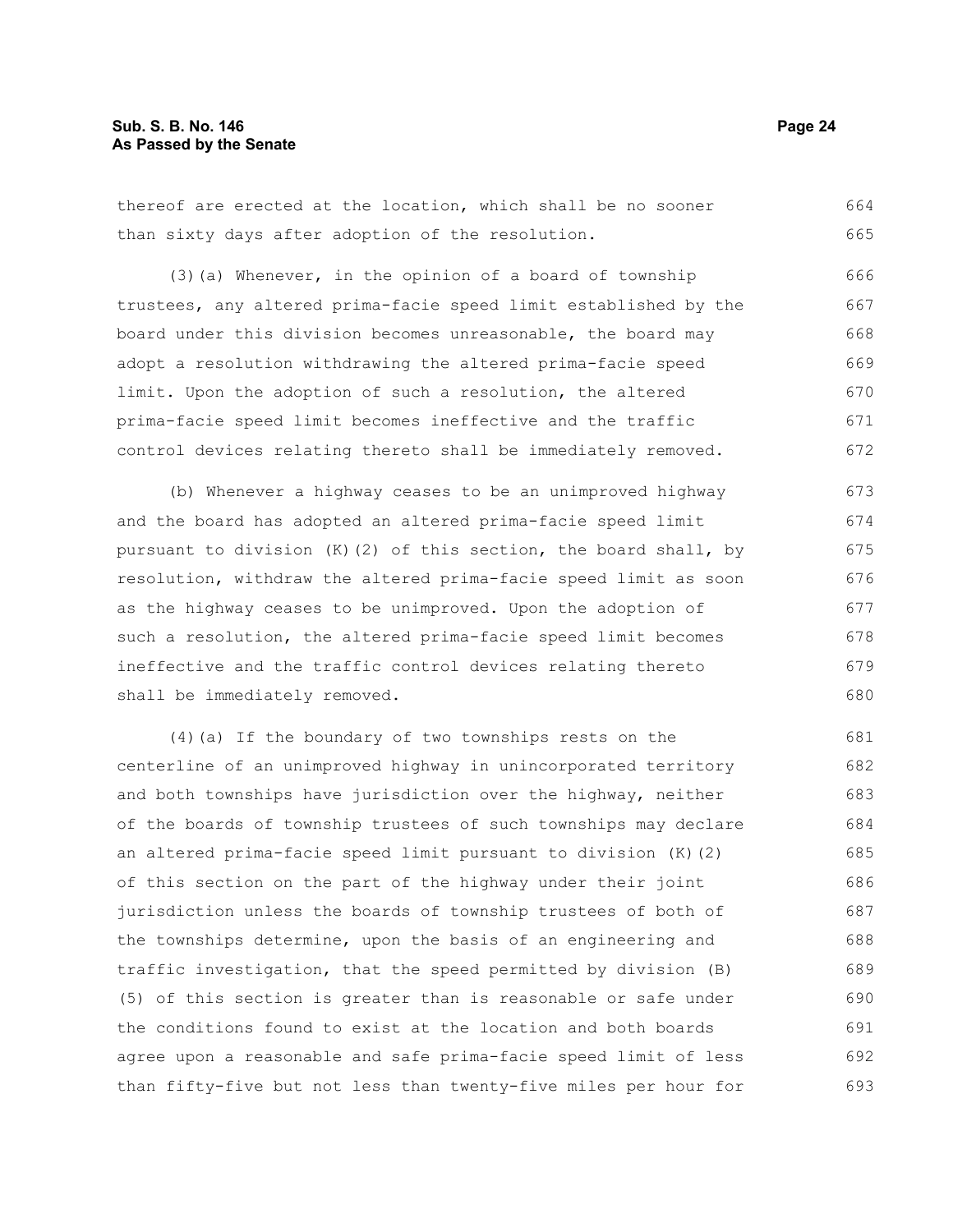that location. If both boards so agree, each shall follow the procedure specified in division (K)(2) of this section for altering the prima-facie speed limit on the highway. Except as otherwise provided in division (K)(4)(b) of this section, no speed limit altered pursuant to division (K)(4)(a) of this section may be withdrawn unless the boards of township trustees of both townships determine that the altered prima-facie speed limit previously adopted becomes unreasonable and each board adopts a resolution withdrawing the altered prima-facie speed limit pursuant to the procedure specified in division  $(K)$  (3)(a) of this section. 694 695 696 697 698 699 700 701 702 703 704

(b) Whenever a highway described in division (K)(4)(a) of this section ceases to be an unimproved highway and two boards of township trustees have adopted an altered prima-facie speed limit pursuant to division (K)(4)(a) of this section, both boards shall, by resolution, withdraw the altered prima-facie speed limit as soon as the highway ceases to be unimproved. Upon the adoption of the resolution, the altered prima-facie speed limit becomes ineffective and the traffic control devices relating thereto shall be immediately removed. 705 706 707 708 709 710 711 712 713

(5) As used in division (K)(5) of this section:

(a) "Commercial subdivision" means any platted territory outside the limits of a municipal corporation and fronting a highway where, for a distance of three hundred feet or more, the frontage is improved with buildings in use for commercial purposes, or where the entire length of the highway is less than three hundred feet long and the frontage is improved with buildings in use for commercial purposes. 715 716 717 718 719 720 721

(b) "Residential subdivision" means any platted territory outside the limits of a municipal corporation and fronting a 722 723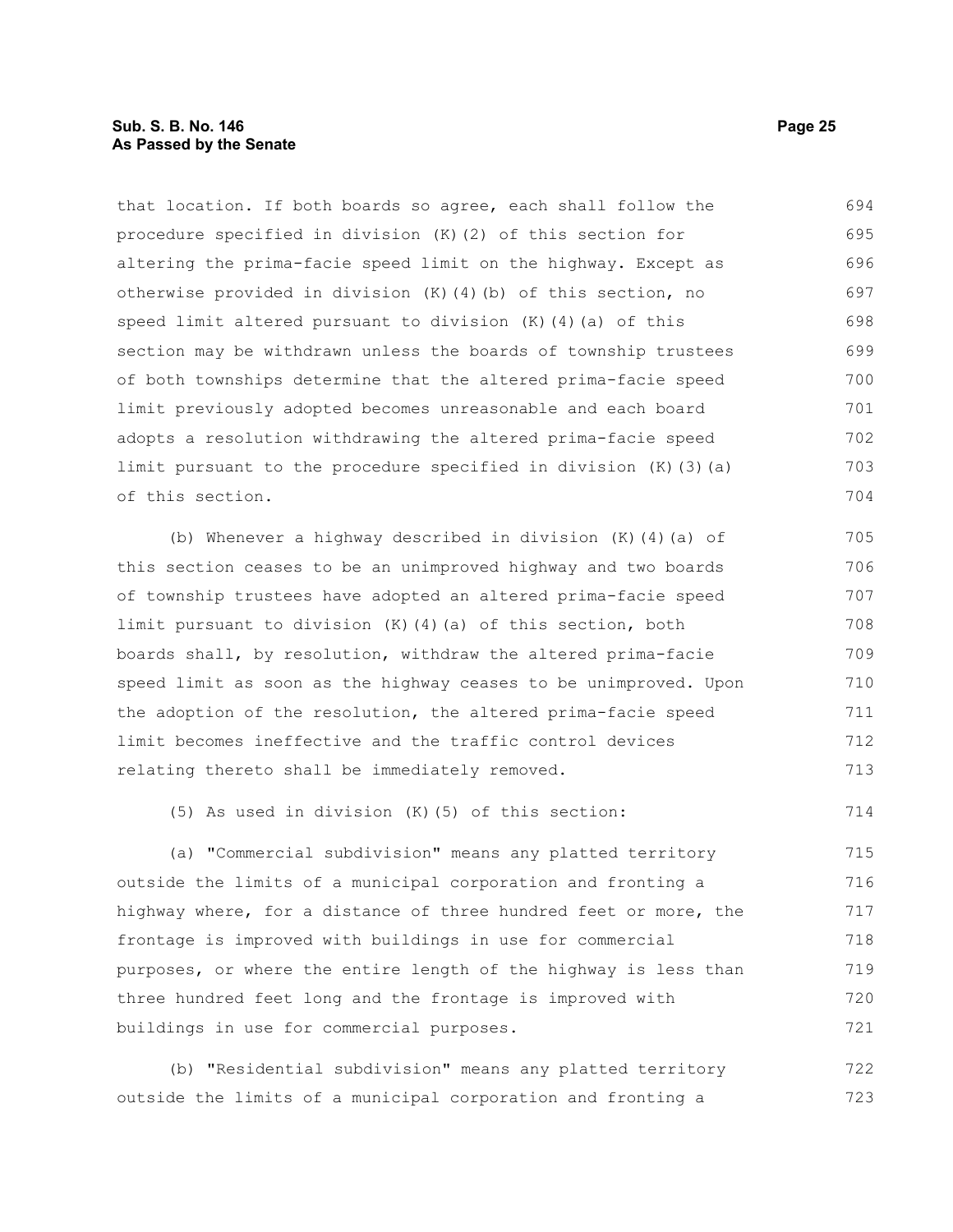#### **Sub. S. B. No. 146 Page 26 As Passed by the Senate**

highway, where, for a distance of three hundred feet or more, the frontage is improved with residences or residences and buildings in use for business, or where the entire length of the highway is less than three hundred feet long and the frontage is improved with residences or residences and buildings in use for business. 724 725 726 727 728 729

Whenever a board of township trustees finds upon the basis of an engineering and traffic investigation that the prima-facie speed permitted by division (B)(5) of this section on any part of a highway under its jurisdiction that is located in a commercial or residential subdivision, except on highways or portions thereof at the entrances to which vehicular traffic from the majority of intersecting highways is required to yield the right-of-way to vehicles on such highways in obedience to stop or yield signs or traffic control signals, is greater than is reasonable and safe under the conditions found to exist at the location, the board may by resolution declare a reasonable and safe prima-facie speed limit of less than fifty-five but not less than twenty-five miles per hour at the location. An altered speed limit adopted by a board of township trustees under this division shall become effective when appropriate signs giving notice thereof are erected at the location by the township. Whenever, in the opinion of a board of township trustees, any altered prima-facie speed limit established by it under this division becomes unreasonable, it may adopt a resolution withdrawing the altered prima-facie speed, and upon such withdrawal, the altered prima-facie speed shall become ineffective, and the signs relating thereto shall be immediately removed by the township. 730 731 732 733 734 735 736 737 738 739 740 741 742 743 744 745 746 747 748 749 750 751 752

(L)(1) On-the effective date of this amendment September 29, 2013, the director of transportation, based upon an 753 754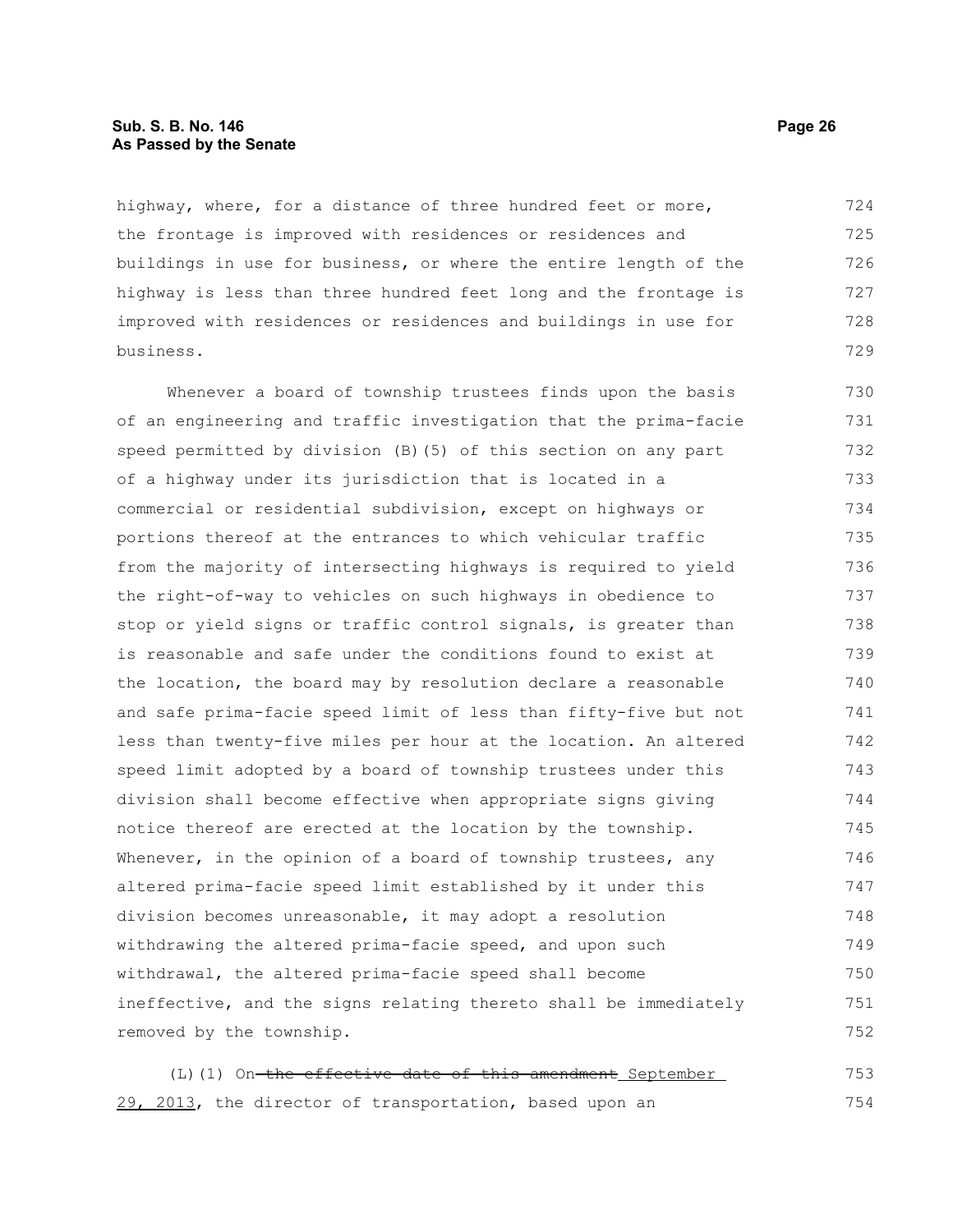engineering study of a highway, expressway, or freeway described in division  $(B)$   $(12)$ ,  $(13)$ ,  $(14)$ ,  $(15)$ , or  $(16)$  of this section, in consultation with the director of public safety and, if applicable, the local authority having jurisdiction over the studied highway, expressway, or freeway, may determine and declare that the speed limit established on such highway, expressway, or freeway under division  $(B)$ (12),  $(13)$ ,  $(14)$ ,  $(15)$ , or (16) of this section either is reasonable and safe or is more or less than that which is reasonable and safe. 755 756 757 758 759 760 761 762 763

(2) If the established speed limit for a highway, expressway, or freeway studied pursuant to division (L)(1) of this section is determined to be more or less than that which is reasonable and safe, the director of transportation, in consultation with the director of public safety and, if applicable, the local authority having jurisdiction over the studied highway, expressway, or freeway, shall determine and declare a reasonable and safe speed limit for that highway, expressway, or freeway. 764 765 766 767 768 769 770 771 772

 $\frac{(\mathbb{N})^{\mathbb{N}}(\mathbb{M})}{(\mathbb{N})^{\mathbb{N}}}$  (1)(a) If the boundary of two local authorities rests on the centerline of a highway and both authorities have jurisdiction over the highway, the speed limit for the part of the highway within their joint jurisdiction shall be either one of the following as agreed to by both authorities: 773 774 775 776 777

(i) Either prima-facie speed limit permitted by division (B) of this section; 778 779

(ii) An altered speed limit determined and posted in accordance with this section. 780 781

(b) If the local authorities are unable to reach an agreement, the speed limit shall remain as established and 782 783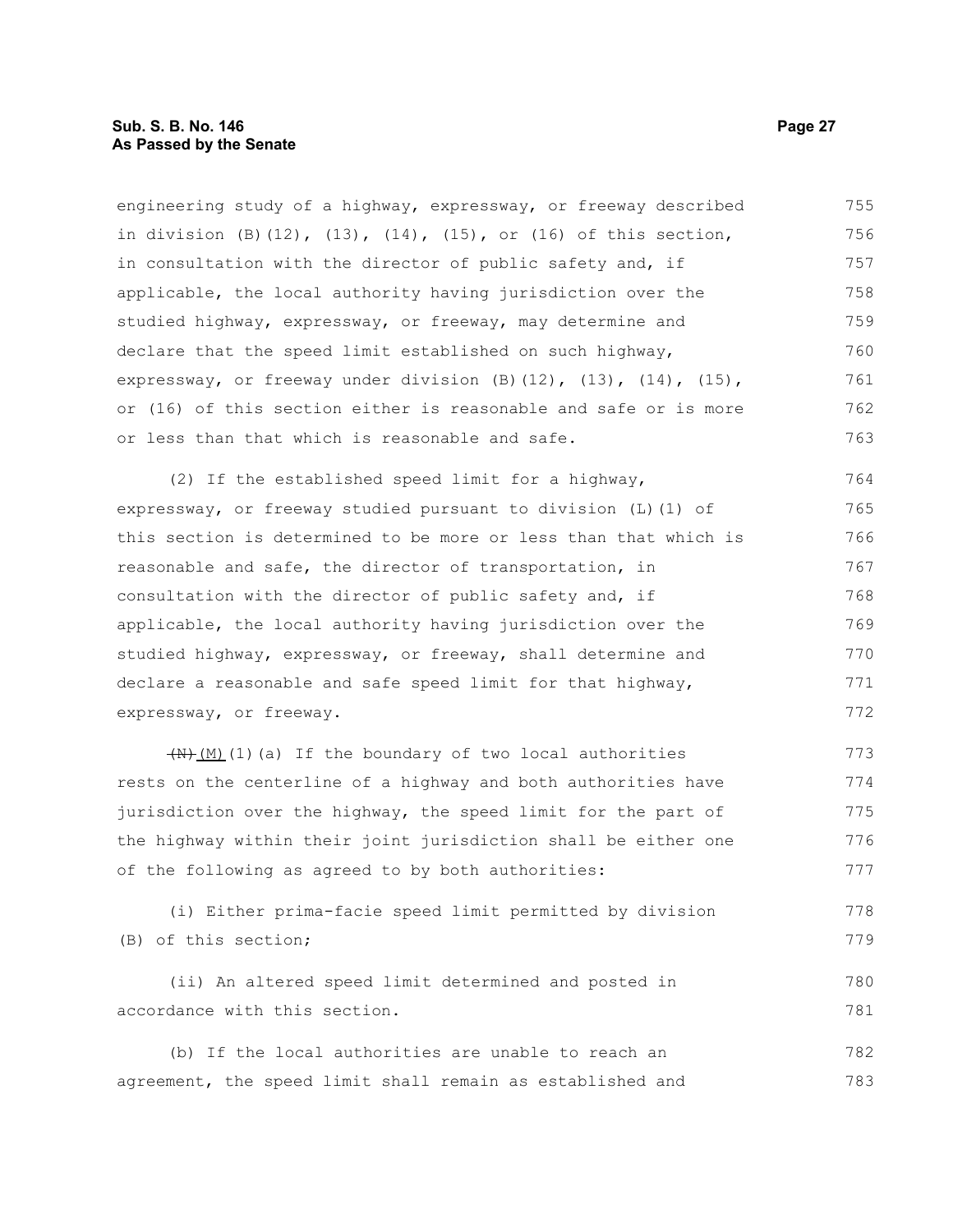posted under this section.

(2) Neither local authority may declare an altered primafacie speed limit pursuant to this section on the part of the highway under their joint jurisdiction unless both of the local authorities determine, upon the basis of an engineering and traffic investigation, that the speed permitted by this section is greater than is reasonable or safe under the conditions found to exist at the location and both authorities agree upon a uniform reasonable and safe prima-facie speed limit of less than fifty-five but not less than twenty-five miles per hour for that location. If both authorities so agree, each shall follow the procedure specified in this section for altering the prima-facie speed limit on the highway, and the speed limit for the part of the highway within their joint jurisdiction shall be uniformly altered. No altered speed limit may be withdrawn unless both local authorities determine that the altered prima-facie speed limit previously adopted becomes unreasonable and each adopts a resolution withdrawing the altered prima-facie speed limit pursuant to the procedure specified in this section.  $\overline{+0}$ (N) As used in this section: 785 786 787 788 789 790 791 792 793 794 795 796 797 798 799 800 801 802 803

(1) "Interstate system" has the same meaning as in 23 U.S.C.A. 101. 804 805

(2) "Commercial bus" means a motor vehicle designed for carrying more than nine passengers and used for the transportation of persons for compensation. 806 807 808

(3) "Noncommercial bus" includes but is not limited to a school bus or a motor vehicle operated solely for the transportation of persons associated with a charitable or nonprofit organization. 809 810 811 812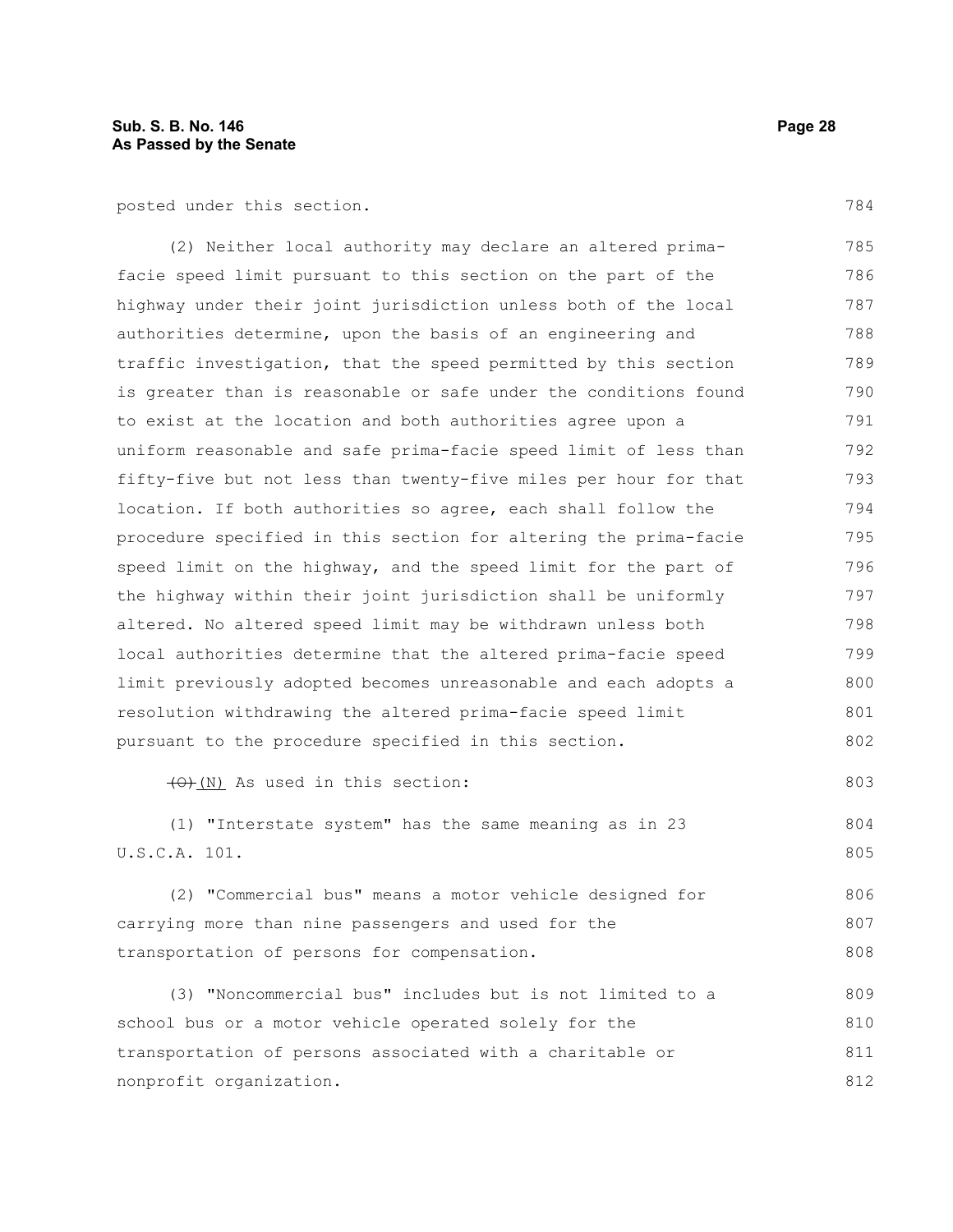#### **Sub. S. B. No. 146 Page 29 As Passed by the Senate**

(4) "Outerbelt" means a portion of a freeway that is part of the interstate system and is located in the outer vicinity of a major municipal corporation or group of municipal corporations, as designated by the director. 813 814 815 816

(5) "Rural" means outside urbanized areas, as designated in accordance with 23 U.S.C. 101, and outside of a business or urban district. 817 818 819

 $(\overline{P}(0)(1))$  A violation of any provision of this section is one of the following: 820 821

(a) Except as otherwise provided in divisions  $(P)$  (0)(1) (b),  $(1)(c)$ ,  $(2)$ , and  $(3)$  of this section, a minor misdemeanor; 822 823

(b) If, within one year of the offense, the offender previously has been convicted of or pleaded guilty to two violations of any provision of this section or of any provision of a municipal ordinance that is substantially similar to any provision of this section, a misdemeanor of the fourth degree; 824 825 826 827 828

(c) If, within one year of the offense, the offender previously has been convicted of or pleaded guilty to three or more violations of any provision of this section or of any provision of a municipal ordinance that is substantially similar to any provision of this section, a misdemeanor of the third degree. 829 830 831 832 833 834

(2) If the offender has not previously been convicted of or pleaded guilty to a violation of any provision of this section or of any provision of a municipal ordinance that is substantially similar to this section and operated a motor vehicle faster than thirty-five miles an hour in a business district of a municipal corporation, faster than fifty miles an hour in other portions of a municipal corporation, or faster 835 836 837 838 839 840 841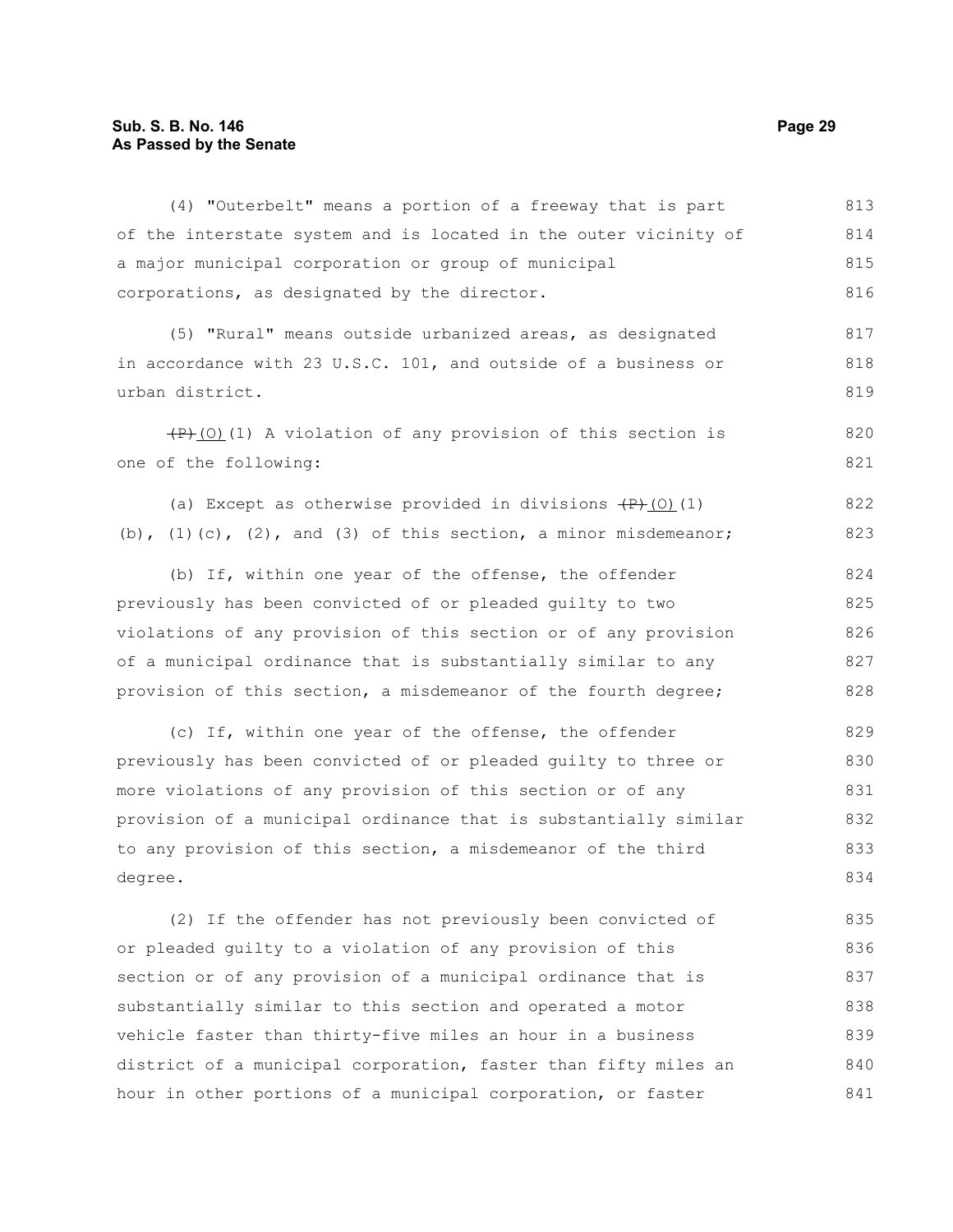than thirty-five miles an hour in a school zone during recess or while children are going to or leaving school during the school's opening or closing hours, a misdemeanor of the fourth degree. 842 843 844 845

(3) Notwithstanding division  $(P)$  (O)(1) of this section, if the offender operated a motor vehicle in a construction zone where a sign was then posted in accordance with section 4511.98 of the Revised Code, the court, in addition to all other penalties provided by law, shall impose upon the offender a fine of two times the usual amount imposed for the violation. No court shall impose a fine of two times the usual amount imposed for the violation upon an offender if the offender alleges, in an affidavit filed with the court prior to the offender's sentencing, that the offender is indigent and is unable to pay the fine imposed pursuant to this division and if the court determines that the offender is an indigent person and unable to pay the fine. 846 847 848 849 850 851 852 853 854 855 856 857 858

(4) If the offender commits the offense while distracted and the distracting activity is the apparent cause of the offense, the offender is subject to the additional fine established under section 4511.991 of the Revised Code. 859 860 861 862

**Sec. 4511.211.** (A) The owner of a private road or driveway located in a private residential area containing twenty or more dwelling units may establish a speed limit on the road or driveway by complying with all of the following requirements: 863 864 865 866

(1) The speed limit is not less than twenty-five miles per hour and is indicated by a sign that is in a proper position, is sufficiently legible to be seen by an ordinarily observant person, and meets the specifications for the basic speed limit sign included in the manual adopted by the department of 867 868 869 870 871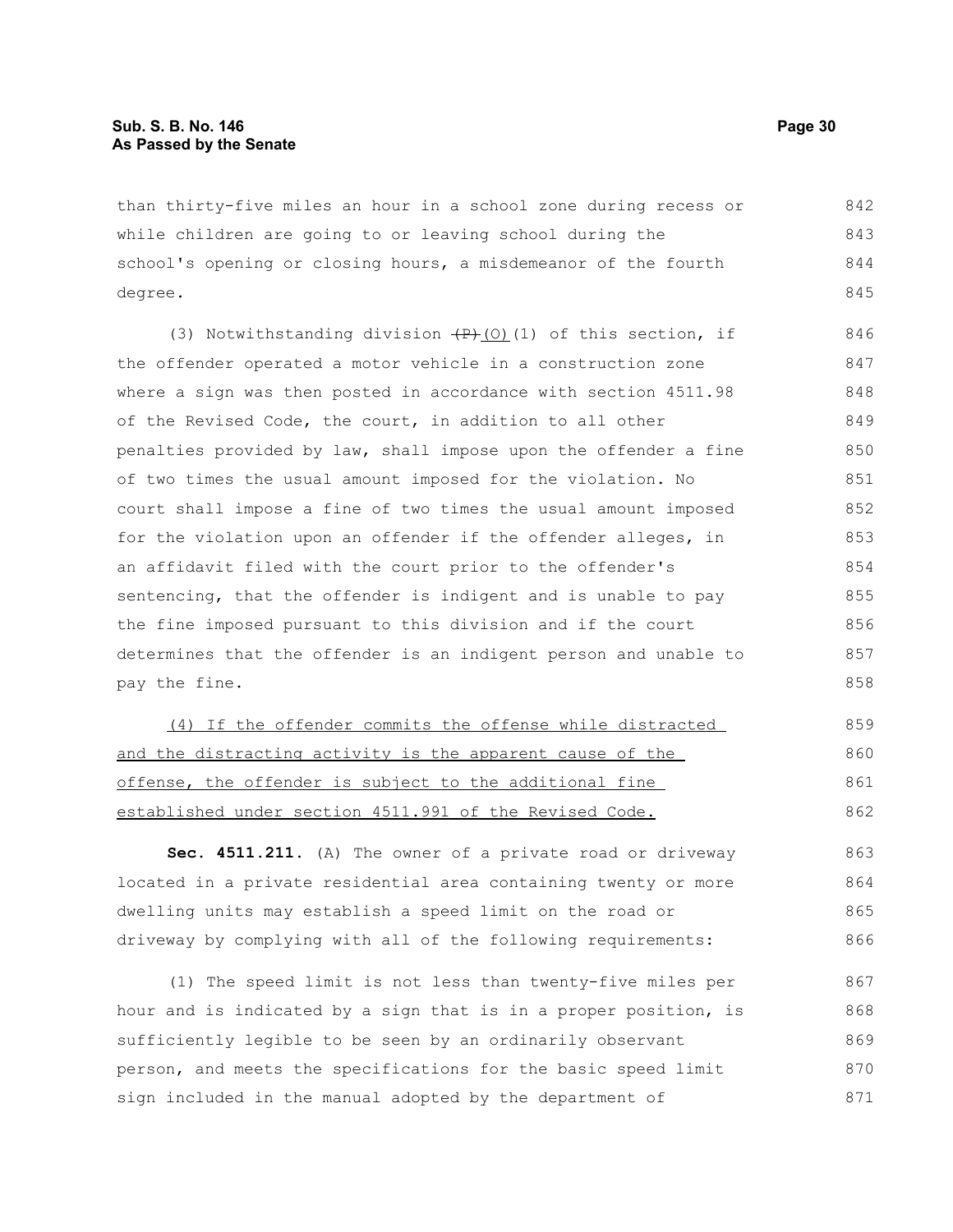| transportation pursuant to section 4511.09 of the Revised Code; | 872 |
|-----------------------------------------------------------------|-----|
| (2) The owner has posted a sign at the entrance of the          | 873 |
| private road or driveway that is in plain view and clearly      | 874 |
| informs persons entering the road or driveway that they are     | 875 |
| entering private property, a speed limit has been established   | 876 |
| for the road or driveway, and the speed limit is enforceable by | 877 |
| law enforcement officers under state law.                       | 878 |
| (B) No person shall operate a vehicle upon a private road       | 879 |
| or driveway as provided in division (A) of this section at a    | 880 |
| speed exceeding any speed limit established and posted pursuant | 881 |
| to that division.                                               | 882 |
| (C) When a speed limit is established and posted in             | 883 |
| accordance with division (A) of this section, any law           | 884 |
| enforcement officer may apprehend a person violating the speed  | 885 |
| limit of the residential area by utilizing any of the means     | 886 |
| described in section 4511.091 of the Revised Code or by any     | 887 |
| other accepted method of determining the speed of a motor       | 888 |
| vehicle and may stop and charge the person with exceeding the   | 889 |
| speed limit.                                                    | 890 |
| (D) Points shall be assessed for violation of a speed           | 891 |
| limit established and posted in accordance with division (A) of | 892 |
| this section in accordance with section 4510.036 of the Revised | 893 |
| Code.                                                           | 894 |
| (E) As used in this section:                                    | 895 |

(1) "Owner" includes but is not limited to a person who holds title to the real property in fee simple, a condominium owners' association, a property owner's association, the board of directors or trustees of a private community, and a nonprofit corporation governing a private community. 896 897 898 899 900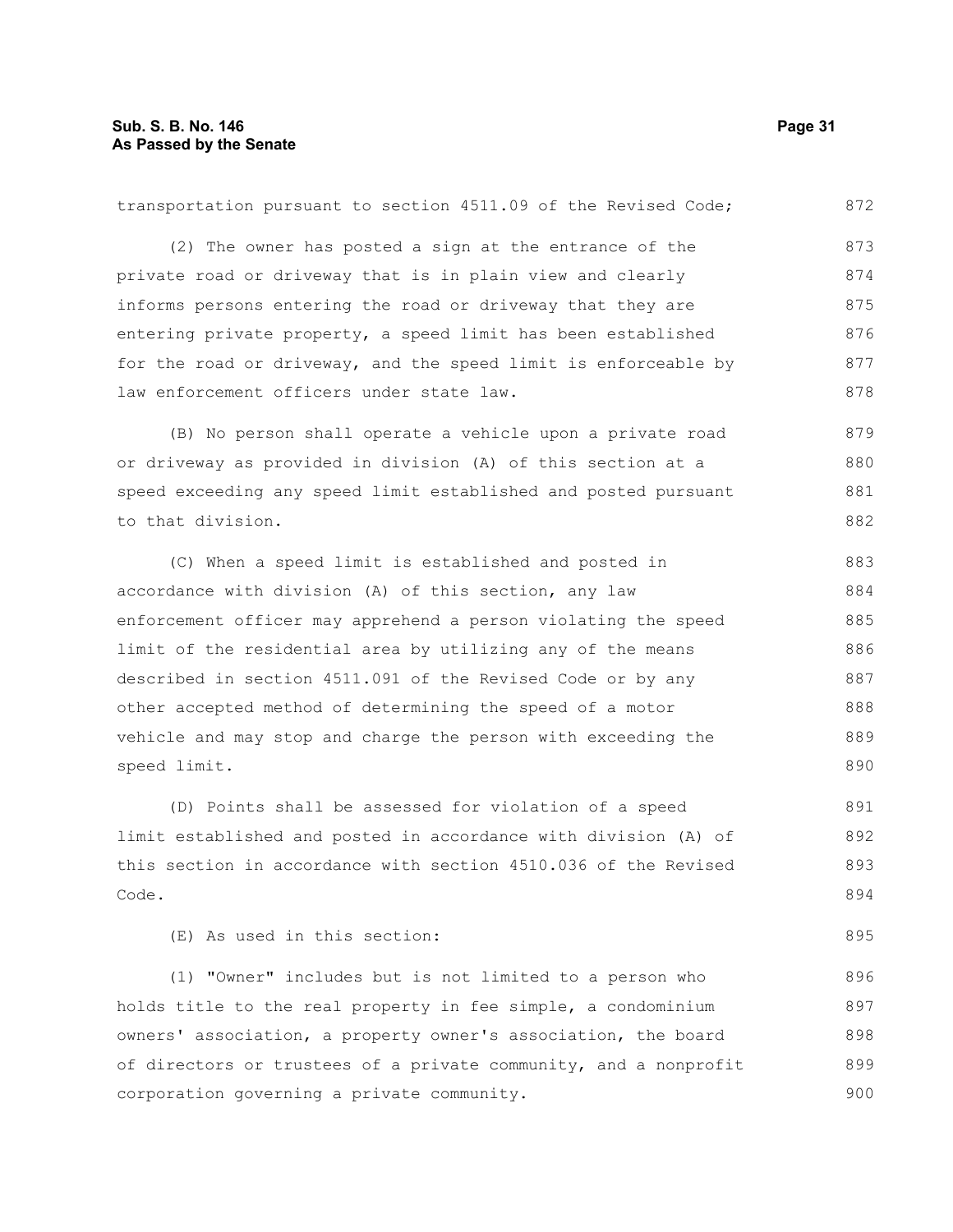(2) "Private residential area containing twenty or more dwelling units" does not include a Chautauqua assembly as defined in section 4511.90 of the Revised Code. 901 902 903

 $(F)$  (1) A violation of division (B) of this section is one of the following: 904 905

 $(1)$  (a) Except as otherwise provided in divisions (F) $(2)$ (1)(b) and  $(3)$  (c) of this section, a minor misdemeanor; 906 907

 $(2)$  (b) If, within one year of the offense, the offender previously has been convicted of or pleaded guilty to two violations of division (B) of this section or of any municipal ordinance that is substantially similar to division (B) of this section, a misdemeanor of the fourth degree; 908 909 910 911 912

 $(3)$  (c) If, within one year of the offense, the offender previously has been convicted of or pleaded guilty to three or more violations of division (B) of this section or of any municipal ordinance that is substantially similar to division (B) of this section, a misdemeanor of the third degree. 913 914 915 916 917

| (2) If the offender commits the offense while distracted  | 918 |
|-----------------------------------------------------------|-----|
| and the distracting activity is the apparent cause of the | 919 |
| offense, the offender is subject to the additional fine   | 920 |
| established under section 4511.991 of the Revised Code.   | 921 |

**Sec. 4511.213.** (A) The driver of a motor vehicle, upon approaching a stationary public safety vehicle, emergency vehicle, road service vehicle, vehicle used by the public utilities commission to conduct motor vehicle inspections in accordance with sections 4923.04 and 4923.06 of the Revised Code, or a highway maintenance vehicle that is displaying the appropriate visual signals by means of flashing, oscillating, or rotating lights, as prescribed in section 4513.17 of the Revised 922 923 924 925 926 927 928 929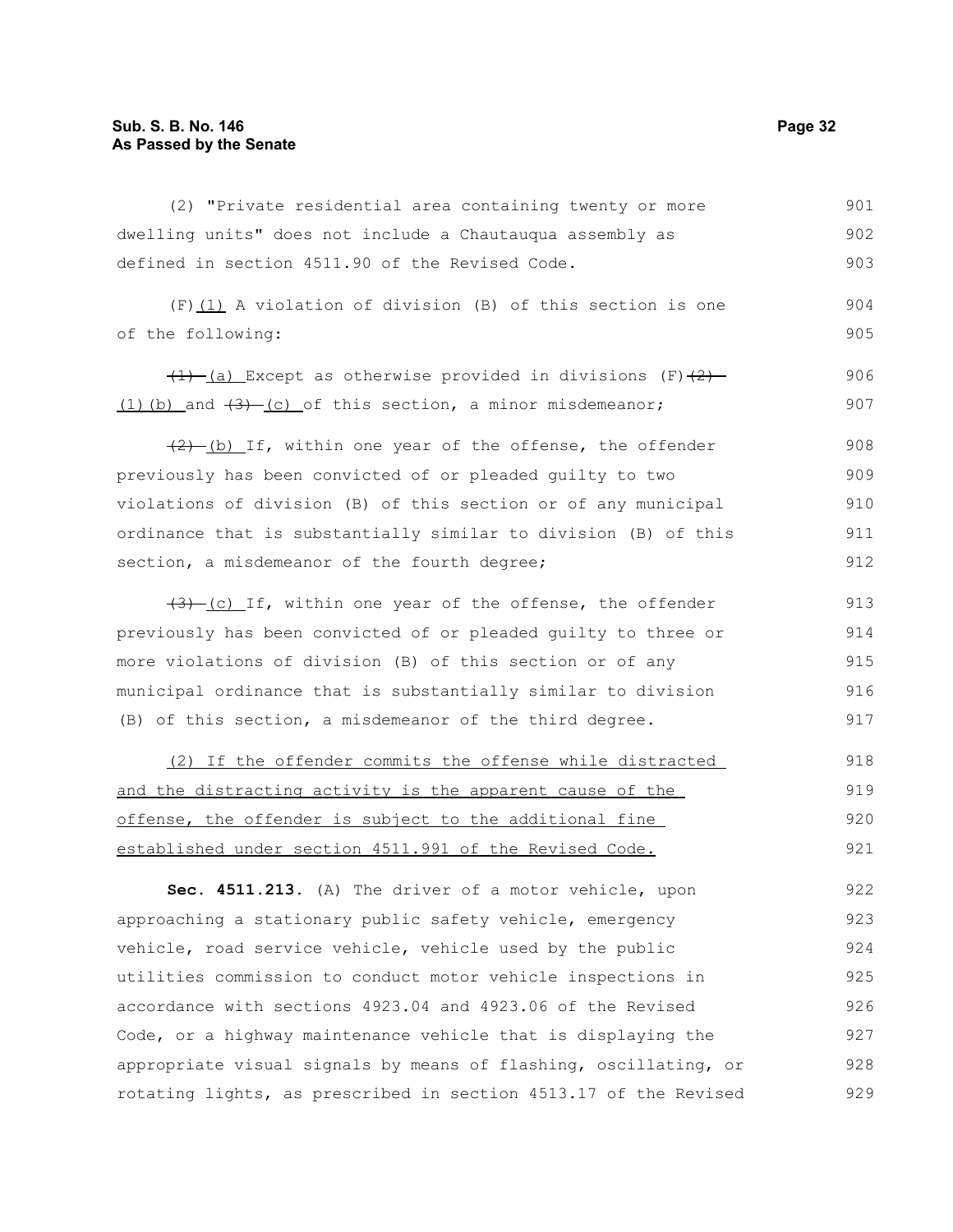Code, shall do either of the following:

(1) If the driver of the motor vehicle is traveling on a highway that consists of at least two lanes that carry traffic in the same direction of travel as that of the driver's motor vehicle, the driver shall proceed with due caution and, if possible and with due regard to the road, weather, and traffic conditions, shall change lanes into a lane that is not adjacent to that of the stationary public safety vehicle, emergency vehicle, road service vehicle, vehicle used by the public utilities commission to conduct motor vehicle inspections in accordance with sections 4923.04 and 4923.06 of the Revised Code, or a highway maintenance vehicle. 931 932 933 934 935 936 937 938 939 940 941

(2) If the driver is not traveling on a highway of a type described in division (A)(1) of this section, or if the driver is traveling on a highway of that type but it is not possible to change lanes or if to do so would be unsafe, the driver shall proceed with due caution, reduce the speed of the motor vehicle, and maintain a safe speed for the road, weather, and traffic conditions.

(B) This section does not relieve the driver of a public safety vehicle, emergency vehicle, road service vehicle, vehicle used by the public utilities commission to conduct motor vehicle inspections in accordance with sections 4923.04 and 4923.06 of the Revised Code, or a highway maintenance vehicle from the duty to drive with due regard for the safety of all persons and property upon the highway. 949 950 951 952 953 954 955

(C) No person shall fail to drive a motor vehicle in compliance with division (A)(1) or (2) of this section when so required by division (A) of this section. 956 957 958

930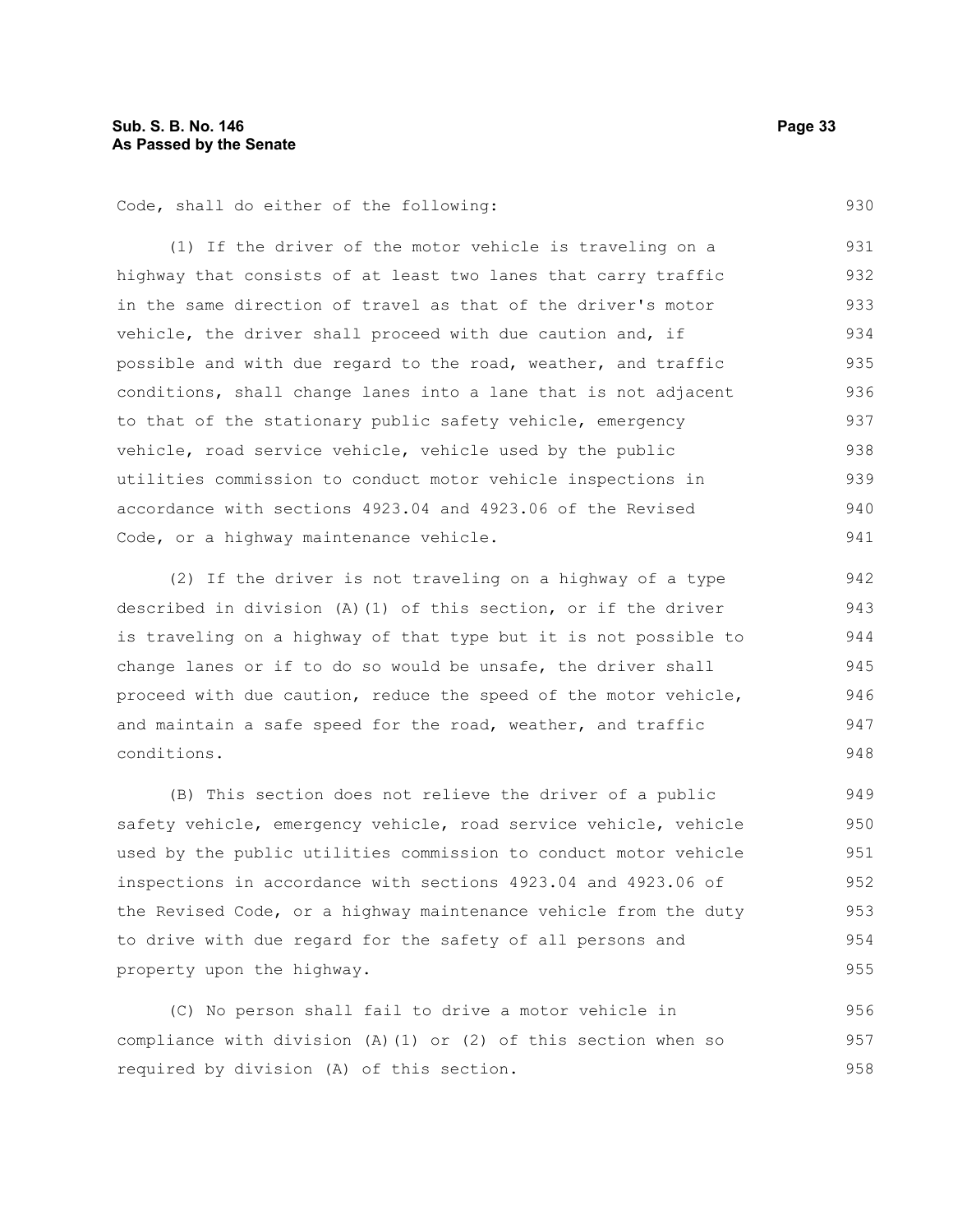#### **Sub. S. B. No. 146 Page 34 As Passed by the Senate**

(D)(1) Except as otherwise provided in this division, whoever violates this section is guilty of a minor misdemeanor. If, within one year of the offense, the offender previously has been convicted of or pleaded guilty to one predicate motor vehicle or traffic offense, whoever violates this section is guilty of a misdemeanor of the fourth degree. If, within one year of the offense, the offender previously has been convicted of two or more predicate motor vehicle or traffic offenses, whoever violates this section is guilty of a misdemeanor of the third degree. 959 960 961 962 963 964 965 966 967 968

(2) Notwithstanding section 2929.28 of the Revised Code, upon a finding that a person operated a motor vehicle in violation of division (C) of this section, the court, in addition to all other penalties provided by law, shall impose a fine of two times the usual amount imposed for the violation. 969 970 971 972 973

(3) If the offender commits the offense while distracted and the distracting activity is the apparent cause of the offense, the offender is subject to the additional fine established under section 4511.991 of the Revised Code. 974 975 976 977

**Sec. 4511.22.** (A) No person shall stop or operate a vehicle, trackless trolley, or street car at such an unreasonably slow speed as to impede or block the normal and reasonable movement of traffic, except when stopping or reduced speed is necessary for safe operation or to comply with law. 978 979 980 981 982

(B) Whenever the director of transportation or local authorities determine on the basis of an engineering and traffic investigation that slow speeds on any part of a controlledaccess highway, expressway, or freeway consistently impede the normal and reasonable movement of traffic, the director or such local authority may declare a minimum speed limit below which no 983 984 985 986 987 988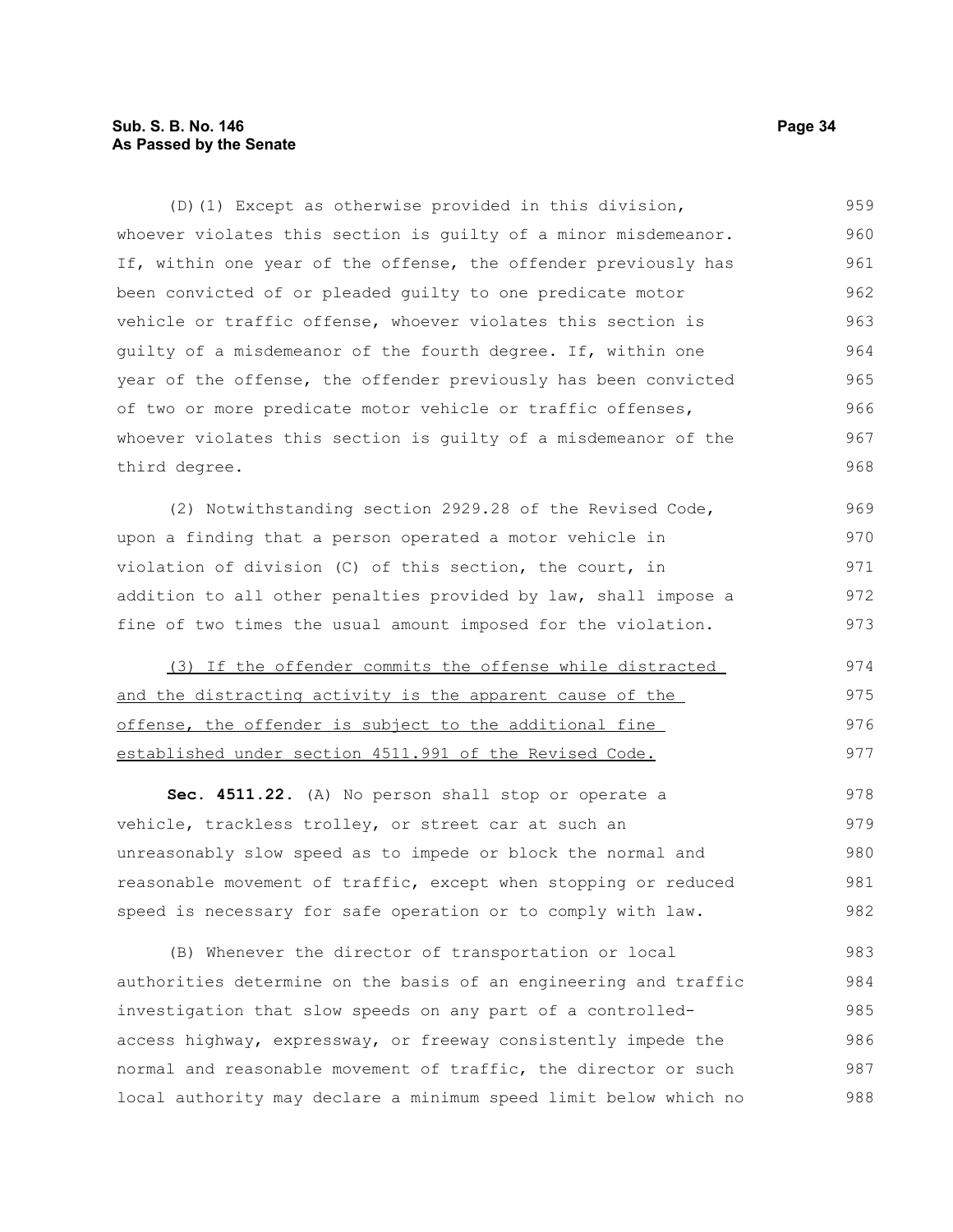person shall operate a motor vehicle, trackless trolley, or street car except when necessary for safe operation or in compliance with law. No minimum speed limit established hereunder shall be less than thirty miles per hour, greater than fifty miles per hour, nor effective until the provisions of section 4511.21 of the Revised Code, relating to appropriate signs, have been fulfilled and local authorities have obtained the approval of the director. 989 990 991 992 993 994 995 996

(C) In a case involving a violation of this section, the trier of fact, in determining whether the vehicle was being operated at an unreasonably slow speed, shall consider the capabilities of the vehicle and its operator. 997 998 999 1000

(D) Except as otherwise provided in this division, whoever violates this section is guilty of a minor misdemeanor. If, within one year of the offense, the offender previously has been convicted of or pleaded guilty to one predicate motor vehicle or traffic offense, whoever violates this section is guilty of a misdemeanor of the fourth degree. If, within one year of the offense, the offender previously has been convicted of two or more predicate motor vehicle or traffic offenses, whoever violates this section is guilty of a misdemeanor of the third degree. 1001 1002 1003 1004 1005 1006 1007 1008 1009 1010

 If the offender commits the offense while distracted and the distracting activity is the apparent cause of the offense, the offender is subject to the additional fine established under section 4511.991 of the Revised Code. 1011 1012 1013 1014

**Sec. 4511.23.** (A) No person shall operate a vehicle, trackless trolley, or streetcar over any bridge or other elevated structure constituting a part of a highway at a speed which is greater than the maximum speed that can be maintained 1015 1016 1017 1018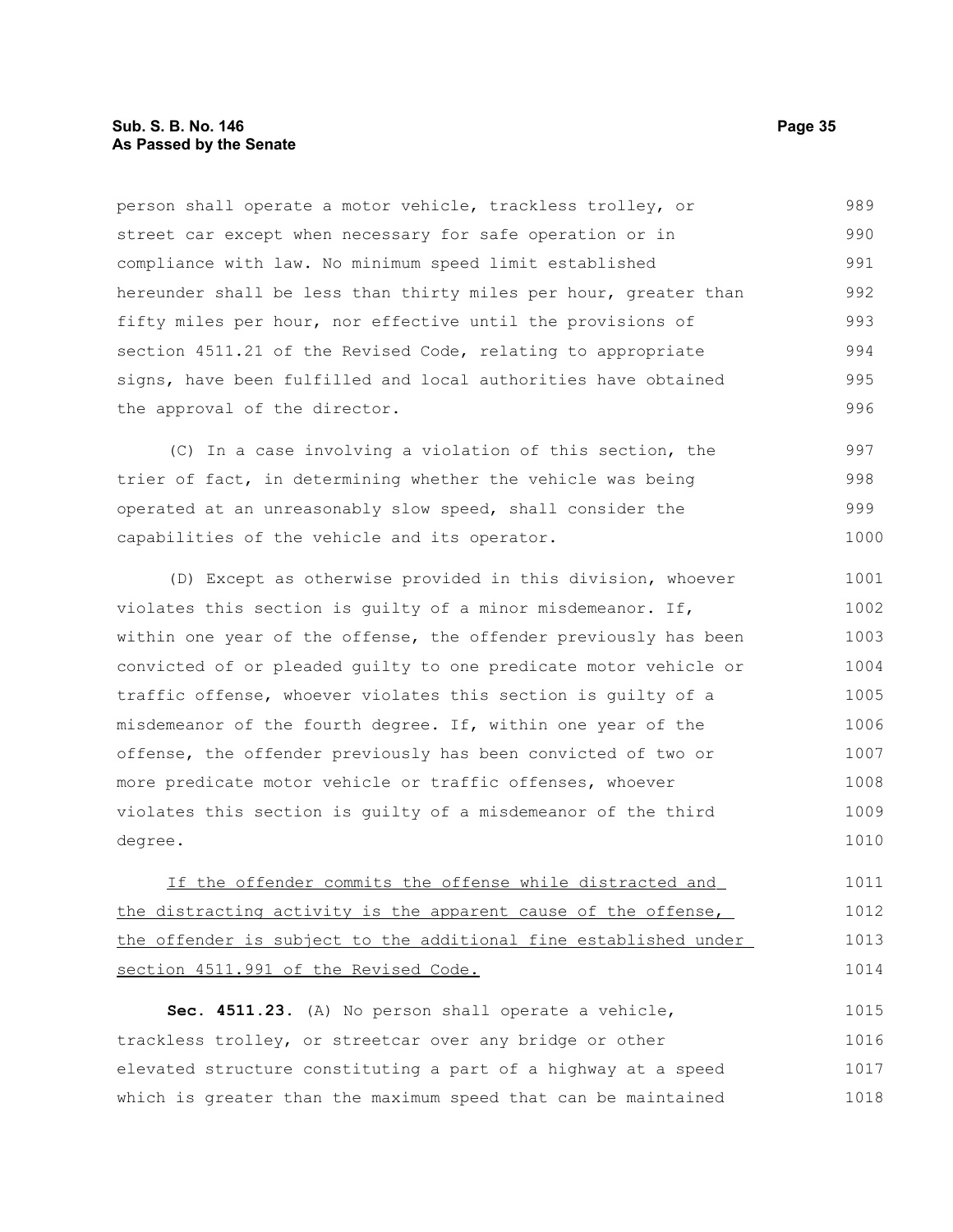#### **Sub. S. B. No. 146 Page 36 As Passed by the Senate**

with safety to such bridge or structure, when such structure is posted with signs as provided in this section. 1019 1020

The department of transportation upon request from any local authority shall, or upon its own initiative may, conduct an investigation of any bridge or other elevated structure constituting a part of a highway, and if it finds that such structure cannot with safety withstand traffic traveling at the speed otherwise permissible under sections 4511.01 to 4511.85 and 4511.98 of the Revised Code, the department shall determine and declare the maximum speed of traffic which such structure can withstand, and shall cause or permit suitable signs stating such maximum speed to be erected and maintained at a distance of at least one hundred feet before each end of such structure. 1021 1022 1023 1024 1025 1026 1027 1028 1029 1030 1031

Upon the trial of any person charged with a violation of this section, proof of said determination of the maximum speed by the department and the existence of said signs shall constitute prima-facie evidence of the maximum speed which can be maintained with safety to such bridge or structure. 1032 1033 1034 1035 1036

(B) Except as otherwise provided in this division, whoever violates this section is guilty of a minor misdemeanor. If, within one year of the offense, the offender previously has been convicted of or pleaded guilty to one predicate motor vehicle or traffic offense, whoever violates this section is guilty of a misdemeanor of the fourth degree. If, within one year of the offense, the offender previously has been convicted of two or more predicate motor vehicle or traffic offenses, whoever violates this section is guilty of a misdemeanor of the third degree. 1037 1038 1039 1040 1041 1042 1043 1044 1045 1046

If the offender commits the offense while distracted and the distracting activity is the apparent cause of the offense, 1047 1048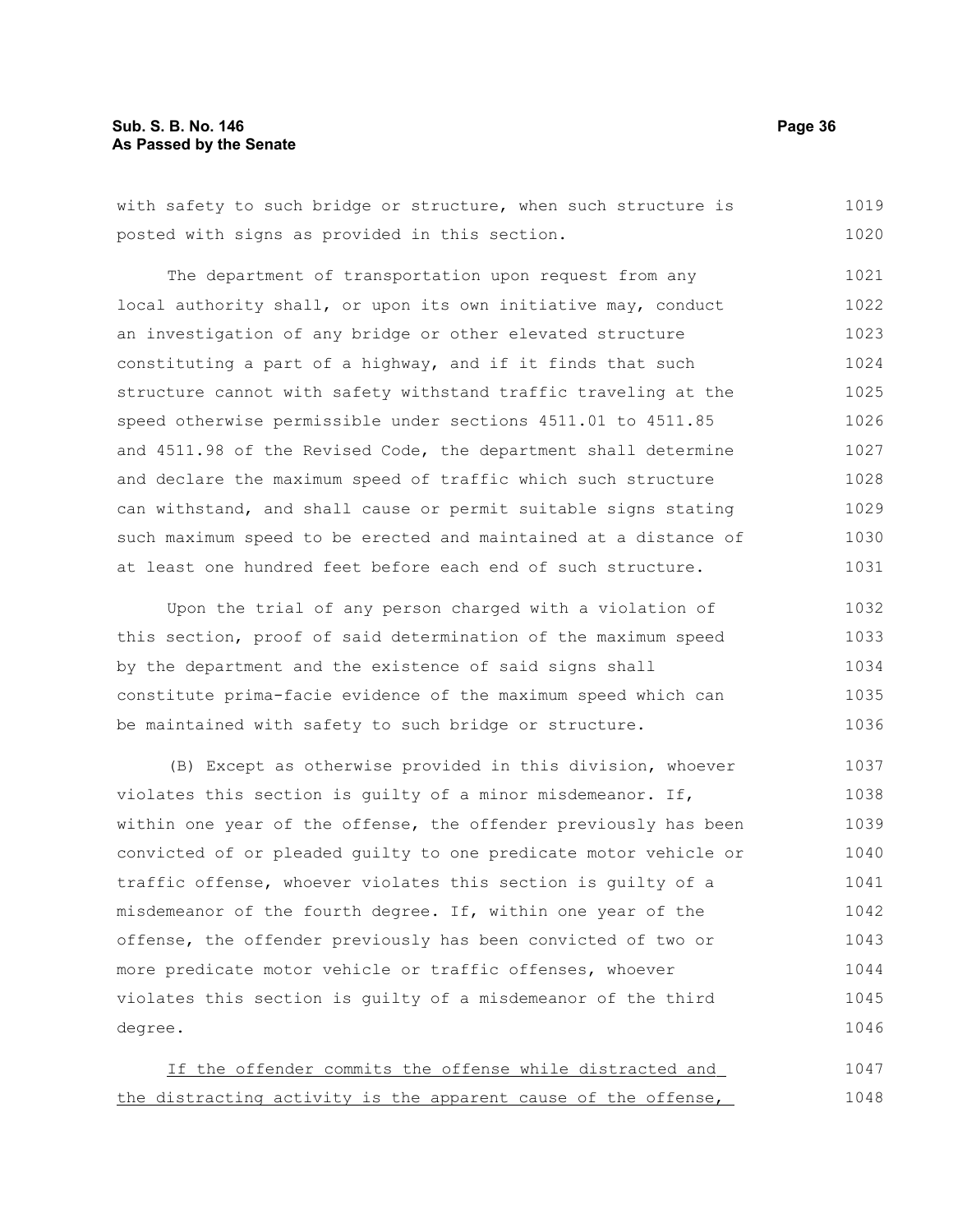| the offender is subject to the additional fine established under | 1049 |
|------------------------------------------------------------------|------|
| section 4511.991 of the Revised Code.                            | 1050 |
| Sec. 4511.25. (A) Upon all roadways of sufficient width, a       | 1051 |
| vehicle or trackless trolley shall be driven upon the right half | 1052 |
| of the roadway, except as follows:                               | 1053 |
| (1) When overtaking and passing another vehicle proceeding       | 1054 |
| in the same direction, or when making a left turn under the      | 1055 |
| rules governing such movements;                                  | 1056 |
| (2) When an obstruction exists making it necessary to            | 1057 |
| drive to the left of the center of the highway; provided, any    | 1058 |
| person so doing shall yield the right of way to all vehicles     | 1059 |
| traveling in the proper direction upon the unobstructed portion  | 1060 |
| of the highway within such distance as to constitute an          | 1061 |
| immediate hazard;                                                | 1062 |
| (3) When driving upon a roadway divided into three or more       | 1063 |
| marked lanes for traffic under the rules applicable thereon;     | 1064 |
| (4) When driving upon a roadway designated and posted with       | 1065 |
| signs for one-way traffic;                                       | 1066 |
| (5) When otherwise directed by a police officer or traffic       | 1067 |
| control device.                                                  | 1068 |
| (B) (1) Upon all roadways any vehicle or trackless trolley       | 1069 |
| proceeding at less than the prevailing and lawful speed of       | 1070 |
| traffic at the time and place and under the conditions then      | 1071 |
| existing shall be driven in the right-hand lane then available   | 1072 |
| for traffic, and far enough to the right to allow passing by     | 1073 |
| faster vehicles if such passing is safe and reasonable, except   | 1074 |
| under any of the following circumstances:                        | 1075 |

(a) When overtaking and passing another vehicle or 1076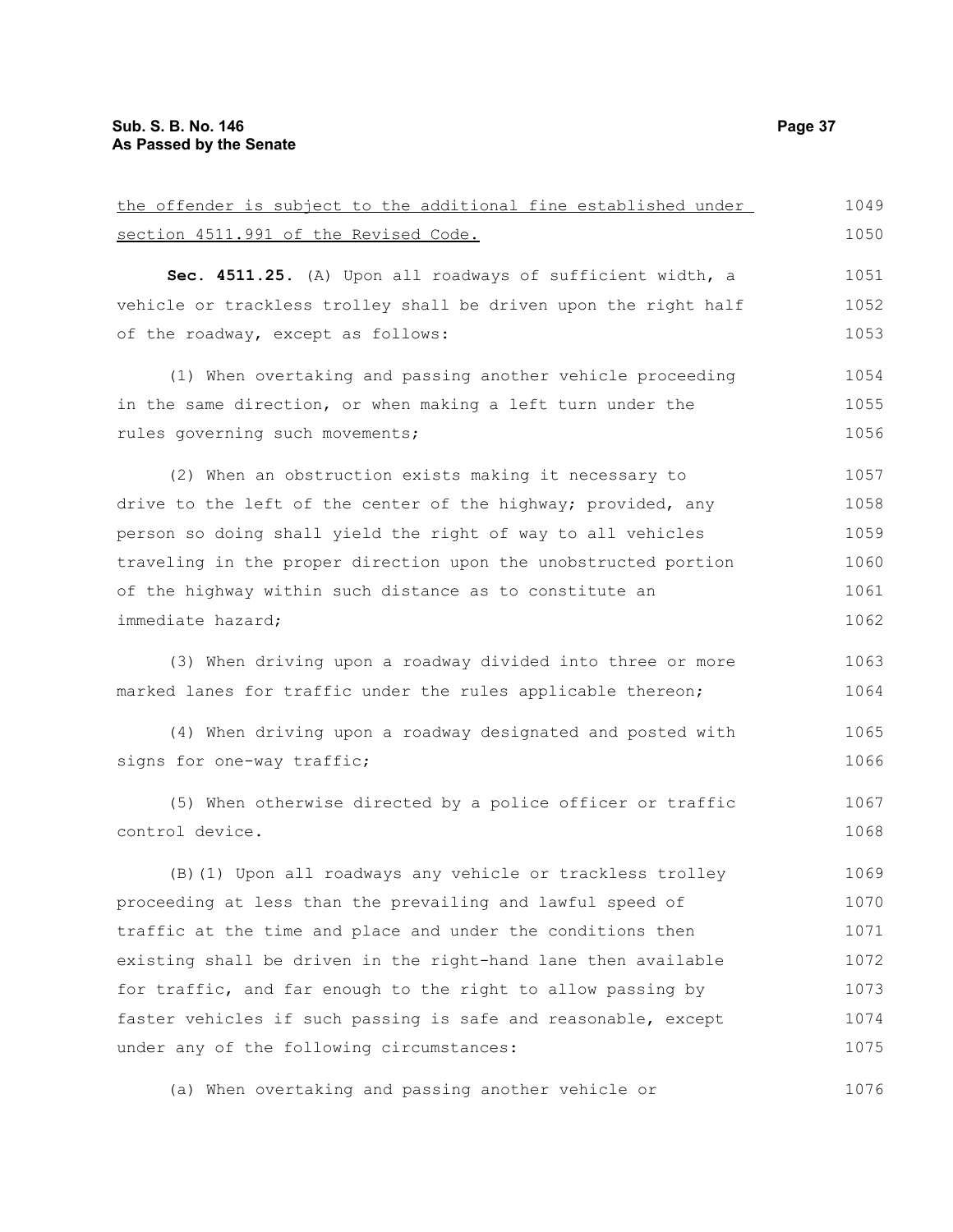degree.

trackless trolley proceeding in the same direction;

(b) When preparing for a left turn; (c) When the driver must necessarily drive in a lane other than the right-hand lane to continue on the driver's intended route. (2) Nothing in division (B)(1) of this section requires a driver of a slower vehicle to compromise the driver's safety to allow overtaking by a faster vehicle. (C) Upon any roadway having four or more lanes for moving traffic and providing for two-way movement of traffic, no vehicle or trackless trolley shall be driven to the left of the center line of the roadway, except when authorized by official traffic control devices designating certain lanes to the left of the center of the roadway for use by traffic not otherwise permitted to use the lanes, or except as permitted under division (A)(2) of this section. This division shall not be construed as prohibiting the crossing of the center line in making a left turn into or from an alley, private road, or driveway. (D) Except as otherwise provided in this division, whoever violates this section is guilty of a minor misdemeanor. If, within one year of the offense, the offender previously has been convicted of or pleaded guilty to one predicate motor vehicle or traffic offense, whoever violates this section is guilty of a misdemeanor of the fourth degree. If, within one year of the offense, the offender previously has been convicted of two or more predicate motor vehicle or traffic offenses, whoever violates this section is guilty of a misdemeanor of the third 1078 1079 1080 1081 1082 1083 1084 1085 1086 1087 1088 1089 1090 1091 1092 1093 1094 1095 1096 1097 1098 1099 1100 1101 1102 1103 1104

1077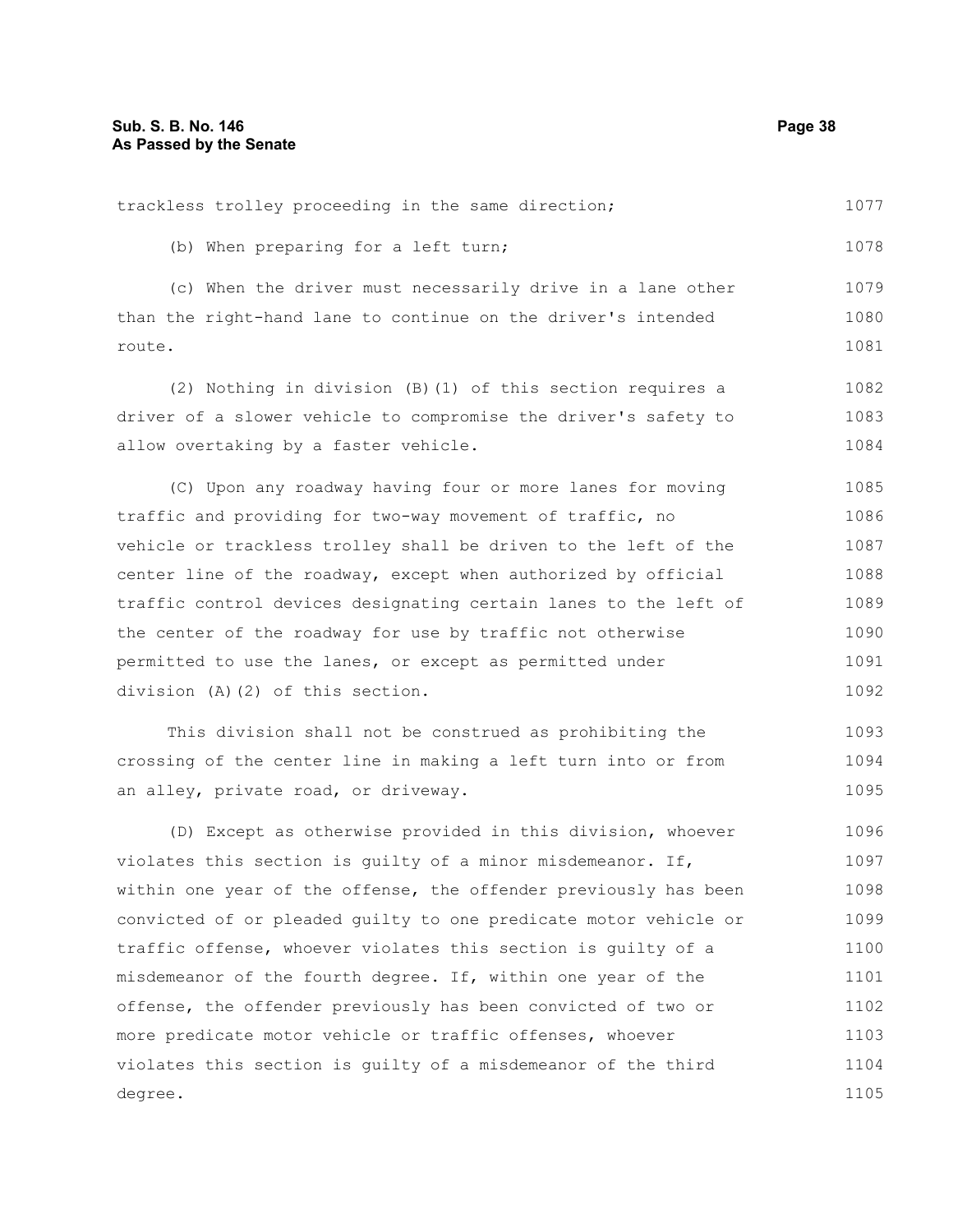| If the offender commits the offense while distracted and         | 1106 |
|------------------------------------------------------------------|------|
| the distracting activity is the apparent cause of the offense,   | 1107 |
| the offender is subject to the additional fine established under | 1108 |
| section 4511.991 of the Revised Code.                            | 1109 |
| Sec. 4511.26. (A) Operators of vehicles and trackless            | 1110 |
| trolleys proceeding in opposite directions shall pass each other | 1111 |
| to the right, and upon roadways having width for not more than   | 1112 |
| one line of traffic in each direction, each operator shall give  | 1113 |
| to the other one-half of the main traveled portion of the        | 1114 |
| roadway or as nearly one-half as is reasonable possible.         | 1115 |
| (B) Except as otherwise provided in this division, whoever       | 1116 |
| violates this section is quilty of a minor misdemeanor. If,      | 1117 |
| within one year of the offense, the offender previously has been | 1118 |
| convicted of or pleaded quilty to one predicate motor vehicle or | 1119 |
| traffic offense, whoever violates this section is quilty of a    | 1120 |
| misdemeanor of the fourth degree. If, within one year of the     | 1121 |
| offense, the offender previously has been convicted of two or    | 1122 |
| more predicate motor vehicle or traffic offenses, whoever        | 1123 |
| violates this section is quilty of a misdemeanor of the third    | 1124 |
| degree.                                                          | 1125 |
| If the offender commits the offense while distracted and         | 1126 |

the distracting activity is the apparent cause of the offense, the offender is subject to the additional fine established under section 4511.991 of the Revised Code. 1127 1128 1129

**Sec. 4511.27.** (A) The following rules govern the overtaking and passing of vehicles or trackless trolleys proceeding in the same direction: 1130 1131 1132

(1) The operator of a vehicle or trackless trolley overtaking another vehicle or trackless trolley proceeding in 1133 1134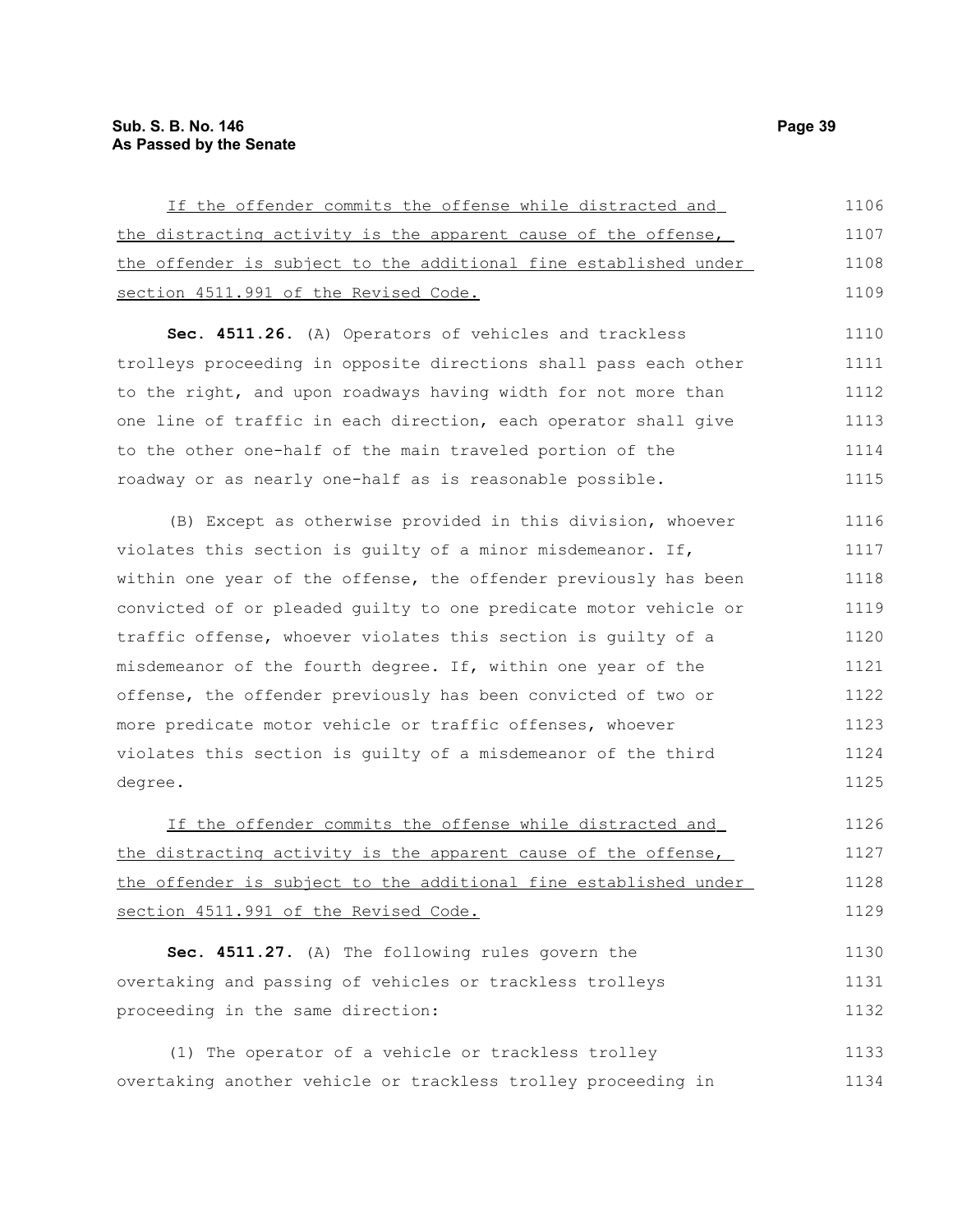# **Sub. S. B. No. 146 Page 40 As Passed by the Senate**

the same direction shall, except as provided in division (A)(3) of this section, signal to the vehicle or trackless trolley to be overtaken, shall pass to the left thereof at a safe distance, and shall not again drive to the right side of the roadway until safely clear of the overtaken vehicle or trackless trolley. 1135 1136 1137 1138 1139

(2) Except when overtaking and passing on the right is permitted, the operator of an overtaken vehicle shall give way to the right in favor of the overtaking vehicle at the latter's audible signal, and the operator shall not increase the speed of the operator's vehicle until completely passed by the overtaking vehicle. 1140 1141 1142 1143 1144 1145

(3) The operator of a vehicle or trackless trolley overtaking and passing another vehicle or trackless trolley proceeding in the same direction on a divided highway as defined in section 4511.35 of the Revised Code, a limited access highway as defined in section 5511.02 of the Revised Code, or a highway with four or more traffic lanes, is not required to signal audibly to the vehicle or trackless trolley being overtaken and passed. 1146 1147 1148 1149 1150 1151 1152 1153

(B) Except as otherwise provided in this division, whoever violates this section is guilty of a minor misdemeanor. If, within one year of the offense, the offender previously has been convicted of or pleaded guilty to one predicate motor vehicle or traffic offense, whoever violates this section is guilty of a misdemeanor of the fourth degree. If, within one year of the offense, the offender previously has been convicted of two or more predicate motor vehicle or traffic offenses, whoever violates this section is guilty of a misdemeanor of the third degree. 1154 1155 1156 1157 1158 1159 1160 1161 1162 1163

 If the offender commits the offense while distracted and 1164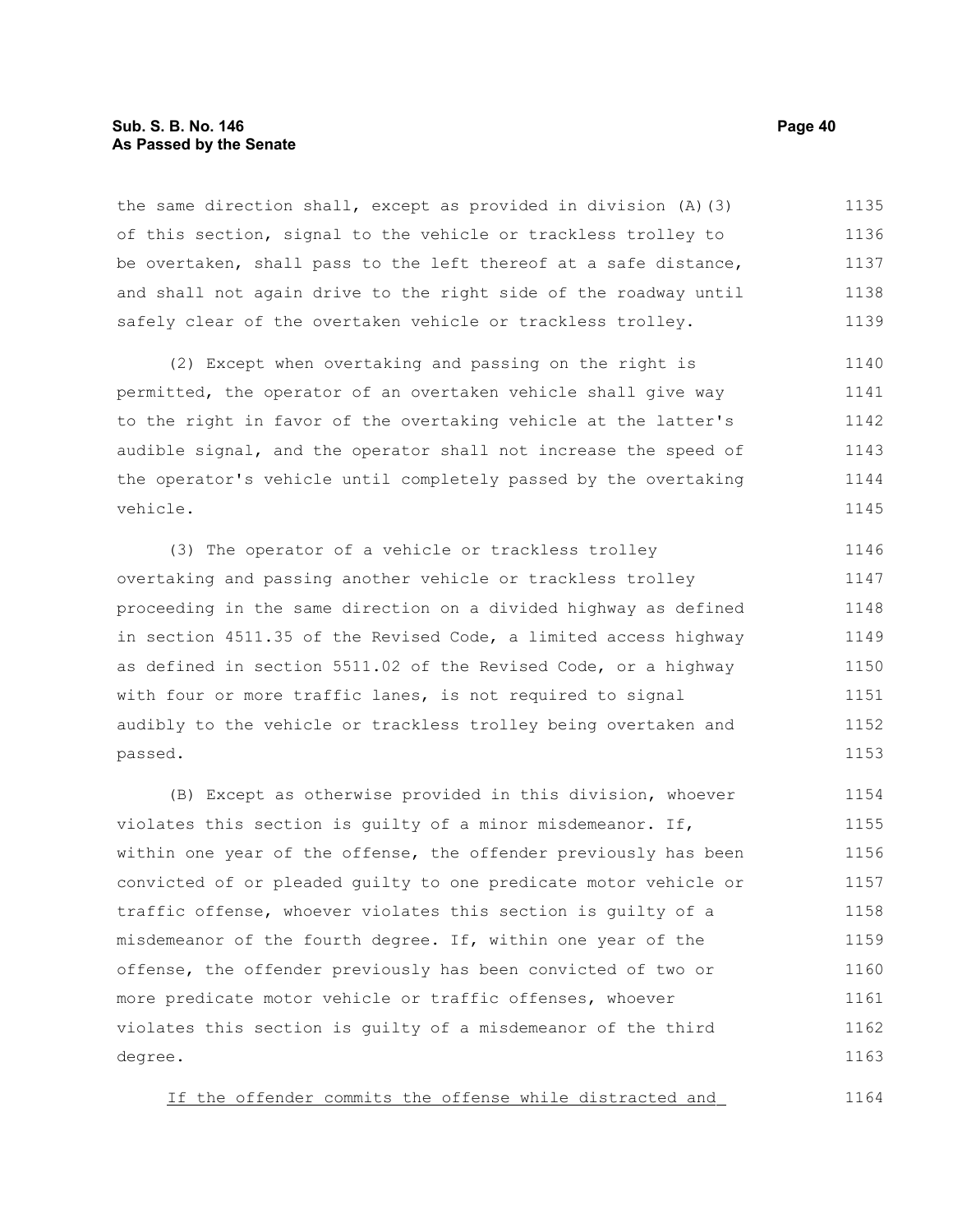| the distracting activity is the apparent cause of the offense,   | 1165 |
|------------------------------------------------------------------|------|
| the offender is subject to the additional fine established under | 1166 |
| section 4511.991 of the Revised Code.                            | 1167 |
| Sec. 4511.28. (A) The driver of a vehicle or trackless           | 1168 |
| trolley may overtake and pass upon the right of another vehicle  | 1169 |
| or trackless trolley only under the following conditions:        | 1170 |
| (1) When the vehicle or trackless trolley overtaken is           | 1171 |
| making or about to make a left turn;                             | 1172 |
| (2) Upon a roadway with unobstructed pavement of                 | 1173 |
| sufficient width for two or more lines of vehicles moving        | 1174 |
| lawfully in the direction being traveled by the overtaking       | 1175 |
| vehicle.                                                         | 1176 |
| (B) The driver of a vehicle or trackless trolley may             | 1177 |
| overtake and pass another vehicle or trackless trolley only      | 1178 |
| under conditions permitting such movement in safety. The         | 1179 |
| movement shall not be made by driving off the roadway.           | 1180 |
| (C) Except as otherwise provided in this division, whoever       | 1181 |
| violates this section is quilty of a minor misdemeanor. If,      | 1182 |
| within one year of the offense, the offender previously has been | 1183 |
| convicted of or pleaded quilty to one predicate motor vehicle or | 1184 |
| traffic offense, whoever violates this section is quilty of a    | 1185 |
| misdemeanor of the fourth degree. If, within one year of the     | 1186 |
| offense, the offender previously has been convicted of two or    | 1187 |
| more predicate motor vehicle or traffic offenses, whoever        | 1188 |
| violates this section is guilty of a misdemeanor of the third    | 1189 |
| degree.                                                          | 1190 |
| If the offender commits the offense while distracted and         | 1191 |

|  | TT CHC ATTOMACT COMMITCA CHC ATTOMAC MITTLE ATACTACCO ANA |                                                                  | ᆂ ᆂ 고 ᆂ |
|--|-----------------------------------------------------------|------------------------------------------------------------------|---------|
|  |                                                           | the distracting activity is the apparent cause of the offense,   | 1192    |
|  |                                                           | the offender is subject to the additional fine established under | 1193    |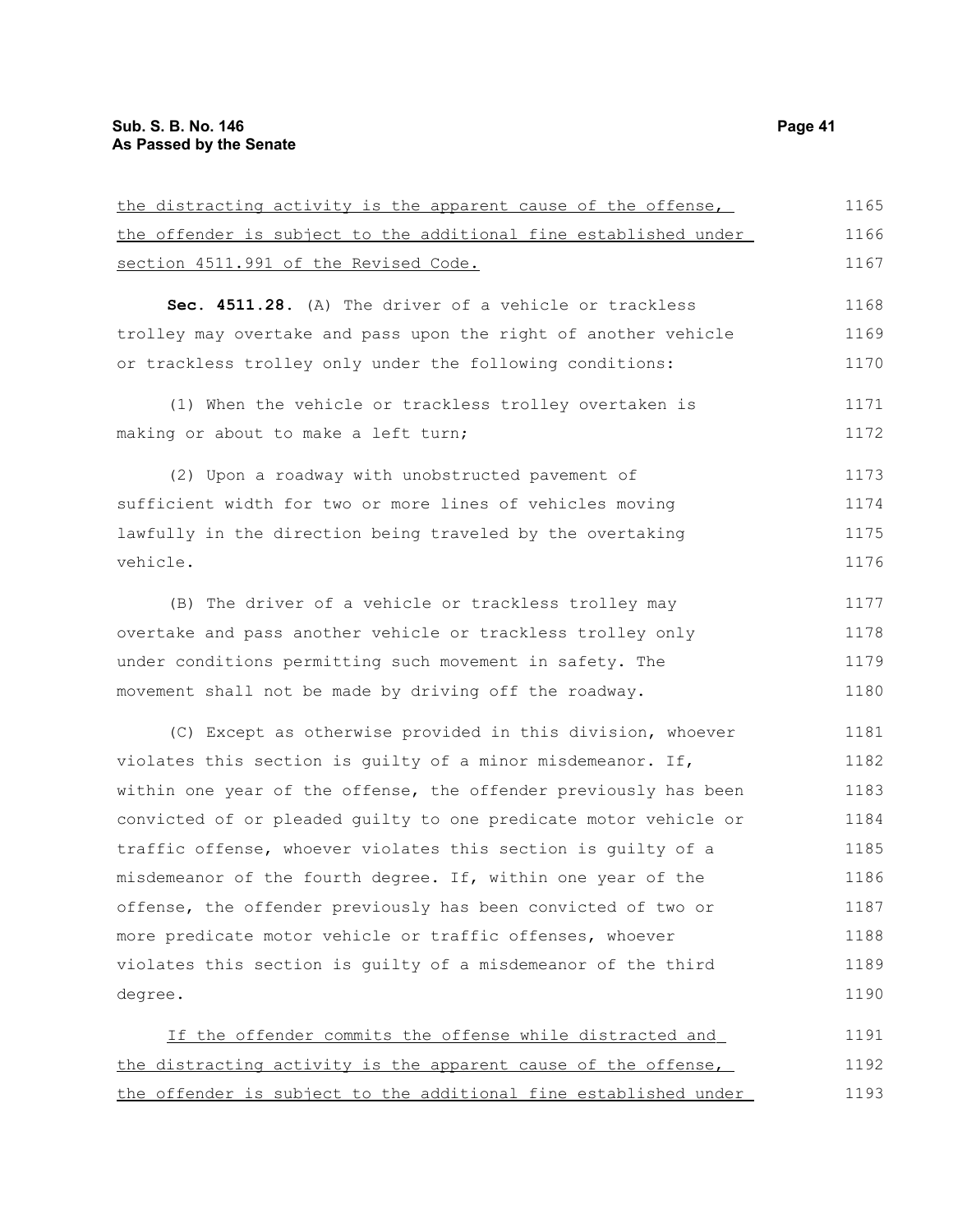**Sec. 4511.29.** (A) No vehicle or trackless trolley shall be driven to the left of the center of the roadway in overtaking and passing traffic proceeding in the same direction, unless such left side is clearly visible and is free of oncoming traffic for a sufficient distance ahead to permit such overtaking and passing to be completely made, without interfering with the safe operation of any traffic approaching from the opposite direction or any traffic overtaken. In every event the overtaking vehicle or trackless trolley must return to an authorized lane of travel as soon as practicable and in the event the passing movement involves the use of a lane authorized for traffic approaching from the opposite direction, before coming within two hundred feet of any approaching vehicle. 1195 1196 1197 1198 1199 1200 1201 1202 1203 1204 1205 1206 1207

(B) Except as otherwise provided in this division, whoever violates this section is guilty of a minor misdemeanor. If, within one year of the offense, the offender previously has been convicted of or pleaded guilty to one predicate motor vehicle or traffic offense, whoever violates this section is guilty of a misdemeanor of the fourth degree. If, within one year of the offense, the offender previously has been convicted of two or more predicate motor vehicle or traffic offenses, whoever violates this section is guilty of a misdemeanor of the third degree. 1208 1209 1210 1211 1212 1213 1214 1215 1216 1217

 If the offender commits the offense while distracted and the distracting activity is the apparent cause of the offense, the offender is subject to the additional fine established under section 4511.991 of the Revised Code. 1218 1219 1220 1221

**Sec. 4511.30.** (A) No vehicle or trackless trolley shall be driven upon the left side of the roadway under the following 1222 1223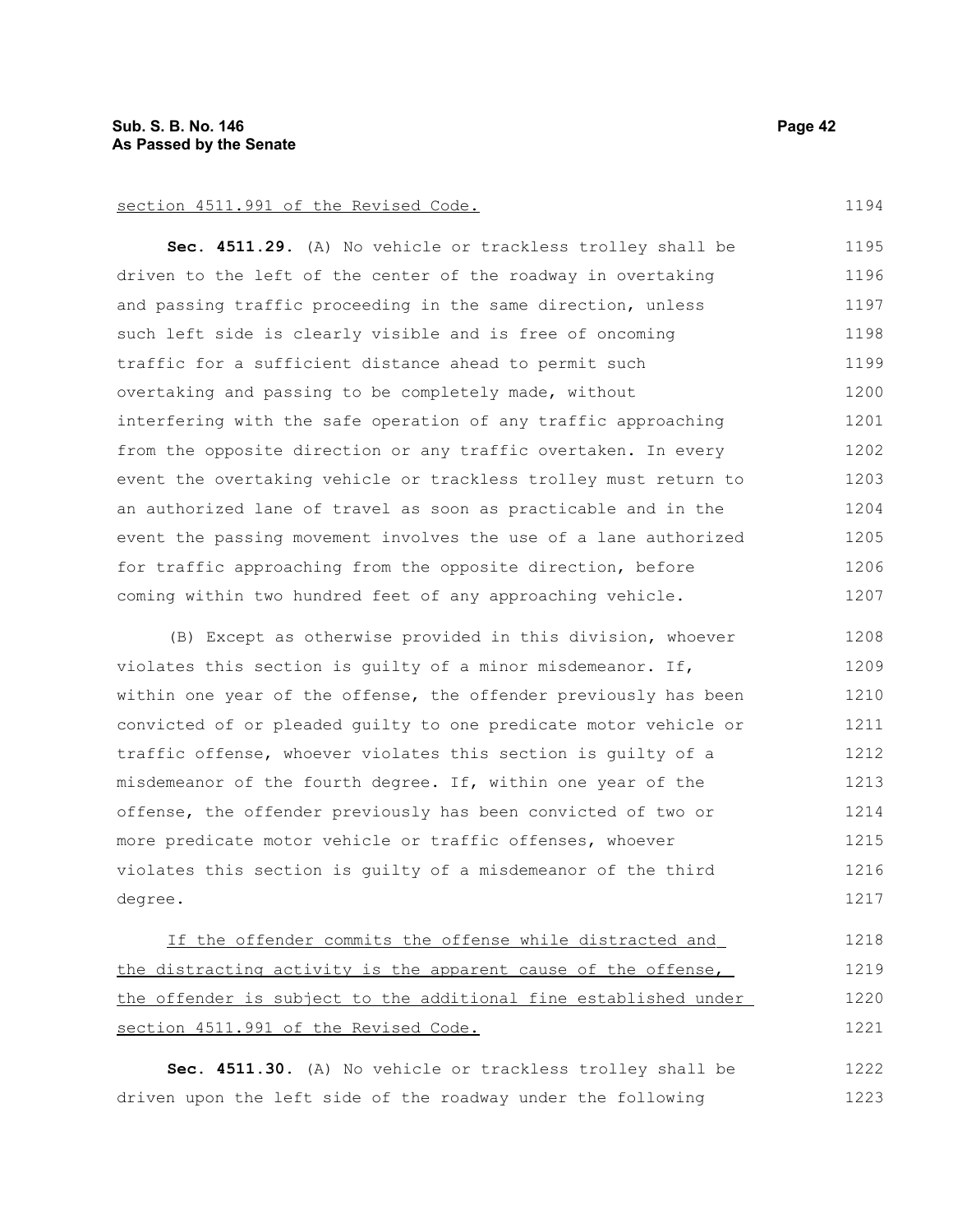| conditions:                                                      | 1224 |
|------------------------------------------------------------------|------|
| (1) When approaching the crest of a grade or upon a curve        | 1225 |
| in the highway, where the operator's view is obstructed within   | 1226 |
| such a distance as to create a hazard in the event traffic might | 1227 |
| approach from the opposite direction;                            | 1228 |
| (2) When the view is obstructed upon approaching within          | 1229 |
| one hundred feet of any bridge, viaduct, or tunnel;              | 1230 |
| (3) When approaching within one hundred feet of or               | 1231 |
| traversing any intersection or railroad grade crossing.          | 1232 |
| (B) This section does not apply to vehicles or trackless         | 1233 |
| trolleys upon a one-way roadway, upon a roadway where traffic is | 1234 |
| lawfully directed to be driven to the left side, or under the    | 1235 |
| conditions described in division (A) (2) of section $4511.25$ of | 1236 |
| the Revised Code.                                                | 1237 |
| (C) Except as otherwise provided in this division, whoever       | 1238 |
| violates this section is quilty of a minor misdemeanor. If,      | 1239 |
| within one year of the offense, the offender previously has been | 1240 |
| convicted of or pleaded quilty to one predicate motor vehicle or | 1241 |
| traffic offense, whoever violates this section is quilty of a    | 1242 |
| misdemeanor of the fourth degree. If, within one year of the     | 1243 |
| offense, the offender previously has been convicted of two or    | 1244 |
| more predicate motor vehicle or traffic offenses, whoever        | 1245 |
| violates this section is quilty of a misdemeanor of the third    | 1246 |
| degree.                                                          | 1247 |
| If the offender commits the offense while distracted and         | 1248 |

If the offender commits the offense while distracted and the distracting activity is the apparent cause of the offense, the offender is subject to the additional fine established under section 4511.991 of the Revised Code. 1248 1249 1250 1251

**Sec. 4511.31.** (A) The department of transportation may

1224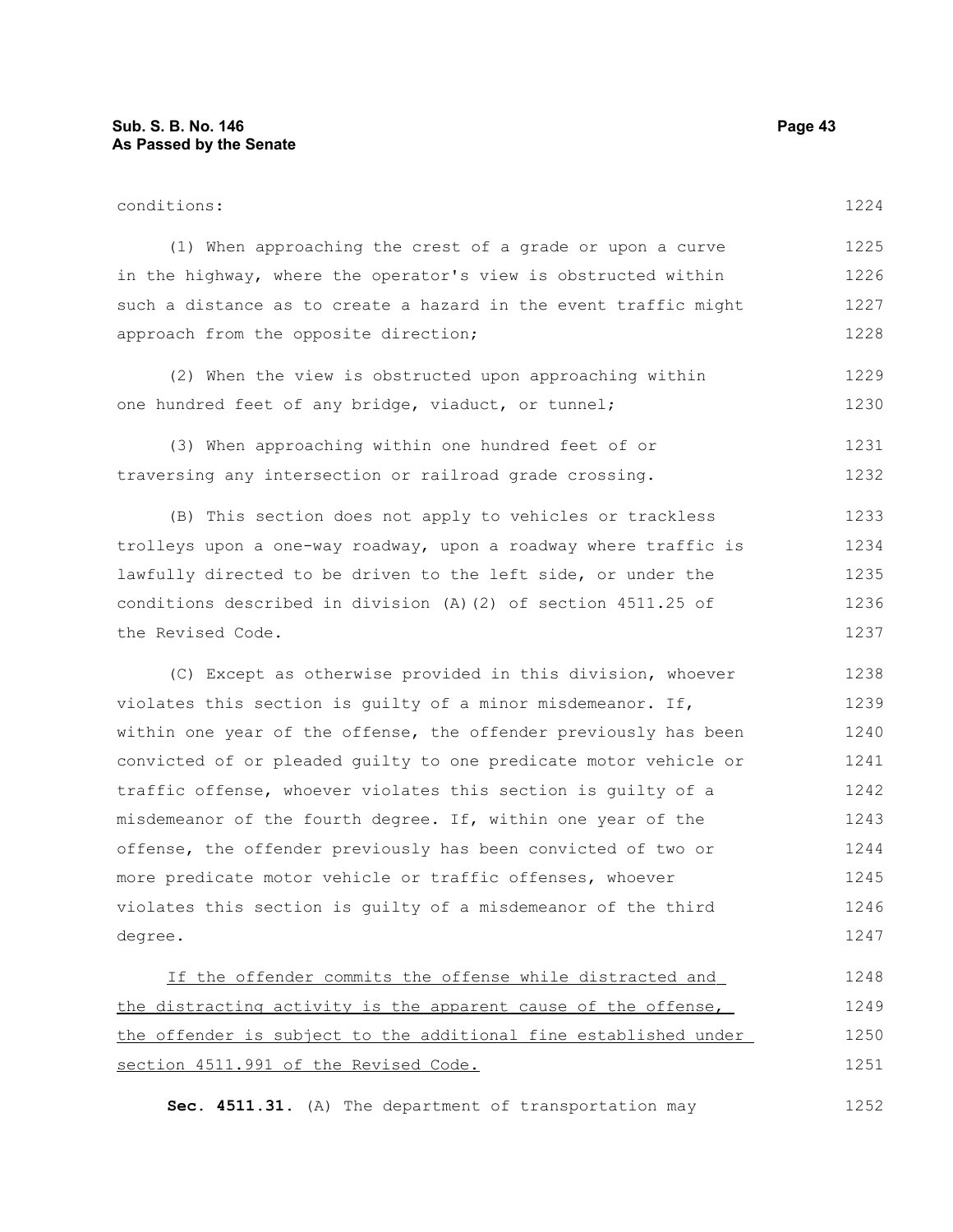# **Sub. S. B. No. 146 Page 44 As Passed by the Senate**

determine those portions of any state highway where overtaking and passing other traffic or driving to the left of the center or center line of the roadway would be especially hazardous and may, by appropriate signs or markings on the highway, indicate the beginning and end of such zones. When such signs or markings are in place and clearly visible, every operator of a vehicle or trackless trolley shall obey the directions of the signs or markings, notwithstanding the distances set out in section 4511.30 of the Revised Code. 1253 1254 1255 1256 1257 1258 1259 1260 1261

(B) Division (A) of this section does not apply when all of the following apply: 1262 1263

(1) The slower vehicle is proceeding at less than half the speed of the speed limit applicable to that location. 1264 1265

(2) The faster vehicle is capable of overtaking and passing the slower vehicle without exceeding the speed limit. 1266 1267

(3) There is sufficient clear sight distance to the left of the center or center line of the roadway to meet the overtaking and passing provisions of section 4511.29 of the Revised Code, considering the speed of the slower vehicle. 1268 1269 1270 1271

(C) Except as otherwise provided in this division, whoever violates this section is guilty of a minor misdemeanor. If, within one year of the offense, the offender previously has been convicted of or pleaded guilty to one predicate motor vehicle or traffic offense, whoever violates this section is guilty of a misdemeanor of the fourth degree. If, within one year of the offense, the offender previously has been convicted of two or more predicate motor vehicle or traffic offenses, whoever violates this section is guilty of a misdemeanor of the third degree. 1272 1273 1274 1275 1276 1277 1278 1279 1280 1281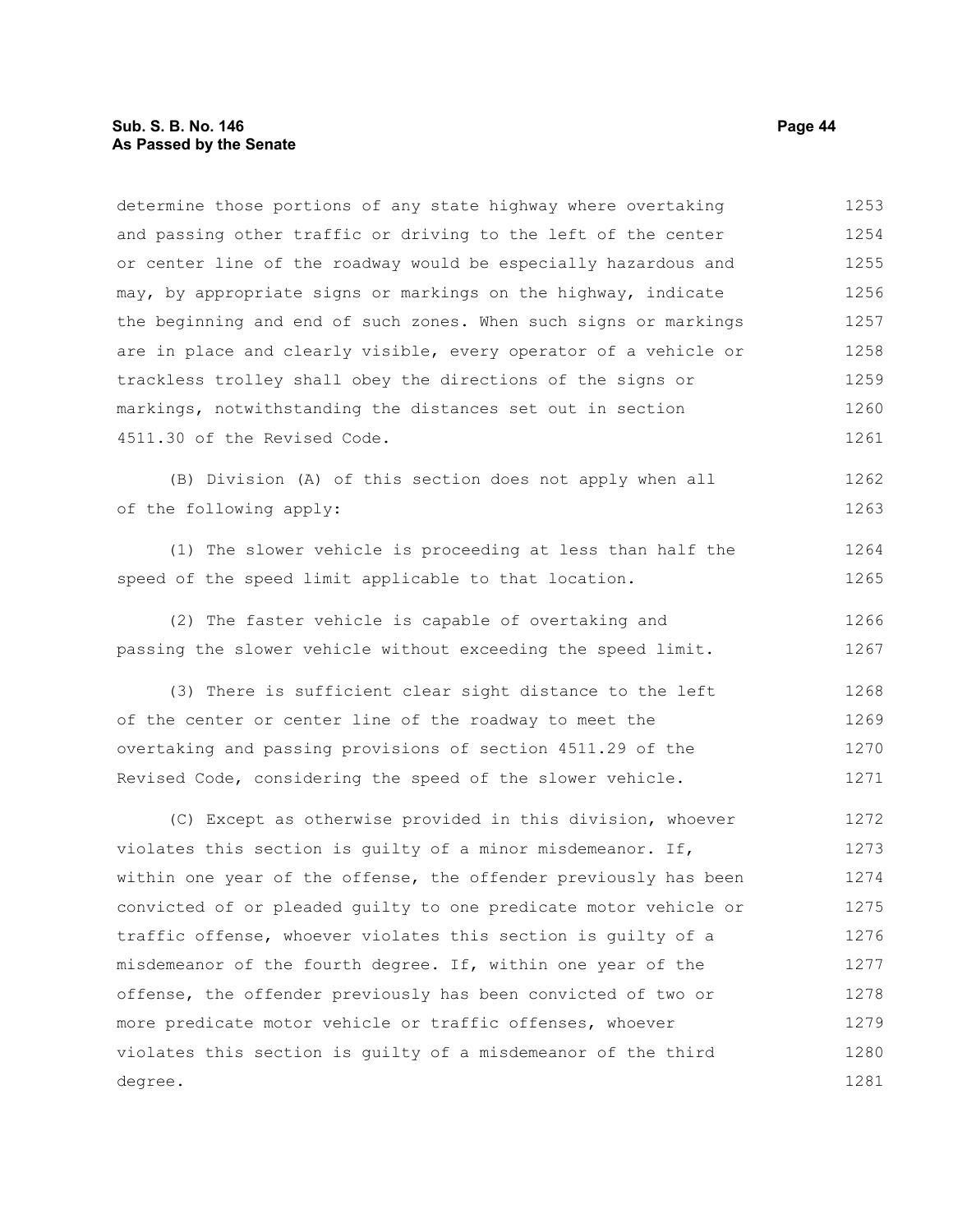| If the offender commits the offense while distracted and         | 1282 |
|------------------------------------------------------------------|------|
| the distracting activity is the apparent cause of the offense,   | 1283 |
| the offender is subject to the additional fine established under | 1284 |
| section 4511.991 of the Revised Code.                            | 1285 |
| Sec. 4511.32. (A) The department of transportation may           | 1286 |
| designate any highway or any separate roadway under its          | 1287 |
| jurisdiction for one-way traffic and shall erect appropriate     | 1288 |
| signs giving notice thereof.                                     | 1289 |
| Upon a roadway designated and posted with signs for one-         | 1290 |
| way traffic a vehicle shall be driven only in the direction      | 1291 |
| designated.                                                      | 1292 |
| A vehicle passing around a rotary traffic island shall be        | 1293 |
| driven only to the right of the rotary traffic island.           | 1294 |
| (B) Except as otherwise provided in this division, whoever       | 1295 |
| violates this section is quilty of a minor misdemeanor. If,      | 1296 |
| within one year of the offense, the offender previously has been | 1297 |
| convicted of or pleaded quilty to one predicate motor vehicle or | 1298 |
| traffic offense, whoever violates this section is quilty of a    | 1299 |
| misdemeanor of the fourth degree. If, within one year of the     | 1300 |
| offense, the offender previously has been convicted of two or    | 1301 |
| more predicate motor vehicle or traffic offenses, whoever        | 1302 |
| violates this section is guilty of a misdemeanor of the third    | 1303 |
| degree.                                                          | 1304 |
| If the offender commits the offense while distracted and         | 1305 |
| the distracting activity is the apparent cause of the offense,   | 1306 |
| the offender is subject to the additional fine established under | 1307 |
| section 4511.991 of the Revised Code.                            | 1308 |
| Sec. 4511.33. (A) Whenever any roadway has been divided          | 1309 |

into two or more clearly marked lanes for traffic, or wherever 1310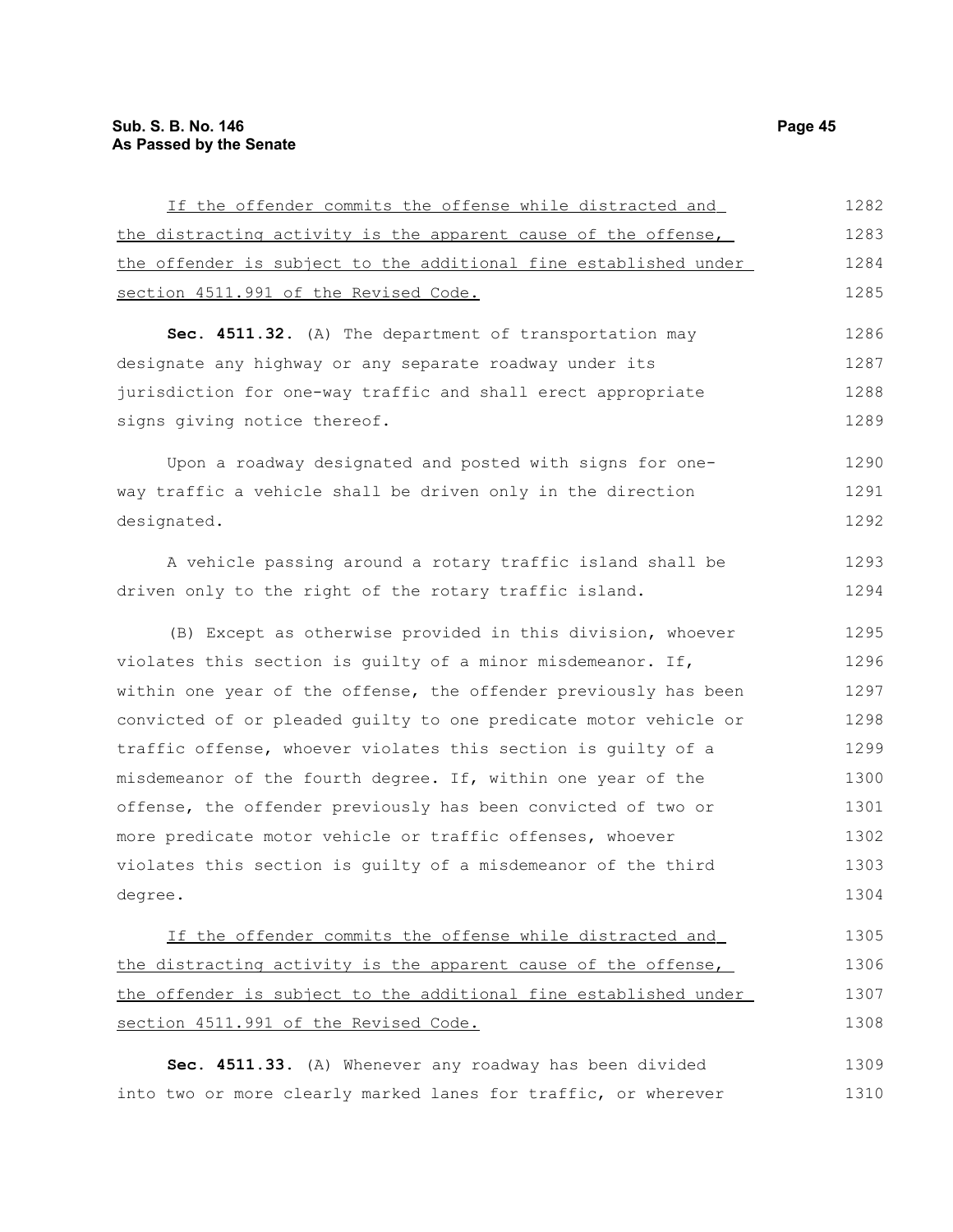within municipal corporations traffic is lawfully moving in two or more substantially continuous lines in the same direction, the following rules apply: 1311 1312 1313

(1) A vehicle or trackless trolley shall be driven, as nearly as is practicable, entirely within a single lane or line of traffic and shall not be moved from such lane or line until the driver has first ascertained that such movement can be made with safety. 1314 1315 1316 1317 1318

(2) Upon a roadway which is divided into three lanes and provides for two-way movement of traffic, a vehicle or trackless trolley shall not be driven in the center lane except when overtaking and passing another vehicle or trackless trolley where the roadway is clearly visible and such center lane is clear of traffic within a safe distance, or when preparing for a left turn, or where such center lane is at the time allocated exclusively to traffic moving in the direction the vehicle or trackless trolley is proceeding and is posted with signs to give notice of such allocation. 1319 1320 1321 1322 1323 1324 1325 1326 1327 1328

(3) Official signs may be erected directing specified traffic to use a designated lane or designating those lanes to be used by traffic moving in a particular direction regardless of the center of the roadway, or restricting the use of a particular lane to only buses during certain hours or during all hours, and drivers of vehicles and trackless trolleys shall obey the directions of such signs. 1329 1330 1331 1332 1333 1334 1335

(4) Official traffic control devices may be installed prohibiting the changing of lanes on sections of roadway and drivers of vehicles shall obey the directions of every such device. 1336 1337 1338 1339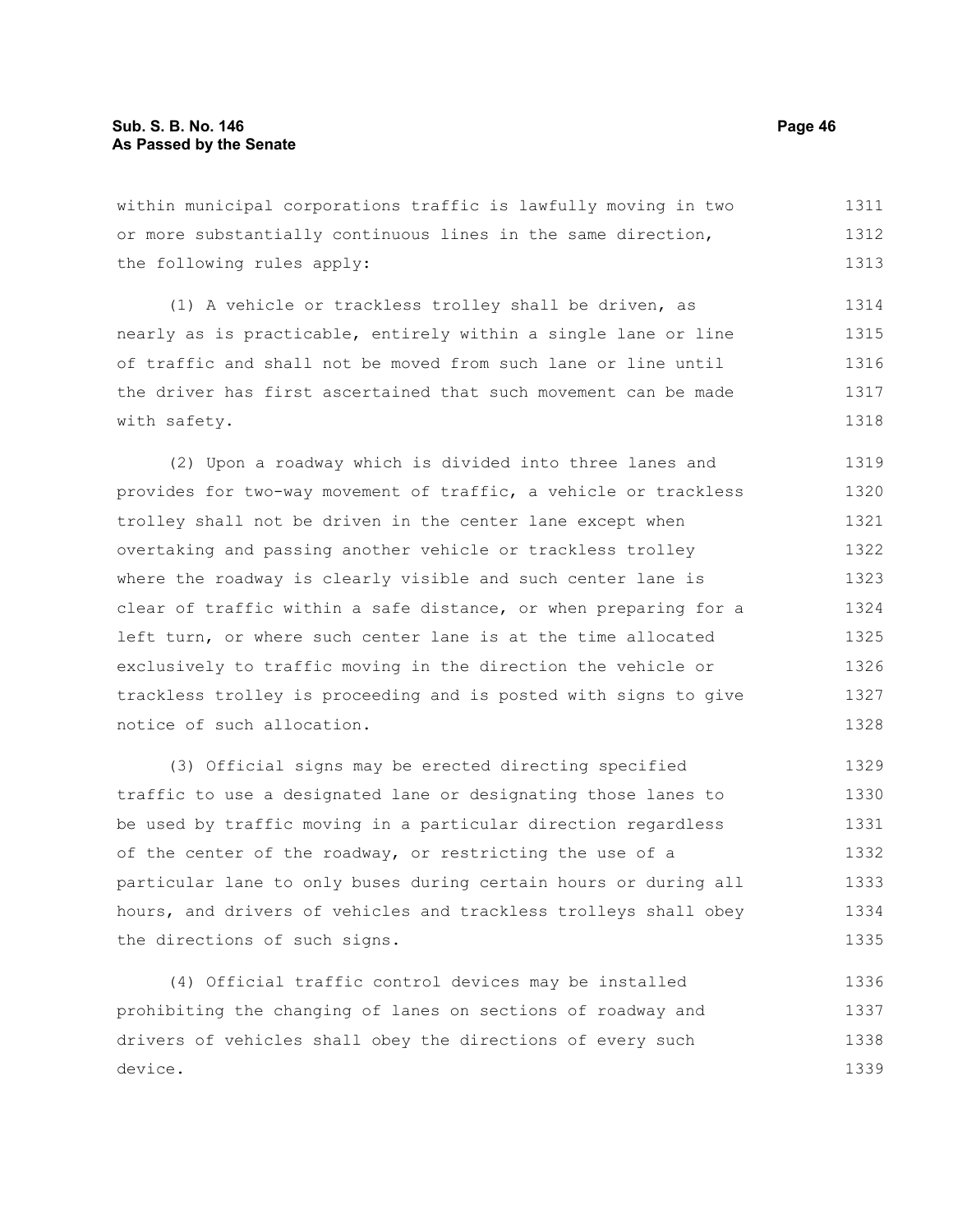# **Sub. S. B. No. 146 Page 47 As Passed by the Senate**

(B) Except as otherwise provided in this division, whoever violates this section is guilty of a minor misdemeanor. If, within one year of the offense, the offender previously has been convicted of or pleaded guilty to one predicate motor vehicle or traffic offense, whoever violates this section is guilty of a misdemeanor of the fourth degree. If, within one year of the offense, the offender previously has been convicted of two or more predicate motor vehicle or traffic offenses, whoever violates this section is guilty of a misdemeanor of the third degree. If the offender commits the offense while distracted and the distracting activity is the apparent cause of the offense, the offender is subject to the additional fine established under section 4511.991 of the Revised Code. **Sec. 4511.34.** (A) The operator of a motor vehicle, streetcar, or trackless trolley shall not follow another vehicle, streetcar, or trackless trolley more closely than is reasonable and prudent, having due regard for the speed of such vehicle, streetcar, or trackless trolley, and the traffic upon and the condition of the highway. The driver of any truck, or motor vehicle drawing another vehicle, when traveling upon a roadway outside a business or residence district shall maintain a sufficient space, whenever conditions permit, between such vehicle and another vehicle ahead so an overtaking motor vehicle may enter and occupy such space without danger. This paragraph does not prevent overtaking and passing nor does it apply to any lane specially designated for use by trucks. 1340 1341 1342 1343 1344 1345 1346 1347 1348 1349 1350 1351 1352 1353 1354 1355 1356 1357 1358 1359 1360 1361 1362 1363 1364 1365 1366 1367

Outside a municipal corporation, the driver of any truck, or motor vehicle when drawing another vehicle, while ascending 1368 1369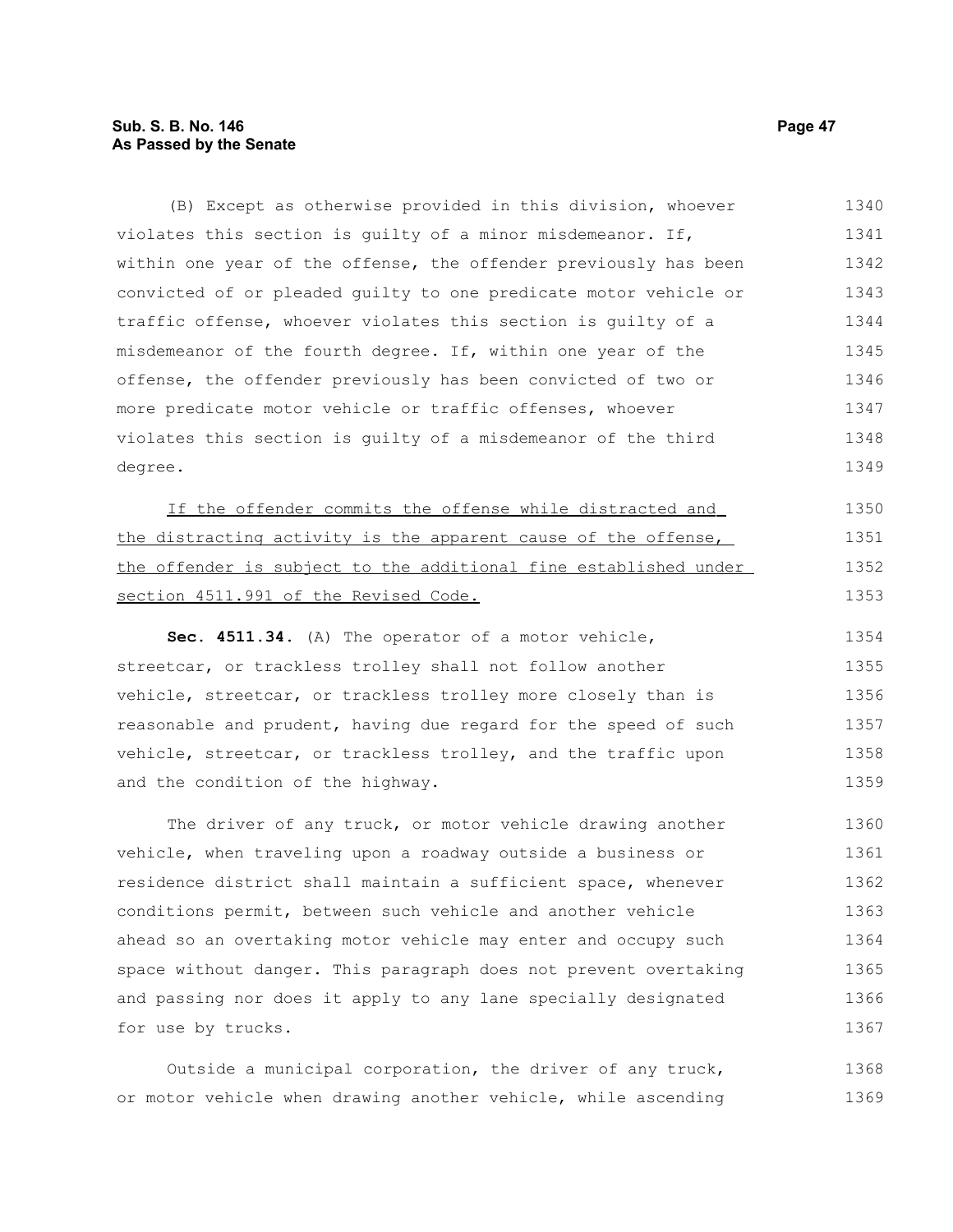to the crest of a grade beyond which the driver's view of a roadway is obstructed, shall not follow within three hundred feet of another truck, or motor vehicle drawing another vehicle. This paragraph shall not apply to any lane specially designated for use by trucks. 1370 1371 1372 1373 1374

Motor vehicles being driven upon any roadway outside of a business or residence district in a caravan or motorcade, shall maintain a sufficient space between such vehicles so an overtaking vehicle may enter and occupy such space without danger. This paragraph shall not apply to funeral processions. 1375 1376 1377 1378 1379

(B) Except as otherwise provided in this division, whoever violates this section is guilty of a minor misdemeanor. If, within one year of the offense, the offender previously has been convicted of or pleaded guilty to one predicate motor vehicle or traffic offense, whoever violates this section is guilty of a misdemeanor of the fourth degree. If, within one year of the offense, the offender previously has been convicted of two or more predicate motor vehicle or traffic offenses, whoever violates this section is guilty of a misdemeanor of the third degree. 1380 1381 1382 1383 1384 1385 1386 1387 1388 1389

 If the offender commits the offense while distracted and the distracting activity is the apparent cause of the offense, the offender is subject to the additional fine established under section 4511.991 of the Revised Code. 1390 1391 1392 1393

**Sec. 4511.35.** (A) Whenever any highway has been divided into two roadways by an intervening space, or by a physical barrier, or clearly indicated dividing section so constructed as to impede vehicular traffic, every vehicle shall be driven only upon the right-hand roadway, and no vehicle shall be driven over, across, or within any such dividing space, barrier, or 1394 1395 1396 1397 1398 1399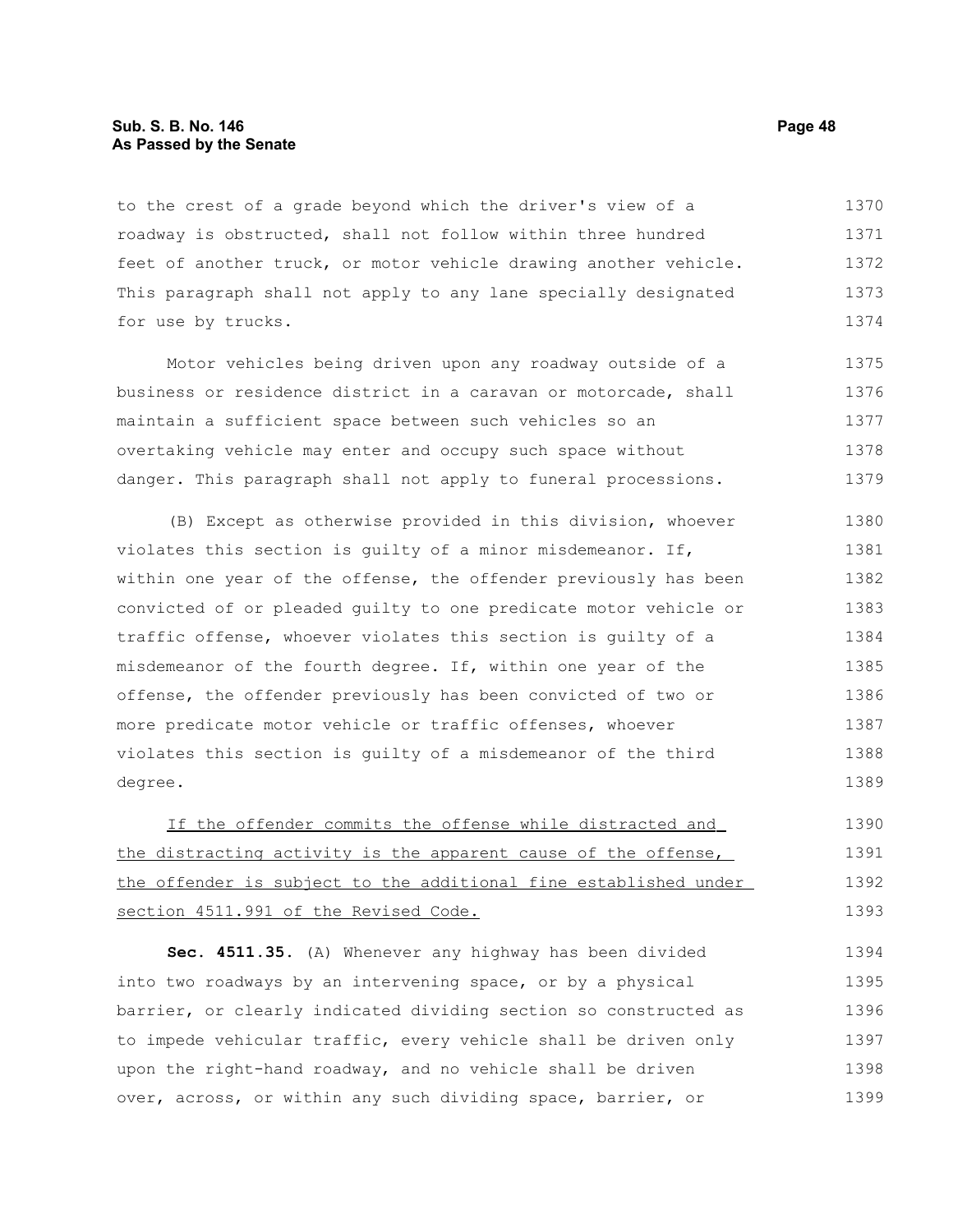section, except through an opening, crossover, or intersection established by public authority. This section does not prohibit the occupancy of such dividing space, barrier, or section for the purpose of an emergency stop or in compliance with an order of a police officer. 1400 1401 1402 1403 1404

(B) Except as otherwise provided in this division, whoever violates this section is guilty of a minor misdemeanor. If, within one year of the offense, the offender previously has been convicted of or pleaded guilty to one predicate motor vehicle or traffic offense, whoever violates this section is guilty of a misdemeanor of the fourth degree. If, within one year of the offense, the offender previously has been convicted of two or more predicate motor vehicle or traffic offenses, whoever violates this section is guilty of a misdemeanor of the third degree. 1405 1406 1407 1408 1409 1410 1411 1412 1413 1414

 If the offender commits the offense while distracted and the distracting activity is the apparent cause of the offense, the offender is subject to the additional fine established under section 4511.991 of the Revised Code. 1415 1416 1417 1418

**Sec. 4511.36.** (A) The driver of a vehicle intending to turn at an intersection shall be governed by the following rules: 1419 1420 1421

(1) Approach for a right turn and a right turn shall be made as close as practicable to the right-hand curb or edge of the roadway. 1422 1423 1424

(2) At any intersection where traffic is permitted to move in both directions on each roadway entering the intersection, an approach for a left turn shall be made in that portion of the right half of the roadway nearest the center line thereof and by 1425 1426 1427 1428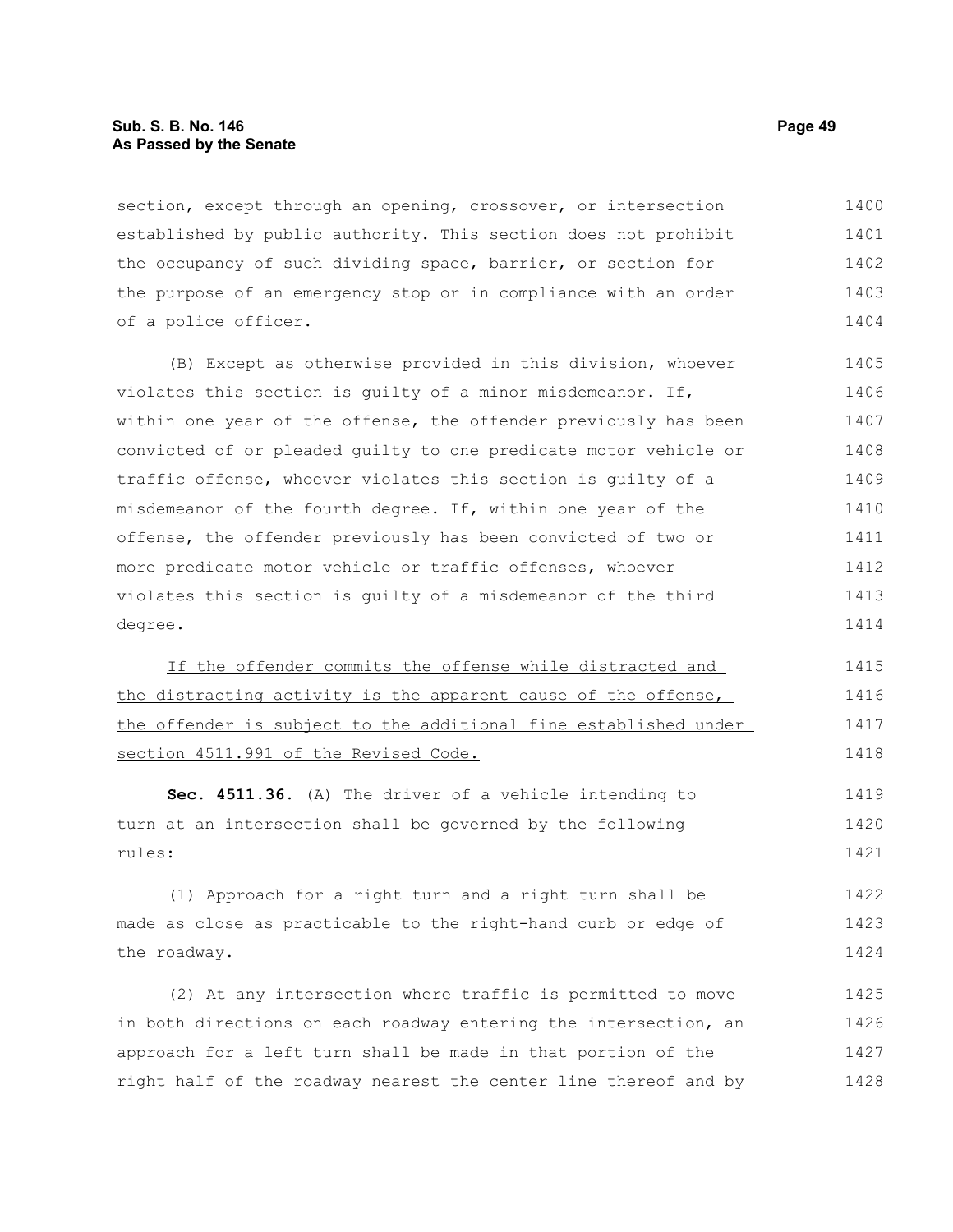# **Sub. S. B. No. 146 Page 50 As Passed by the Senate**

passing to the right of such center line where it enters the intersection and after entering the intersection the left turn shall be made so as to leave the intersection to the right of the center line of the roadway being entered. Whenever practicable the left turn shall be made in that portion of the intersection to the left of the center of the intersection. 1429 1430 1431 1432 1433 1434

(3) At any intersection where traffic is restricted to one direction on one or more of the roadways, the driver of a vehicle intending to turn left at any such intersection shall approach the intersection in the extreme left-hand lane lawfully available to traffic moving in the direction of travel of such vehicle, and after entering the intersection the left turn shall be made so as to leave the intersection, as nearly as practicable, in the left-hand lane of the roadway being entered lawfully available to traffic moving in that lane. 1435 1436 1437 1438 1439 1440 1441 1442 1443

(B) The operator of a trackless trolley shall comply with divisions  $(A)$   $(1)$ ,  $(2)$ , and  $(3)$  of this section wherever practicable. 1444 1445 1446

(C) The department of transportation and local authorities in their respective jurisdictions may cause markers, buttons, or signs to be placed within or adjacent to intersections and thereby require and direct that a different course from that specified in this section be traveled by vehicles, streetcars, or trackless trolleys, turning at an intersection, and when markers, buttons, or signs are so placed, no operator of a vehicle, streetcar, or trackless trolley shall turn such vehicle, streetcar, or trackless trolley at an intersection other than as directed and required by such markers, buttons, or signs. 1447 1448 1449 1450 1451 1452 1453 1454 1455 1456 1457

(D) Except as otherwise provided in this division, whoever 1458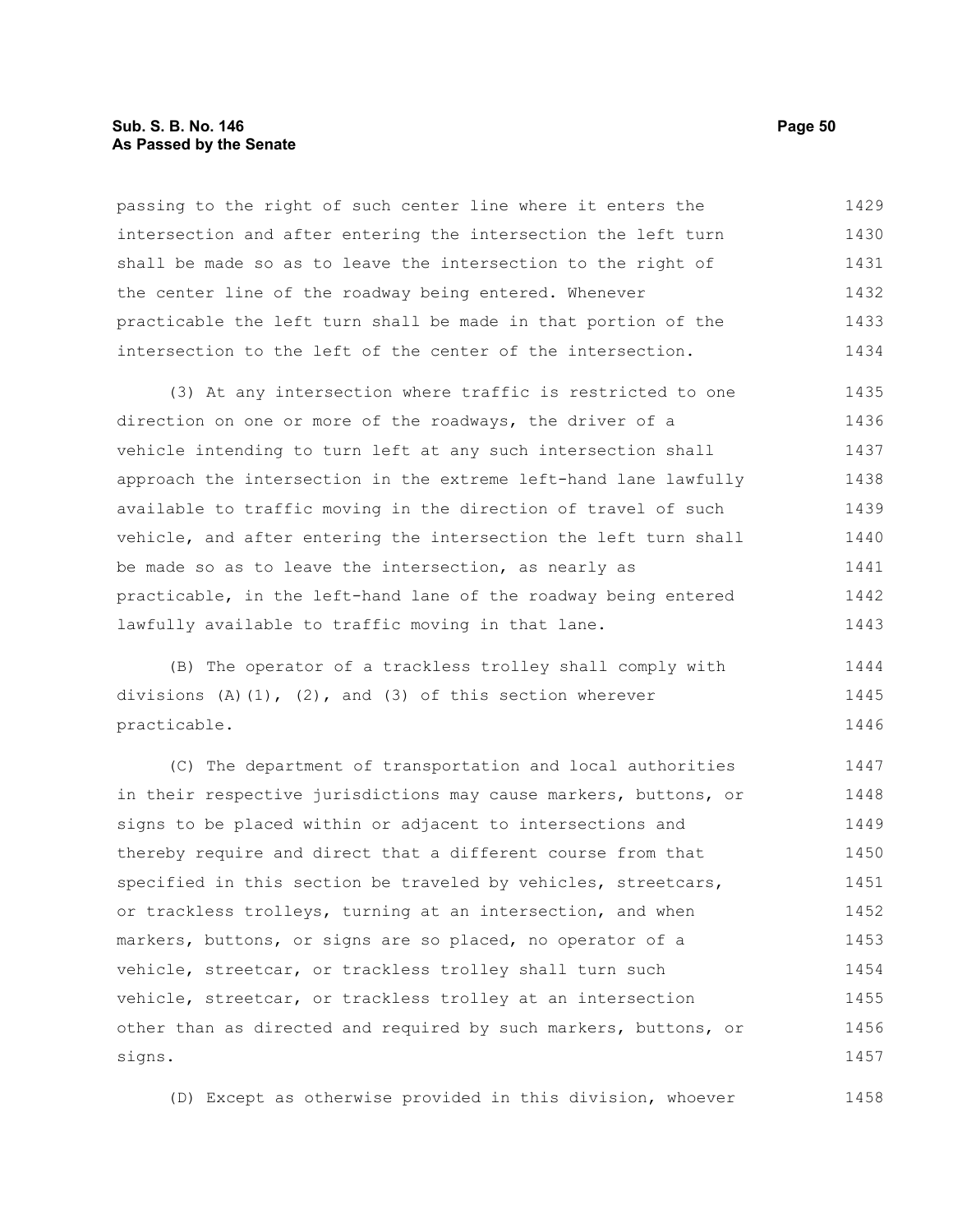# **Sub. S. B. No. 146 Page 51 As Passed by the Senate**

violates this section is guilty of a minor misdemeanor. If, within one year of the offense, the offender previously has been convicted of or pleaded guilty to one predicate motor vehicle or traffic offense, whoever violates this section is guilty of a misdemeanor of the fourth degree. If, within one year of the offense, the offender previously has been convicted of two or more predicate motor vehicle or traffic offenses, whoever violates this section is guilty of a misdemeanor of the third degree. 1459 1460 1461 1462 1463 1464 1465 1466 1467

 If the offender commits the offense while distracted and the distracting activity is the apparent cause of the offense, the offender is subject to the additional fine established under section 4511.991 of the Revised Code. 1468 1469 1470 1471

**Sec. 4511.37.** (A) Except as provided in section 4511.13 of the Revised Code and division (B) of this section, no vehicle shall be turned so as to proceed in the opposite direction upon any curve, or upon the approach to or near the crest of a grade, if the vehicle cannot be seen within five hundred feet by the driver of any other vehicle approaching from either direction. 1472 1473 1474 1475 1476 1477

(B) The driver of an emergency vehicle or public safety vehicle, when responding to an emergency call, may turn the vehicle so as to proceed in the opposite direction. This division applies only when the emergency vehicle or public safety vehicle is responding to an emergency call, is equipped with and displaying at least one flashing, rotating, or oscillating light visible under normal atmospheric conditions from a distance of five hundred feet to the front of the vehicle, and when the driver of the vehicle is giving an audible signal by siren, exhaust whistle, or bell. This division does not relieve the driver of an emergency vehicle or public safety 1478 1479 1480 1481 1482 1483 1484 1485 1486 1487 1488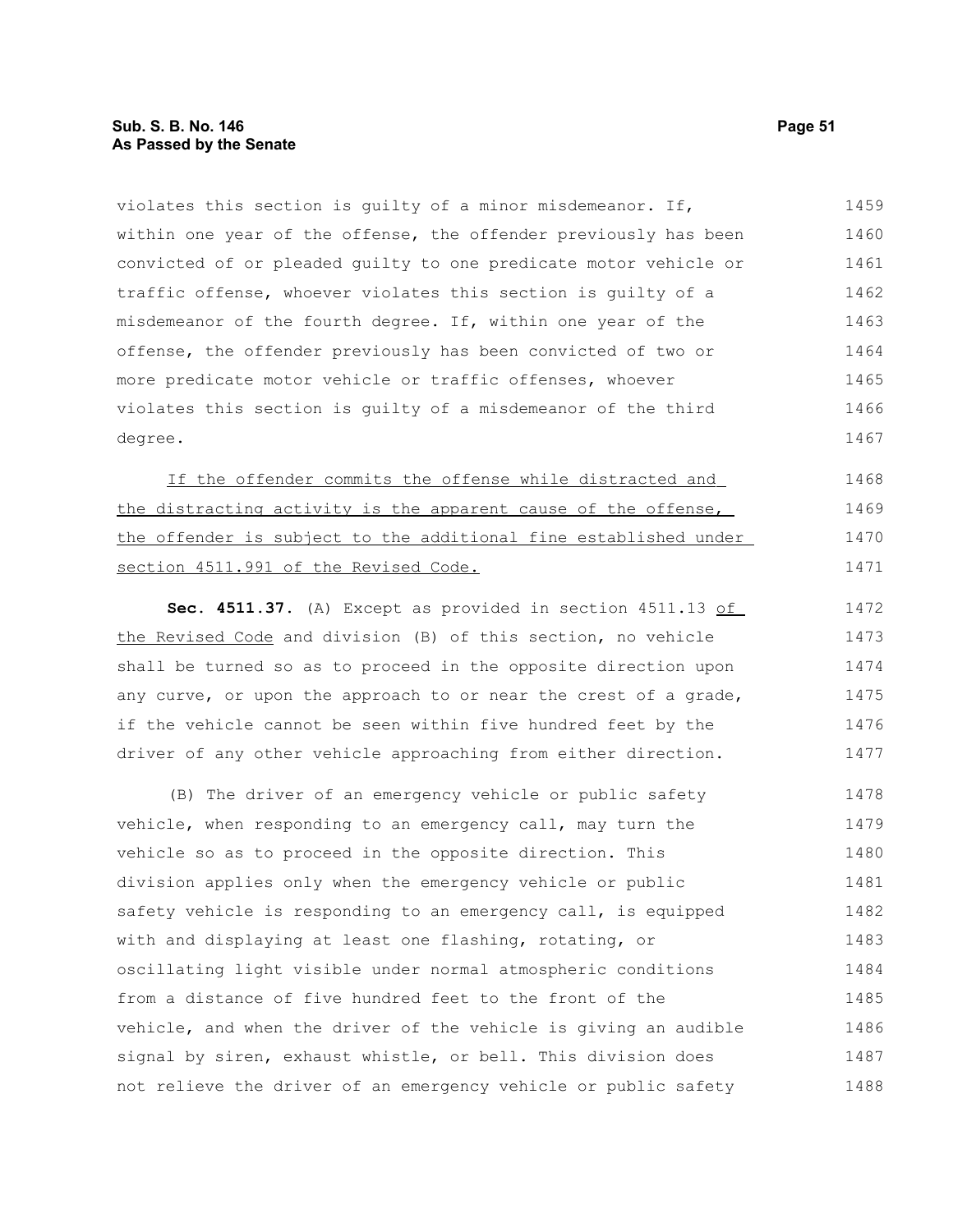vehicle from the duty to drive with due regard for the safety of all persons and property upon the highway. (C) Except as otherwise provided in this division, whoever violates this section is guilty of a minor misdemeanor. If, within one year of the offense, the offender previously has been convicted of or pleaded guilty to one predicate motor vehicle or traffic offense, whoever violates this section is guilty of a misdemeanor of the fourth degree. If, within one year of the offense, the offender previously has been convicted of two or more predicate motor vehicle or traffic offenses, whoever violates this section is guilty of a misdemeanor of the third degree. If the offender commits the offense while distracted and the distracting activity is the apparent cause of the offense, the offender is subject to the additional fine established under section 4511.991 of the Revised Code. 1489 1490 1491 1492 1493 1494 1495 1496 1497 1498 1499 1500 1501 1502 1503 1504

**Sec. 4511.38.** (A) No person shall start a vehicle, streetcar, or trackless trolley which is stopped, standing, or parked until such movement can be made with reasonable safety. 1505 1506 1507

Before backing, operators of vehicle, streetcars, or trackless trolleys shall give ample warning, and while backing they shall exercise vigilance not to injure person or property on the street or highway. 1508 1509 1510 1511

No person shall back a motor vehicle on a freeway, except: in a rest area; in the performance of public works or official duties; as a result of an emergency caused by an accident or breakdown of a motor vehicle. 1512 1513 1514 1515

(B) Except as otherwise provided in this division, whoever violates this section is guilty of a minor misdemeanor. If, 1516 1517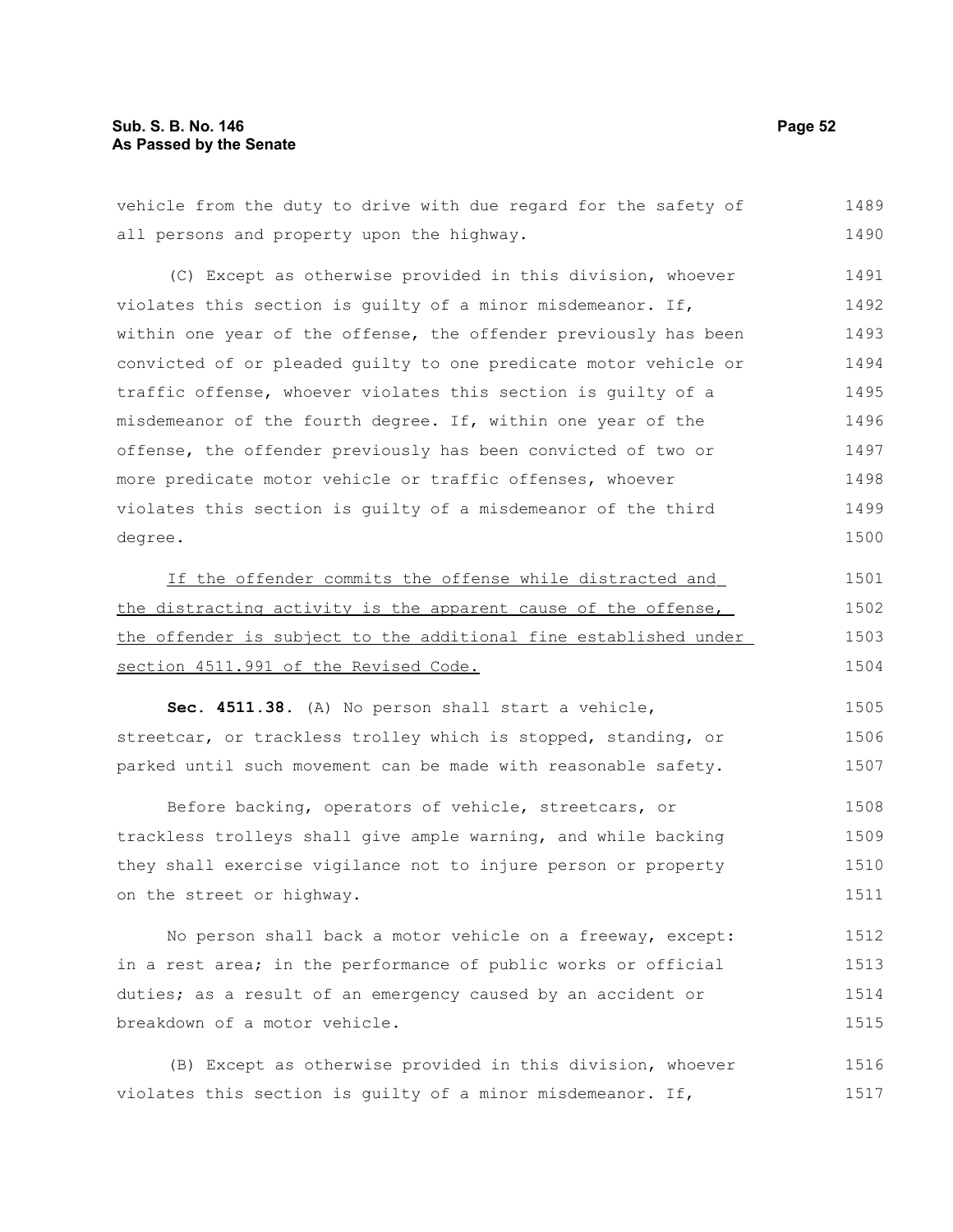# **Sub. S. B. No. 146 Page 53 As Passed by the Senate**

within one year of the offense, the offender previously has been convicted of or pleaded guilty to one predicate motor vehicle or traffic offense, whoever violates this section is guilty of a misdemeanor of the fourth degree. If, within one year of the offense, the offender previously has been convicted of two or more predicate motor vehicle or traffic offenses, whoever violates this section is guilty of a misdemeanor of the third degree. 1518 1519 1520 1521 1522 1523 1524 1525

 If the offender commits the offense while distracted and the distracting activity is the apparent cause of the offense, the offender is subject to the additional fine established under section 4511.991 of the Revised Code. 1526 1527 1528 1529

**Sec. 4511.39.** (A) No person shall turn a vehicle or trackless trolley or move right or left upon a highway unless and until such person has exercised due care to ascertain that the movement can be made with reasonable safety nor without giving an appropriate signal in the manner hereinafter provided. 1530 1531 1532 1533 1534

When required, a signal of intention to turn or move right or left shall be given continuously during not less than the last one hundred feet traveled by the vehicle or trackless trolley before turning, except that in the case of a person operating a bicycle, the signal shall be made not less than one time but is not required to be continuous. A bicycle operator is not required to make a signal if the bicycle is in a designated turn lane, and a signal shall not be given when the operator's hands are needed for the safe operation of the bicycle. 1535 1536 1537 1538 1539 1540 1541 1542 1543

No person shall stop or suddenly decrease the speed of a vehicle or trackless trolley without first giving an appropriate signal in the manner provided herein to the driver of any vehicle or trackless trolley immediately to the rear when there 1544 1545 1546 1547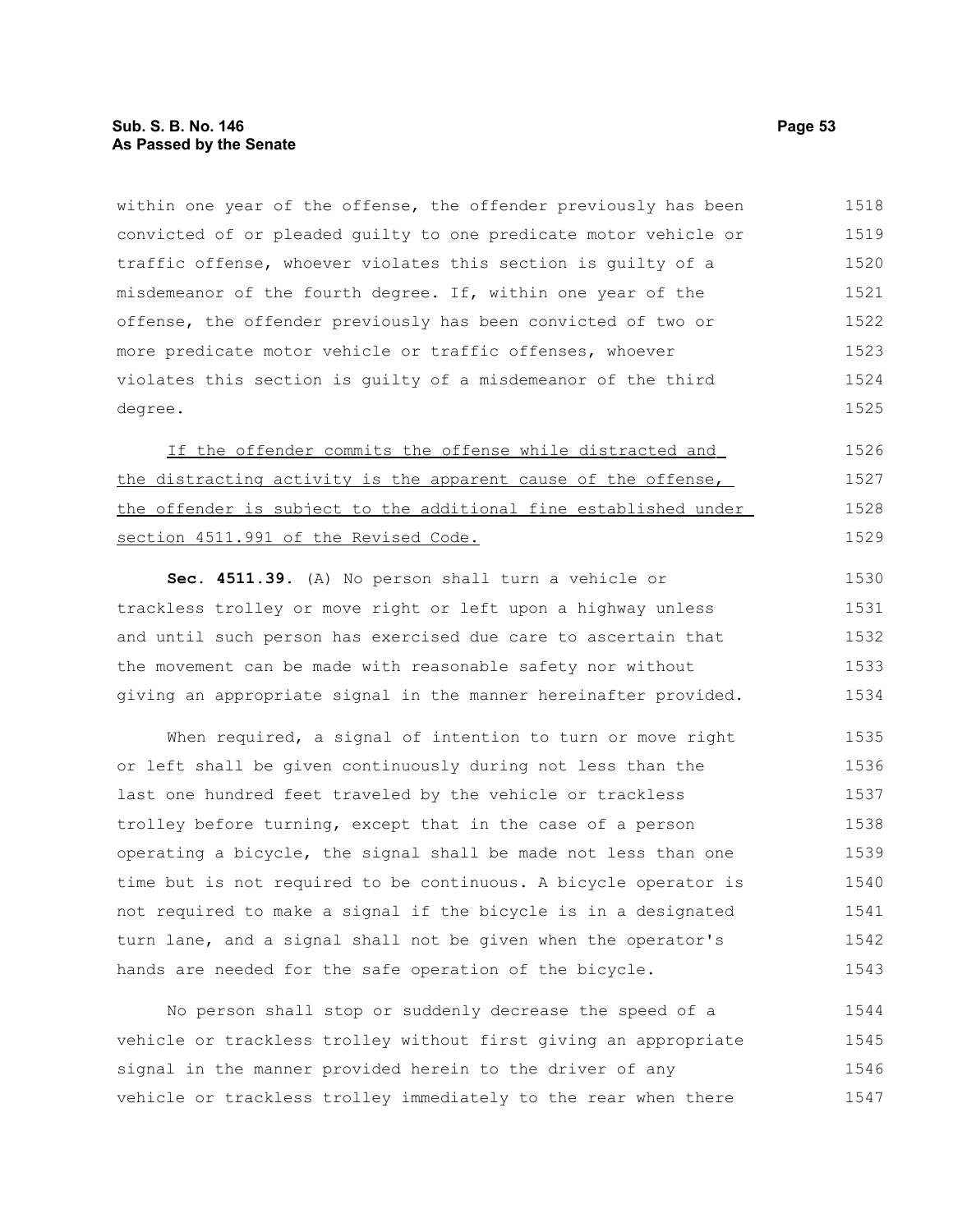is opportunity to give a signal.

Any stop or turn signal required by this section shall be given either by means of the hand and arm, or by signal lights that clearly indicate to both approaching and following traffic intention to turn or move right or left, except that any motor vehicle in use on a highway shall be equipped with, and the required signal shall be given by, signal lights when the distance from the center of the top of the steering post to the left outside limit of the body, cab, or load of such motor vehicle exceeds twenty-four inches, or when the distance from the center of the top of the steering post to the rear limit of the body or load thereof exceeds fourteen feet, whether a single vehicle or a combination of vehicles. 1549 1550 1551 1552 1553 1554 1555 1556 1557 1558 1559 1560

The signal lights required by this section shall not be flashed on one side only on a disabled vehicle or trackless trolley, flashed as a courtesy or "do pass" signal to operators of other vehicles or trackless trolleys approaching from the rear, nor be flashed on one side only of a parked vehicle or trackless trolley except as may be necessary for compliance with this section. 1561 1562 1563 1564 1565 1566 1567

(B) Except as otherwise provided in this division, whoever violates this section is guilty of a minor misdemeanor. If, within one year of the offense, the offender previously has been convicted of or pleaded guilty to one predicate motor vehicle or traffic offense, whoever violates this section is guilty of a misdemeanor of the fourth degree. If, within one year of the offense, the offender previously has been convicted of two or more predicate motor vehicle or traffic offenses, whoever violates this section is guilty of a misdemeanor of the third degree. 1568 1569 1570 1571 1572 1573 1574 1575 1576 1577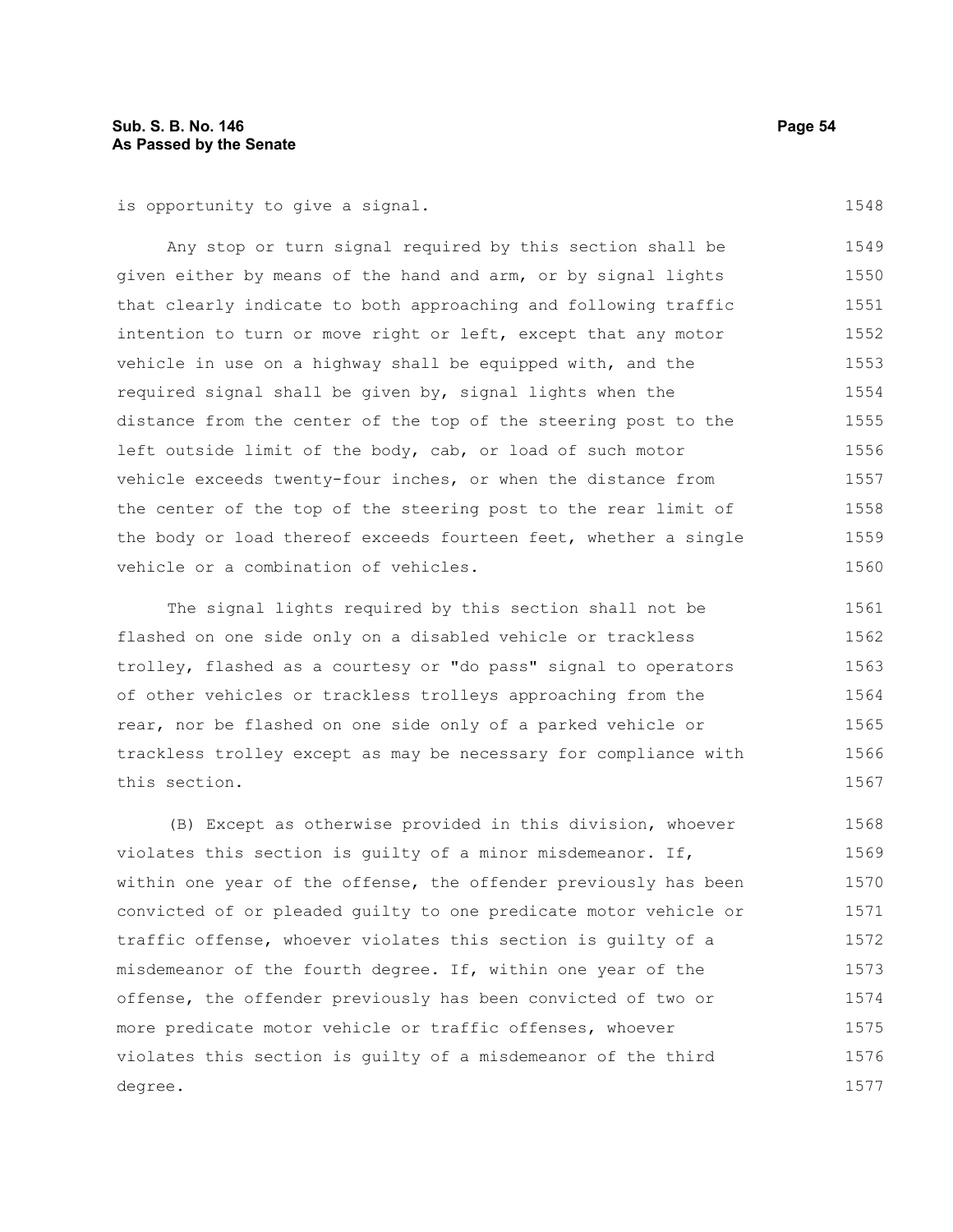| If the offender commits the offense while distracted and         | 1578 |
|------------------------------------------------------------------|------|
| the distracting activity is the apparent cause of the offense,   | 1579 |
| the offender is subject to the additional fine established under | 1580 |
| section 4511.991 of the Revised Code.                            | 1581 |
| Sec. 4511.40. (A) Except as provided in division (B) of          | 1582 |
| this section, all signals required by sections 4511.01 to        | 1583 |
| 4511.78 of the Revised Code, when given by hand and arm, shall   | 1584 |
| be given from the left side of the vehicle in the following      | 1585 |
| manner, and such signals shall indicate as follows:              | 1586 |
| (1) Left turn, hand and arm extended horizontally;               | 1587 |
| (2) Right turn, hand and arm extended upward;                    | 1588 |
| (3) Stop or decrease speed, hand and arm extended                | 1589 |
| downward.                                                        | 1590 |
| (B) As an alternative to division (A) $(2)$ of this section,     | 1591 |
| a person operating a bicycle may give a right turn signal by     | 1592 |
| extending the right hand and arm horizontally and to the right   | 1593 |
| side of the bicycle.                                             | 1594 |
| (C) Except as otherwise provided in this division, whoever       | 1595 |
| violates this section is quilty of a minor misdemeanor. If,      | 1596 |
| within one year of the offense, the offender previously has been | 1597 |
| convicted of or pleaded quilty to one predicate motor vehicle or | 1598 |
| traffic offense, whoever violates this section is guilty of a    | 1599 |
| misdemeanor of the fourth degree. If, within one year of the     | 1600 |
| offense, the offender previously has been convicted of two or    | 1601 |
| more predicate motor vehicle or traffic offenses, whoever        | 1602 |
| violates this section is guilty of a misdemeanor of the third    | 1603 |
| degree.                                                          | 1604 |

|  |  | If the offender commits the offense while distracted and       | 1605 |
|--|--|----------------------------------------------------------------|------|
|  |  | the distracting activity is the apparent cause of the offense, | 1606 |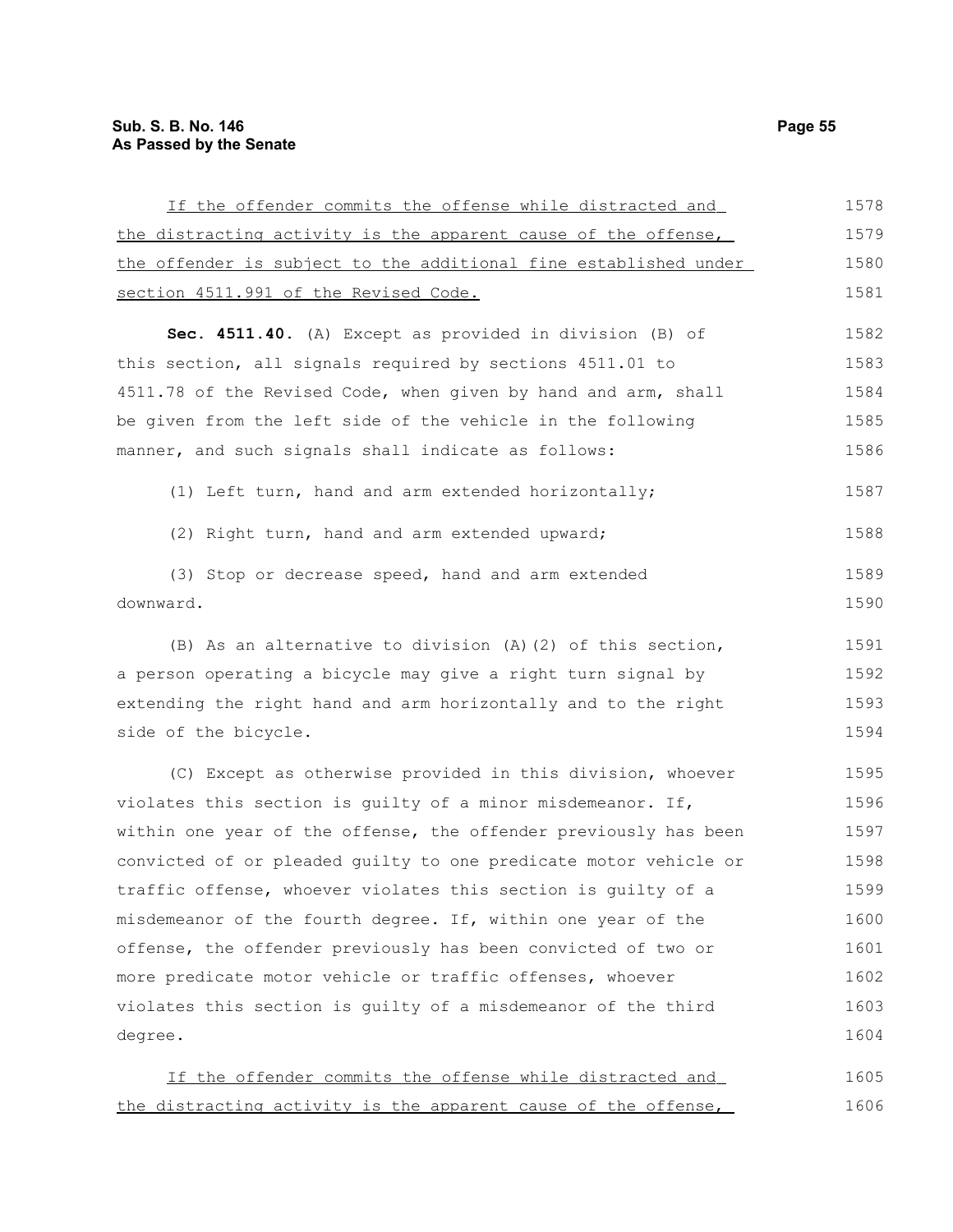| the offender is subject to the additional fine established under | 1607 |
|------------------------------------------------------------------|------|
| section 4511.991 of the Revised Code.                            | 1608 |
| Sec. 4511.41. (A) When two vehicles, including any               | 1609 |
|                                                                  |      |
| trackless trolley or streetcar, approach or enter an             | 1610 |
| intersection from different streets or highways at approximately | 1611 |
| the same time, the driver of the vehicle on the left shall yield | 1612 |
| the right-of-way to the vehicle on the right.                    | 1613 |
| (B) The right-of-way rule declared in division (A) of this       | 1614 |
| section is modified at through highways and otherwise as stated  | 1615 |
| in Chapter 4511. of the Revised Code.                            | 1616 |
| (C) Except as otherwise provided in this division, whoever       | 1617 |
| violates this section is quilty of a minor misdemeanor. If,      | 1618 |
| within one year of the offense, the offender previously has been | 1619 |
| convicted of or pleaded quilty to one predicate motor vehicle or | 1620 |
| traffic offense, whoever violates this section is quilty of a    | 1621 |
| misdemeanor of the fourth degree. If, within one year of the     | 1622 |
| offense, the offender previously has been convicted of two or    | 1623 |
| more predicate motor vehicle or traffic offenses, whoever        | 1624 |
| violates this section is guilty of a misdemeanor of the third    | 1625 |
| degree.                                                          | 1626 |
| If the offender commits the offense while distracted and         | 1627 |
| the distracting activity is the apparent cause of the offense,   | 1628 |
| the offender is subject to the additional fine established under | 1629 |
| section 4511.991 of the Revised Code.                            | 1630 |
| Sec. 4511.42. (A) The operator of a vehicle, streetcar, or       | 1631 |
| trackless trolley intending to turn to the left within an        | 1632 |
| intersection or into an alley, private road, or driveway shall   | 1633 |

yield the right of way to any vehicle, streetcar, or trackless trolley approaching from the opposite direction, whenever the 1634 1635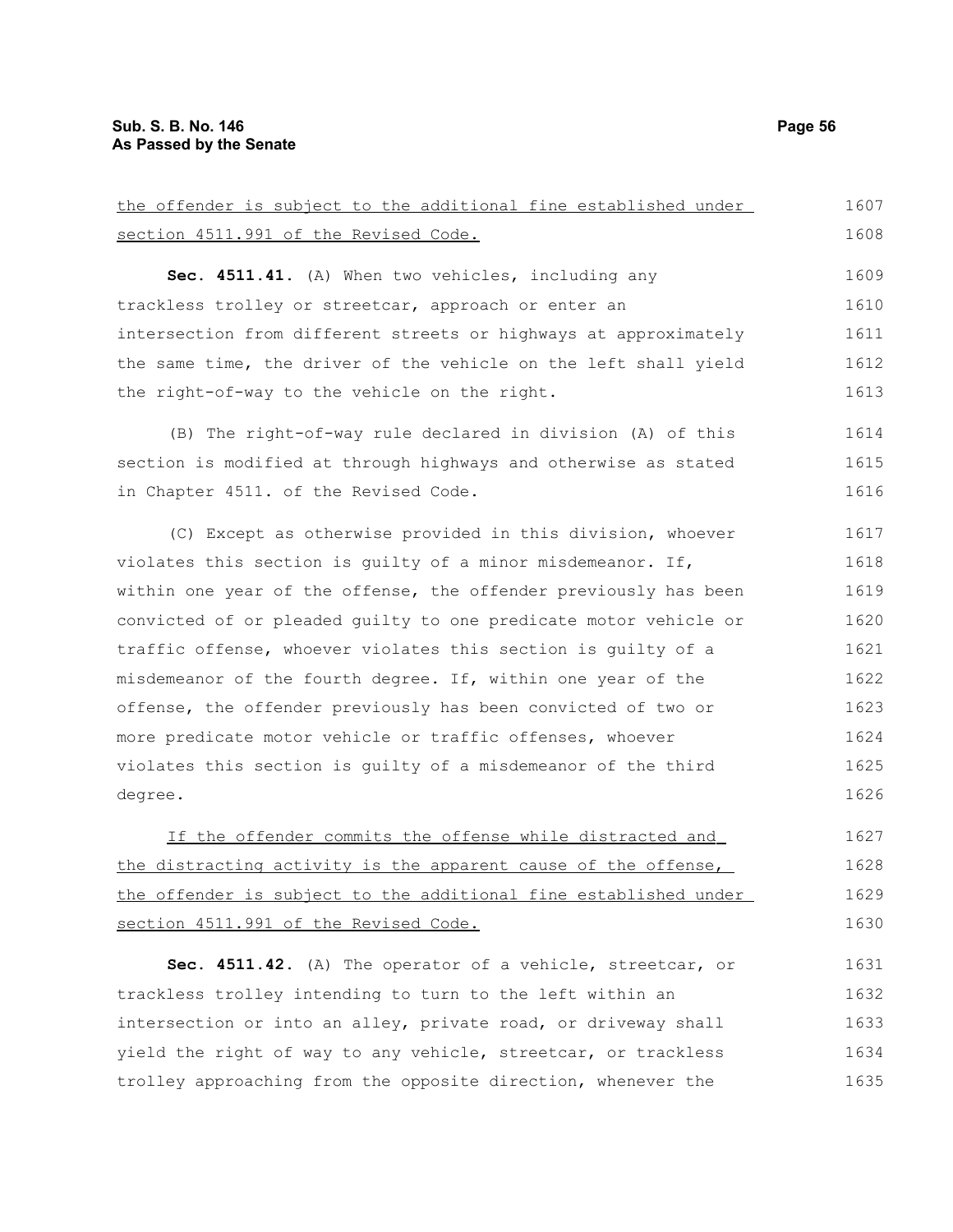approaching vehicle, streetcar, or trackless trolley is within the intersection or so close to the intersection, alley, private road, or driveway as to constitute an immediate hazard. 1636 1637 1638

(B) Except as otherwise provided in this division, whoever violates this section is guilty of a minor misdemeanor. If, within one year of the offense, the offender previously has been convicted of or pleaded guilty to one predicate motor vehicle or traffic offense, whoever violates this section is guilty of a misdemeanor of the fourth degree. If, within one year of the offense, the offender previously has been convicted of two or more predicate motor vehicle or traffic offenses, whoever violates this section is guilty of a misdemeanor of the third degree. 1639 1640 1641 1642 1643 1644 1645 1646 1647 1648

 If the offender commits the offense while distracted and the distracting activity is the apparent cause of the offense, the offender is subject to the additional fine established under section 4511.991 of the Revised Code. 1649 1650 1651 1652

**Sec. 4511.43.** (A) Except when directed to proceed by a law enforcement officer, every driver of a vehicle or trackless trolley approaching a stop sign shall stop at a clearly marked stop line, but if none, before entering the crosswalk on the near side of the intersection, or, if none, then at the point nearest the intersecting roadway where the driver has a view of approaching traffic on the intersecting roadway before entering it. After having stopped, the driver shall yield the right-ofway to any vehicle in the intersection or approaching on another roadway so closely as to constitute an immediate hazard during the time the driver is moving across or within the intersection or junction of roadways. 1653 1654 1655 1656 1657 1658 1659 1660 1661 1662 1663 1664

(B) The driver of a vehicle or trackless trolley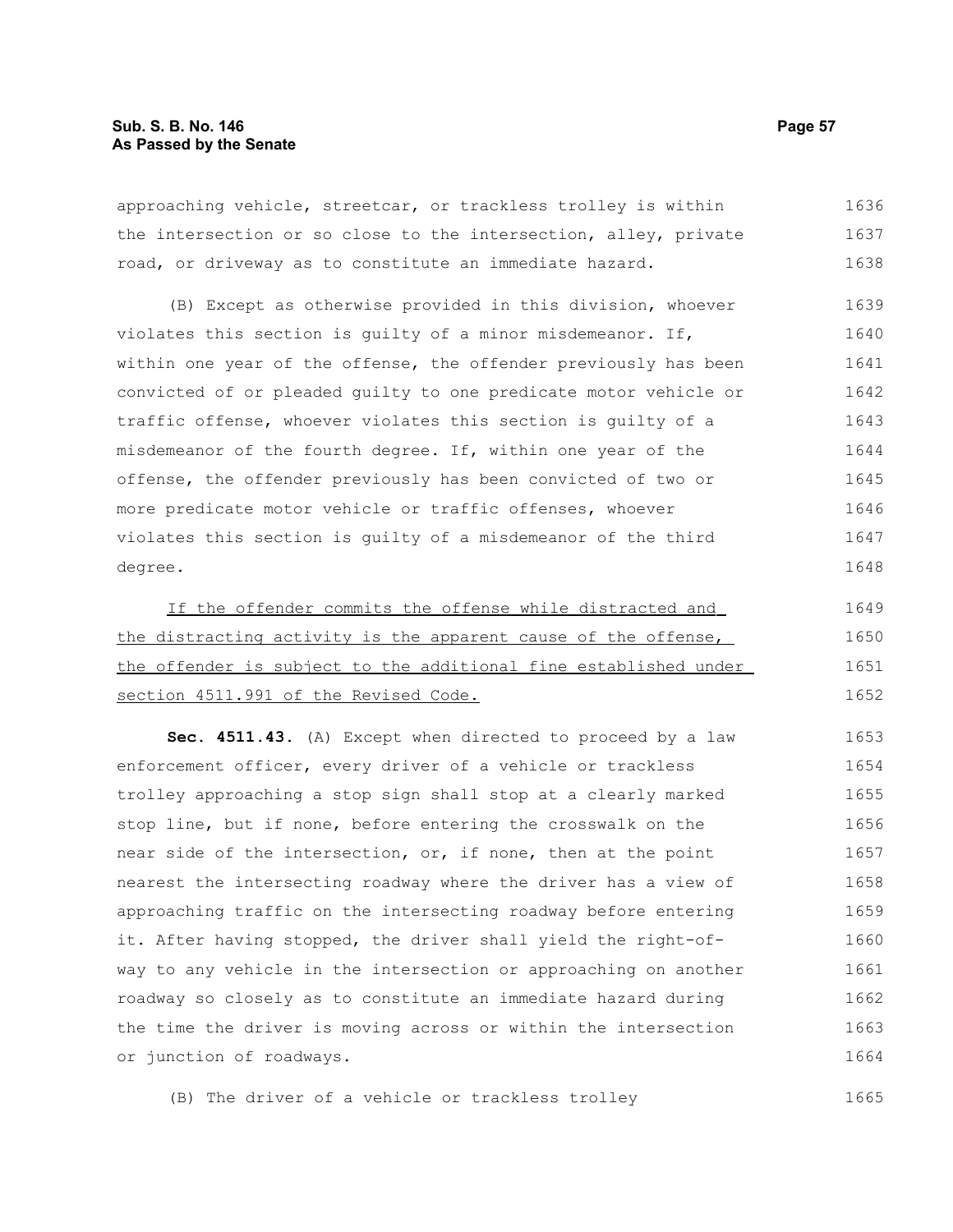# **Sub. S. B. No. 146 Page 58 As Passed by the Senate**

approaching a yield sign shall slow down to a speed reasonable for the existing conditions and, if required for safety to stop, shall stop at a clearly marked stop line, but if none, before entering the crosswalk on the near side of the intersection, or, if none, then at the point nearest the intersecting roadway where the driver has a view of approaching traffic on the intersecting roadway before entering it. After slowing or stopping, the driver shall yield the right-of-way to any vehicle or trackless trolley in the intersection or approaching on another roadway so closely as to constitute an immediate hazard during the time the driver is moving across or within the intersection or junction of roadways. Whenever a driver is involved in a collision with a vehicle or trackless trolley in the intersection or junction of roadways, after driving past a yield sign without stopping, the collision shall be prima-facie evidence of the driver's failure to yield the right-of-way. 1666 1667 1668 1669 1670 1671 1672 1673 1674 1675 1676 1677 1678 1679 1680 1681

(C) Except as otherwise provided in this division, whoever violates this section is guilty of a minor misdemeanor. If, within one year of the offense, the offender previously has been convicted of or pleaded guilty to one predicate motor vehicle or traffic offense, whoever violates this section is guilty of a misdemeanor of the fourth degree. If, within one year of the offense, the offender previously has been convicted of two or more predicate motor vehicle or traffic offenses, whoever violates this section is guilty of a misdemeanor of the third degree. 1682 1683 1684 1685 1686 1687 1688 1689 1690 1691

 If the offender commits the offense while distracted and the distracting activity is the apparent cause of the offense, the offender is subject to the additional fine established under section 4511.991 of the Revised Code. 1692 1693 1694 1695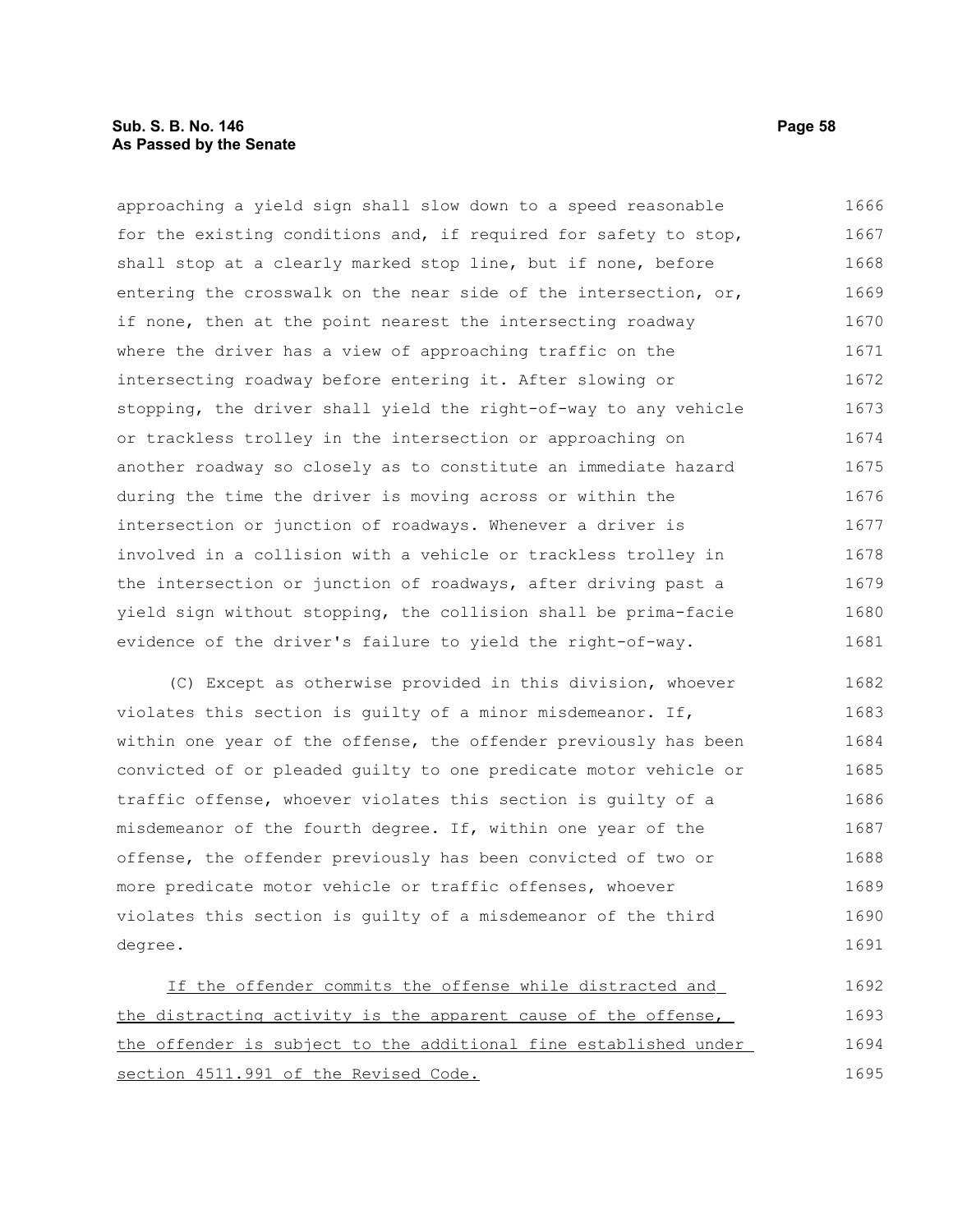# **Sub. S. B. No. 146 Page 59 As Passed by the Senate**

**Sec. 4511.431.** (A) The driver of a vehicle or trackless trolley emerging from an alley, building, private road, or driveway within a business or residence district shall stop the vehicle or trackless trolley immediately prior to driving onto a sidewalk or onto the sidewalk area extending across the alley, building entrance, road, or driveway, or in the event there is no sidewalk area, shall stop at the point nearest the street to be entered where the driver has a view of approaching traffic thereon. 1696 1697 1698 1699 1700 1701 1702 1703 1704

(B) Except as otherwise provided in this division, whoever violates this section is guilty of a minor misdemeanor. If, within one year of the offense, the offender previously has been convicted of or pleaded guilty to one predicate motor vehicle or traffic offense, whoever violates this section is guilty of a misdemeanor of the fourth degree. If, within one year of the offense, the offender previously has been convicted of two or more predicate motor vehicle or traffic offenses, whoever violates this section is guilty of a misdemeanor of the third degree. 1705 1706 1707 1708 1709 1710 1711 1712 1713 1714

If the offender commits the offense while distracted and the distracting activity is the apparent cause of the offense, the offender is subject to the additional fine established under section 4511.991 of the Revised Code. 1715 1716 1717 1718

**Sec. 4511.44.** (A) The operator of a vehicle, streetcar, or trackless trolley about to enter or cross a highway from any place other than another roadway shall yield the right of way to all traffic approaching on the roadway to be entered or crossed. 1719 1720 1721 1722

(B) Except as otherwise provided in this division, whoever violates this section is guilty of a minor misdemeanor. If, within one year of the offense, the offender previously has been 1723 1724 1725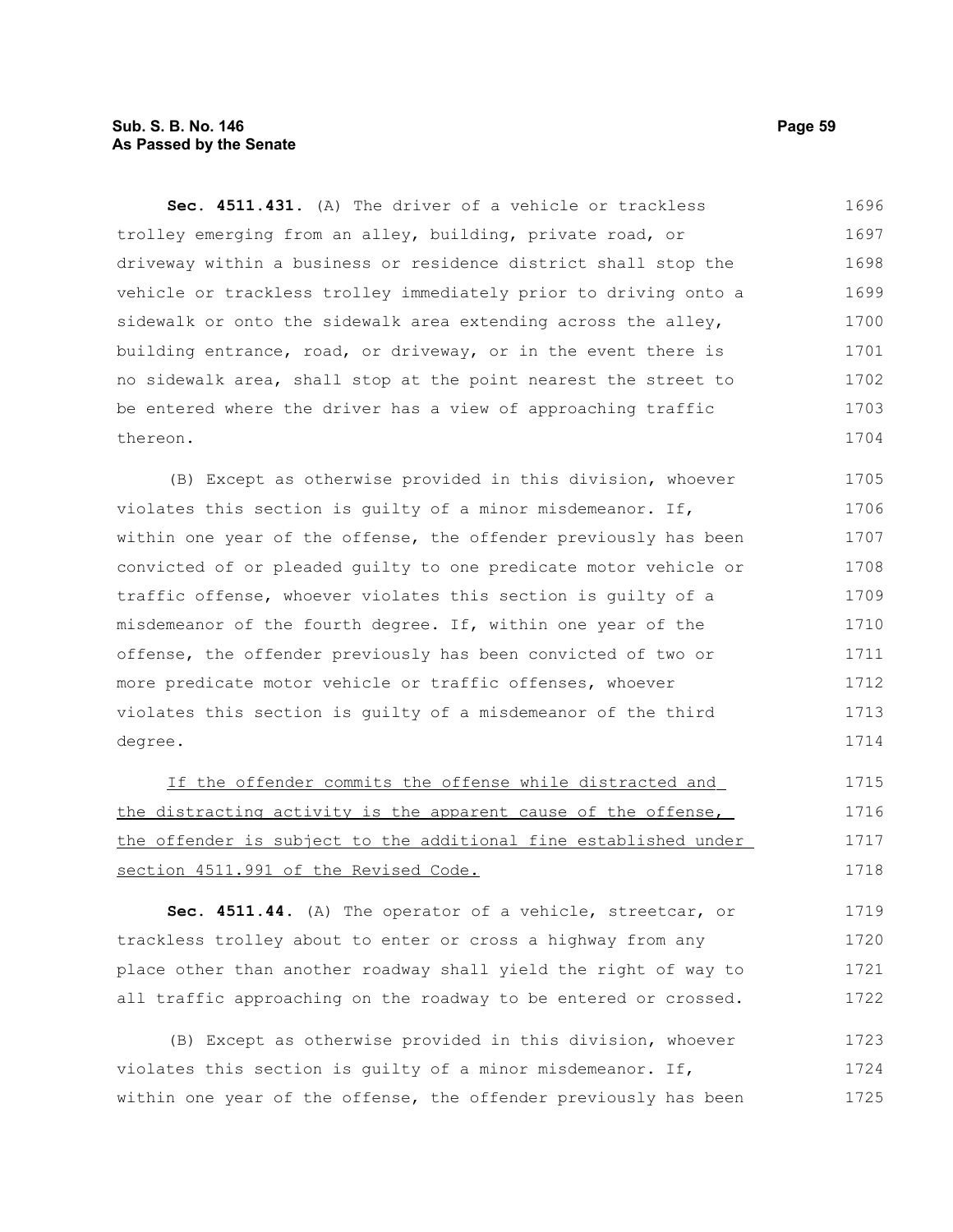convicted of or pleaded guilty to one predicate motor vehicle or traffic offense, whoever violates this section is guilty of a misdemeanor of the fourth degree. If, within one year of the offense, the offender previously has been convicted of two or more predicate motor vehicle or traffic offenses, whoever violates this section is guilty of a misdemeanor of the third degree. 1726 1727 1728 1729 1730 1731 1732

 If the offender commits the offense while distracted and the distracting activity is the apparent cause of the offense, the offender is subject to the additional fine established under section 4511.991 of the Revised Code. 1733 1734 1735 1736

**Sec. 4511.441.** (A) The driver of a vehicle shall yield the right-of-way to any pedestrian on a sidewalk. 1737 1738

(B) Except as otherwise provided in this division, whoever violates this section is guilty of a minor misdemeanor. If, within one year of the offense, the offender previously has been convicted of or pleaded guilty to one predicate motor vehicle or traffic offense, whoever violates this section is guilty of a misdemeanor of the fourth degree. If, within one year of the offense, the offender previously has been convicted of two or more predicate motor vehicle or traffic offenses, whoever violates this section is guilty of a misdemeanor of the third degree. 1739 1740 1741 1742 1743 1744 1745 1746 1747 1748

 If the offender commits the offense while distracted and the distracting activity is the apparent cause of the offense, the offender is subject to the additional fine established under section 4511.991 of the Revised Code. 1749 1750 1751 1752

**Sec. 4511.451.** (A) As used in this section, "funeral procession" means two or more vehicles accompanying the cremated 1753 1754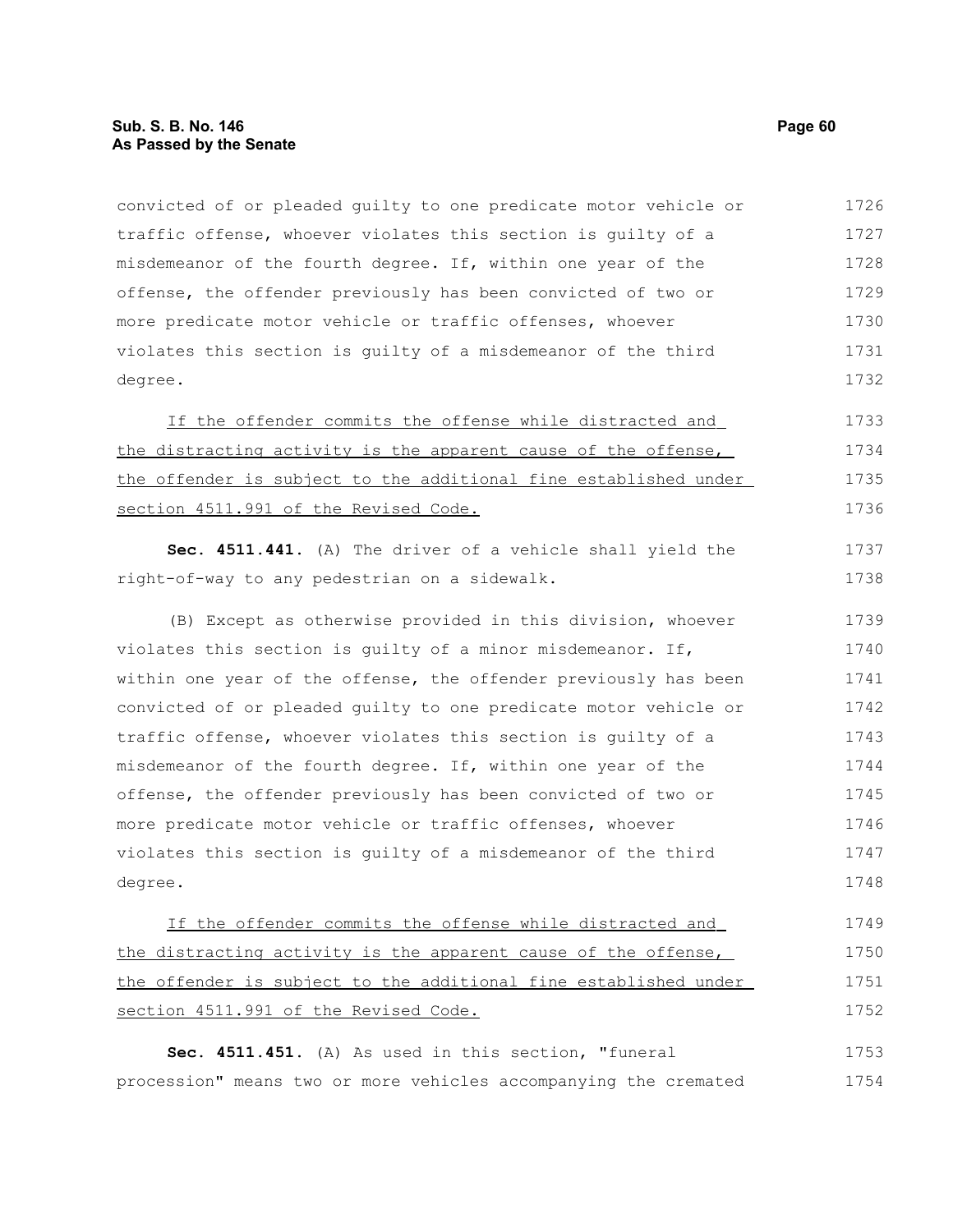# **Sub. S. B. No. 146 Page 61 As Passed by the Senate**

remains or the body of a deceased person in the daytime when each of the vehicles has its headlights lighted and is displaying a purple and white or an orange and white pennant attached to each vehicle in such a manner as to be clearly visible to traffic approaching from any direction. 1755 1756 1757 1758 1759

(B) Excepting public safety vehicles proceeding in accordance with section 4511.45 of the Revised Code or when directed otherwise by a police officer, pedestrians and the operators of all vehicles, street cars, and trackless trolleys shall yield the right of way to each vehicle that is a part of a funeral procession. Whenever the lead vehicle in a funeral procession lawfully enters an intersection, the remainder of the vehicles in the procession may continue to follow the lead vehicle through the intersection notwithstanding any traffic control devices or right of way provisions of the Revised Code, provided that the operator of each vehicle exercises due care to avoid colliding with any other vehicle or pedestrian. 1760 1761 1762 1763 1764 1765 1766 1767 1768 1769 1770 1771

(C) No person shall operate any vehicle as a part of a funeral procession without having the headlights of the vehicle lighted and without displaying a purple and white or an orange and white pennant in such a manner as to be clearly visible to traffic approaching from any direction. 1772 1773 1774 1775 1776

(D) Except as otherwise provided in this division, whoever violates this section is guilty of a minor misdemeanor. If, within one year of the offense, the offender previously has been convicted of or pleaded guilty to one predicate motor vehicle or traffic offense, whoever violates this section is guilty of a misdemeanor of the fourth degree. If, within one year of the offense, the offender previously has been convicted of two or more predicate motor vehicle or traffic offenses, whoever 1777 1778 1779 1780 1781 1782 1783 1784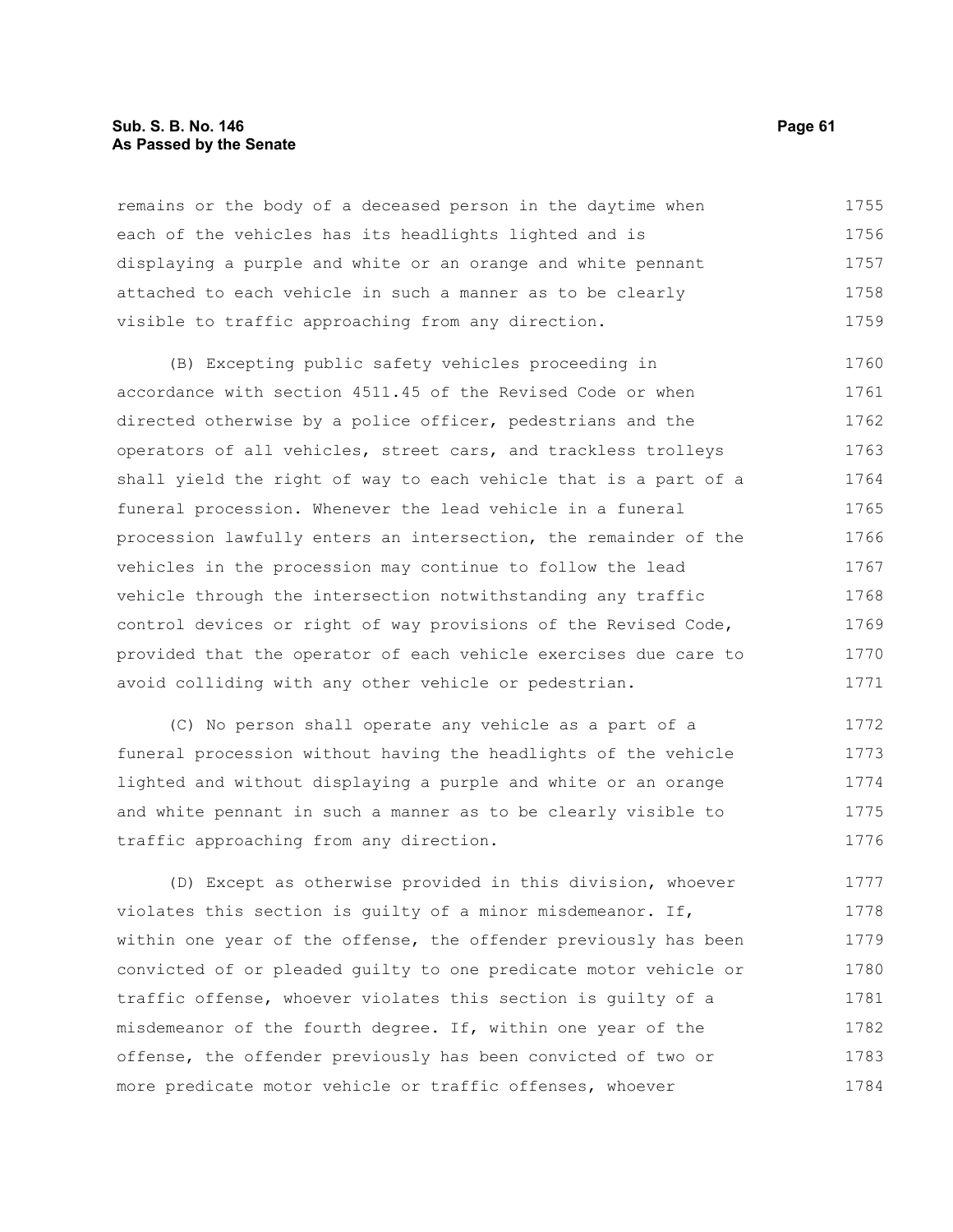violates this section is guilty of a misdemeanor of the third degree. If the offender commits the offense while distracted and the distracting activity is the apparent cause of the offense, the offender is subject to the additional fine established under section 4511.991 of the Revised Code. **Sec. 4511.46.** (A) When traffic control signals are not in place, not in operation, or are not clearly assigning the rightof-way, the driver of a vehicle, trackless trolley, or streetcar shall yield the right of way, slowing down or stopping if need be to so yield or if required by section 4511.132 of the Revised Code, to a pedestrian crossing the roadway within a crosswalk when the pedestrian is upon the half of the roadway upon which the vehicle is traveling, or when the pedestrian is approaching so closely from the opposite half of the roadway as to be in danger. (B) No pedestrian shall suddenly leave a curb or other place of safety and walk or run into the path of a vehicle, trackless trolley, or streetcar which is so close as to constitute an immediate hazard. (C) Division (A) of this section does not apply under the conditions stated in division (B) of section 4511.48 of the Revised Code. (D) Whenever any vehicle, trackless trolley, or streetcar 1785 1786 1787 1788 1789 1790 1791 1792 1793 1794 1795 1796 1797 1798 1799 1800 1801 1802 1803 1804 1805 1806 1807 1808

is stopped at a marked crosswalk or at any unmarked crosswalk at an intersection to permit a pedestrian to cross the roadway, the driver of any other vehicle, trackless trolley, or streetcar approaching from the rear shall not overtake and pass the stopped vehicle. 1809 1810 1811 1812 1813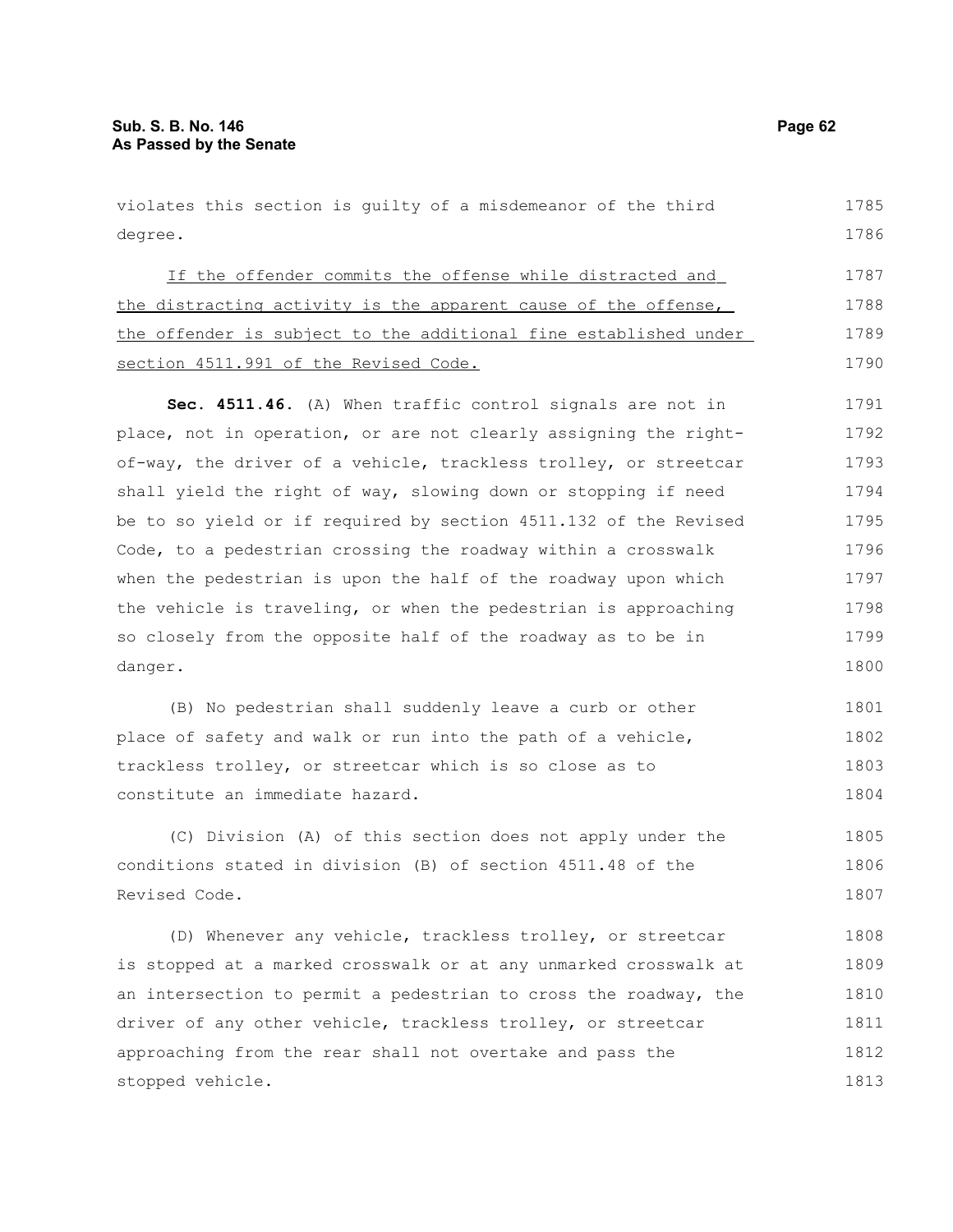# **Sub. S. B. No. 146 Page 63 As Passed by the Senate**

(E) Except as otherwise provided in this division, whoever violates this section is guilty of a minor misdemeanor. If, within one year of the offense, the offender previously has been convicted of or pleaded guilty to one predicate motor vehicle or traffic offense, whoever violates this section is guilty of a misdemeanor of the fourth degree. If, within one year of the offense, the offender previously has been convicted of two or more predicate motor vehicle or traffic offenses, whoever violates this section is guilty of a misdemeanor of the third degree. If the offender commits the offense while distracted and the distracting activity is the apparent cause of the offense, the offender is subject to the additional fine established under section 4511.991 of the Revised Code. **Sec. 4511.47.** (A) As used in this section "blind person" or "blind pedestrian" means a person having not more than 20/200 visual acuity in the better eye with correcting lenses or visual acuity greater than 20/200 but with a limitation in the fields of vision such that the widest diameter of the visual field subtends an angle no greater than twenty degrees. The driver of every vehicle shall yield the right of way to every blind pedestrian guided by a guide dog, or carrying a 1815 1816 1817 1818 1819 1820 1821 1822 1823 1824 1825 1826 1827 1828 1829 1830 1831 1832 1833 1834 1835

cane which is predominantly white or metallic in color, with or without a red tip. 1836 1837

(B) No person, other than a blind person, while on any public highway, street, alley, or other public thoroughfare shall carry a white or metallic cane with or without a red tip. 1838 1839 1840

(C) Except as otherwise provided in this division, whoever violates this section is guilty of a minor misdemeanor. If, 1841 1842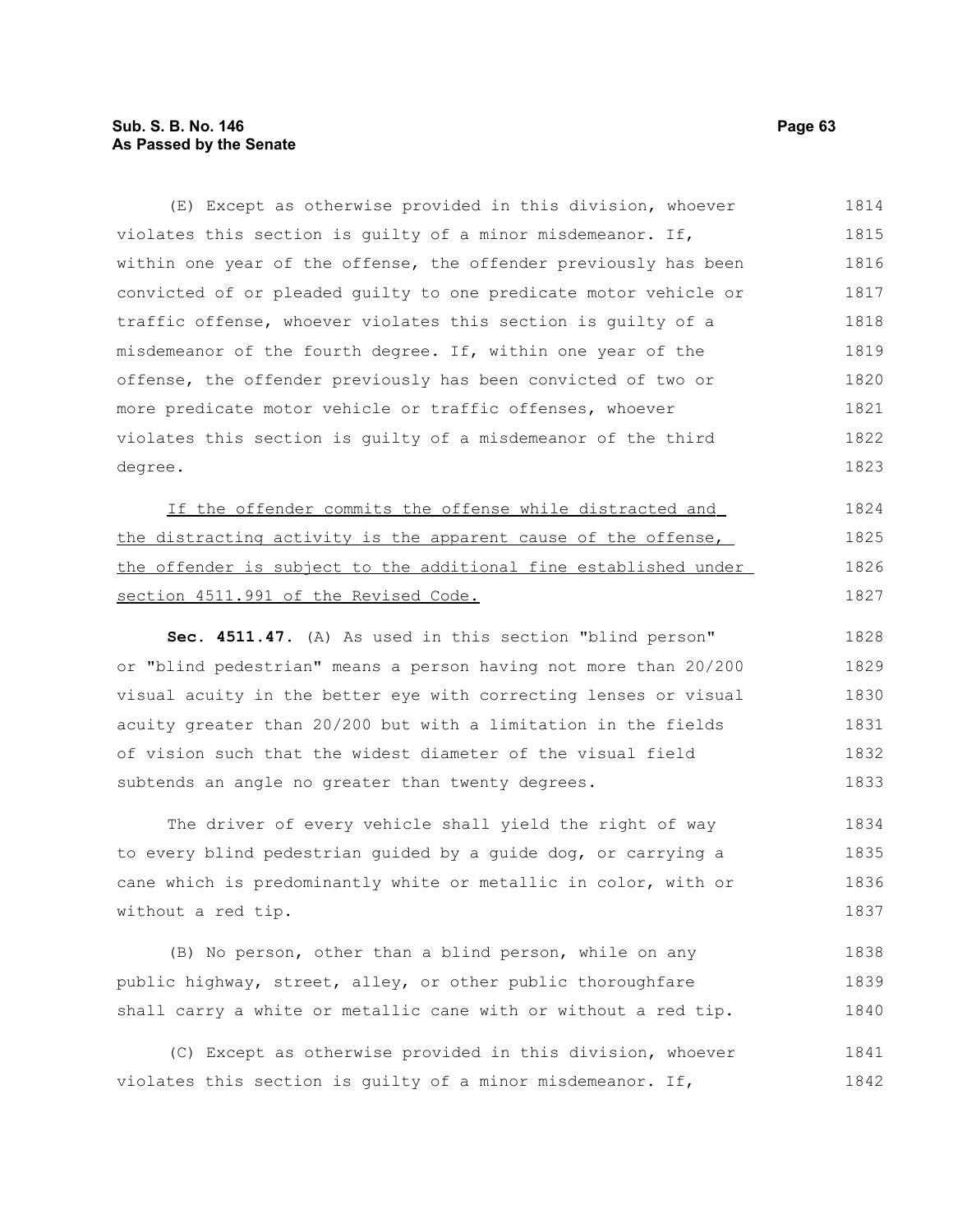# **Sub. S. B. No. 146 Page 64 As Passed by the Senate**

within one year of the offense, the offender previously has been convicted of or pleaded guilty to one predicate motor vehicle or traffic offense, whoever violates this section is guilty of a misdemeanor of the fourth degree. If, within one year of the offense, the offender previously has been convicted of two or more predicate motor vehicle or traffic offenses, whoever violates this section is guilty of a misdemeanor of the third degree. 1843 1844 1845 1846 1847 1848 1849 1850

 If the offender commits the offense while distracted and the distracting activity is the apparent cause of the offense, the offender is subject to the additional fine established under section 4511.991 of the Revised Code. 1851 1852 1853 1854

**Sec. 4511.54.** (A) No person riding upon any bicycle, coaster, roller skates, sled, or toy vehicle shall attach the same or self to any streetcar, trackless trolley, or vehicle upon a roadway. 1855 1856 1857 1858

No operator shall knowingly permit any person riding upon any bicycle, coaster, roller skates, sled, or toy vehicle to attach the same or self to any streetcar, trackless trolley, or vehicle while it is moving upon a roadway. 1859 1860 1861 1862

This section does not apply to the towing of a disabled vehicle. 1863 1864

(B) Except as otherwise provided in this division, whoever violates this section is guilty of a minor misdemeanor. If, within one year of the offense, the offender previously has been convicted of or pleaded guilty to one predicate motor vehicle or traffic offense, whoever violates this section is guilty of a misdemeanor of the fourth degree. If, within one year of the offense, the offender previously has been convicted of two or 1865 1866 1867 1868 1869 1870 1871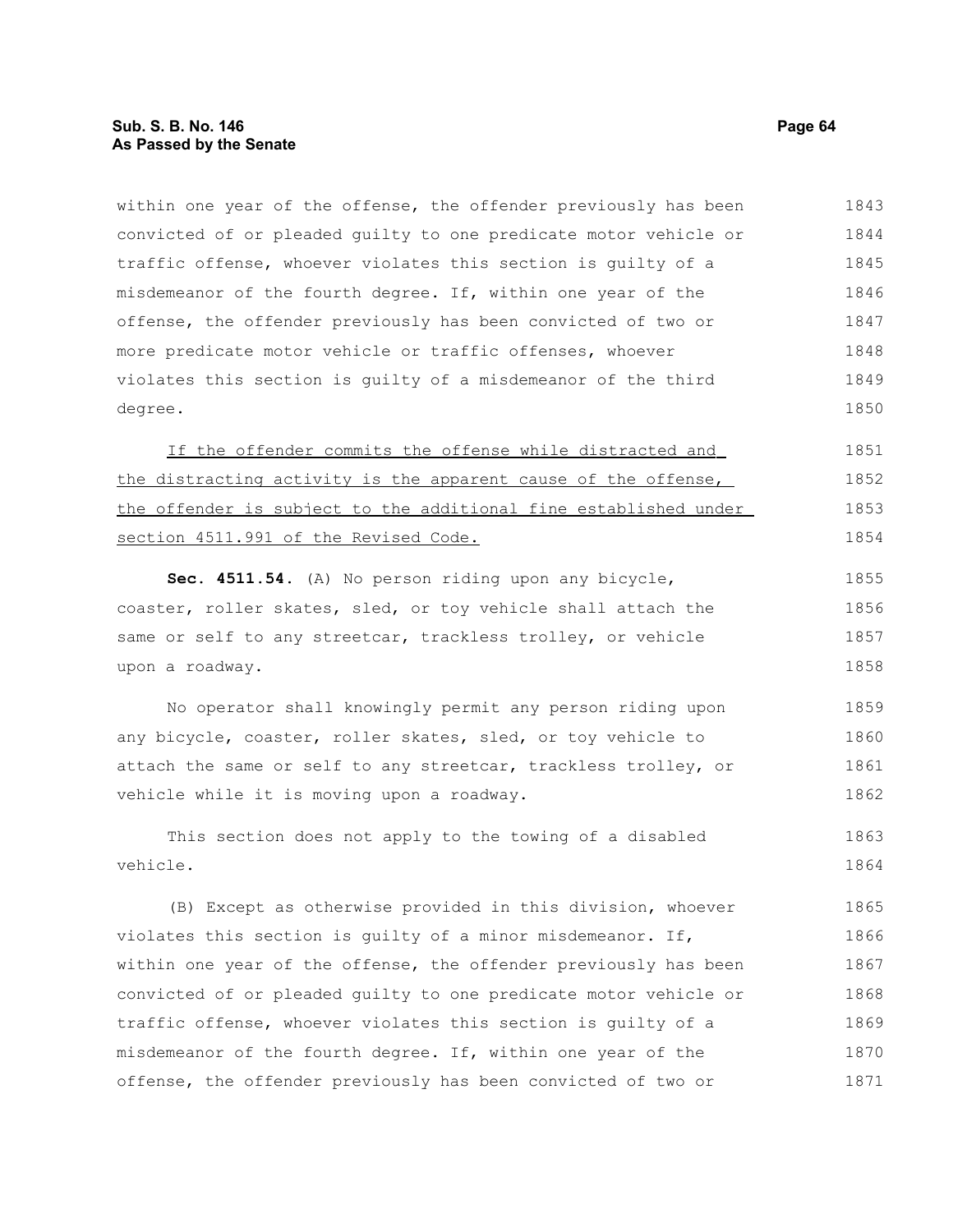more predicate motor vehicle or traffic offenses, whoever violates this section is guilty of a misdemeanor of the third degree. 1872 1873 1874

 If the offender commits the offense while distracted and the distracting activity is the apparent cause of the offense, the offender is subject to the additional fine established under section 4511.991 of the Revised Code. 1875 1876 1877 1878

**Sec. 4511.55.** (A) Every person operating a bicycle upon a roadway shall ride as near to the right side of the roadway as practicable obeying all traffic rules applicable to vehicles and exercising due care when passing a standing vehicle or one proceeding in the same direction. 1879 1880 1881 1882 1883

(B) Persons riding bicycles or motorcycles upon a roadway shall ride not more than two abreast in a single lane, except on paths or parts of roadways set aside for the exclusive use of bicycles or motorcycles. 1884 1885 1886 1887

(C) This section does not require a person operating a bicycle to ride at the edge of the roadway when it is unreasonable or unsafe to do so. Conditions that may require riding away from the edge of the roadway include when necessary to avoid fixed or moving objects, parked or moving vehicles, surface hazards, or if it otherwise is unsafe or impracticable to do so, including if the lane is too narrow for the bicycle and an overtaking vehicle to travel safely side by side within the lane. 1888 1889 1890 1891 1892 1893 1894 1895 1896

(D) Except as otherwise provided in this division, whoever violates this section is guilty of a minor misdemeanor. If, within one year of the offense, the offender previously has been convicted of or pleaded guilty to one predicate motor vehicle or 1897 1898 1899 1900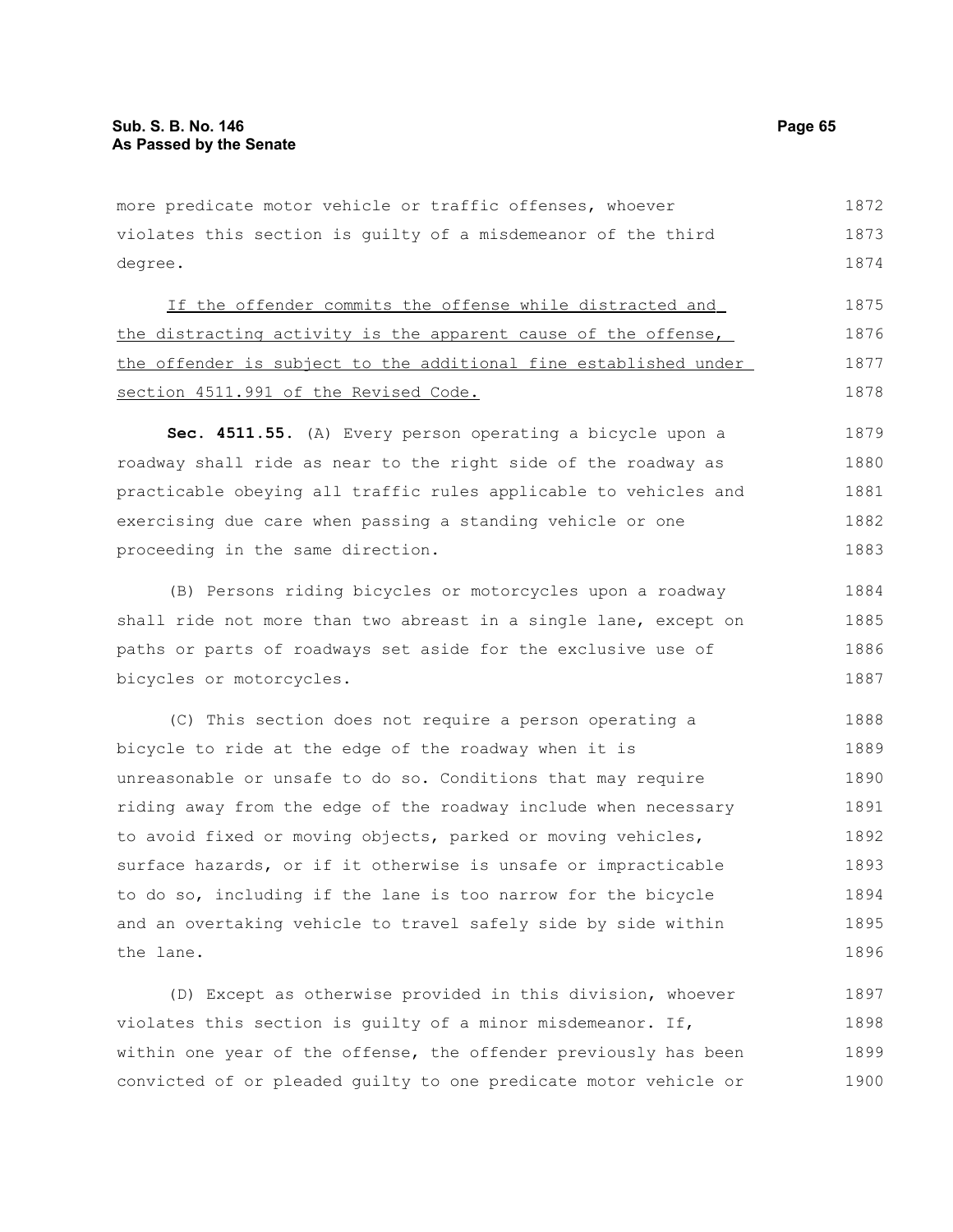misdemeanor of the fourth degree. If, within one year of the offense, the offender previously has been convicted of two or more predicate motor vehicle or traffic offenses, whoever violates this section is guilty of a misdemeanor of the third degree. If the offender commits the offense while distracted and the distracting activity is the apparent cause of the offense, the offender is subject to the additional fine established under section 4511.991 of the Revised Code. **Sec. 4511.57.** (A) The driver of a vehicle shall not overtake and pass upon the left nor drive upon the left side of any streetcar proceeding in the same direction, whether such streetcar is in motion or at rest, except: (1) When so directed by a police officer or traffic control device; (2) When upon a one-way street; (3) When upon a street where the tracks are so located as to prevent compliance with this section; (4) When authorized by local authorities. (B) The driver of any vehicle when permitted to overtake and pass upon the left of a streetcar which has stopped for the purpose of receiving or discharging any passenger shall accord pedestrians the right of way. (C) Except as otherwise provided in this division, whoever violates this section is guilty of a minor misdemeanor. If, 1902 1903 1904 1905 1906 1907 1908 1909 1910 1911 1912 1913 1914 1915 1916 1917 1918 1919 1920 1921 1922 1923 1924 1925 1926

traffic offense, whoever violates this section is guilty of a

within one year of the offense, the offender previously has been convicted of or pleaded guilty to one predicate motor vehicle or 1927 1928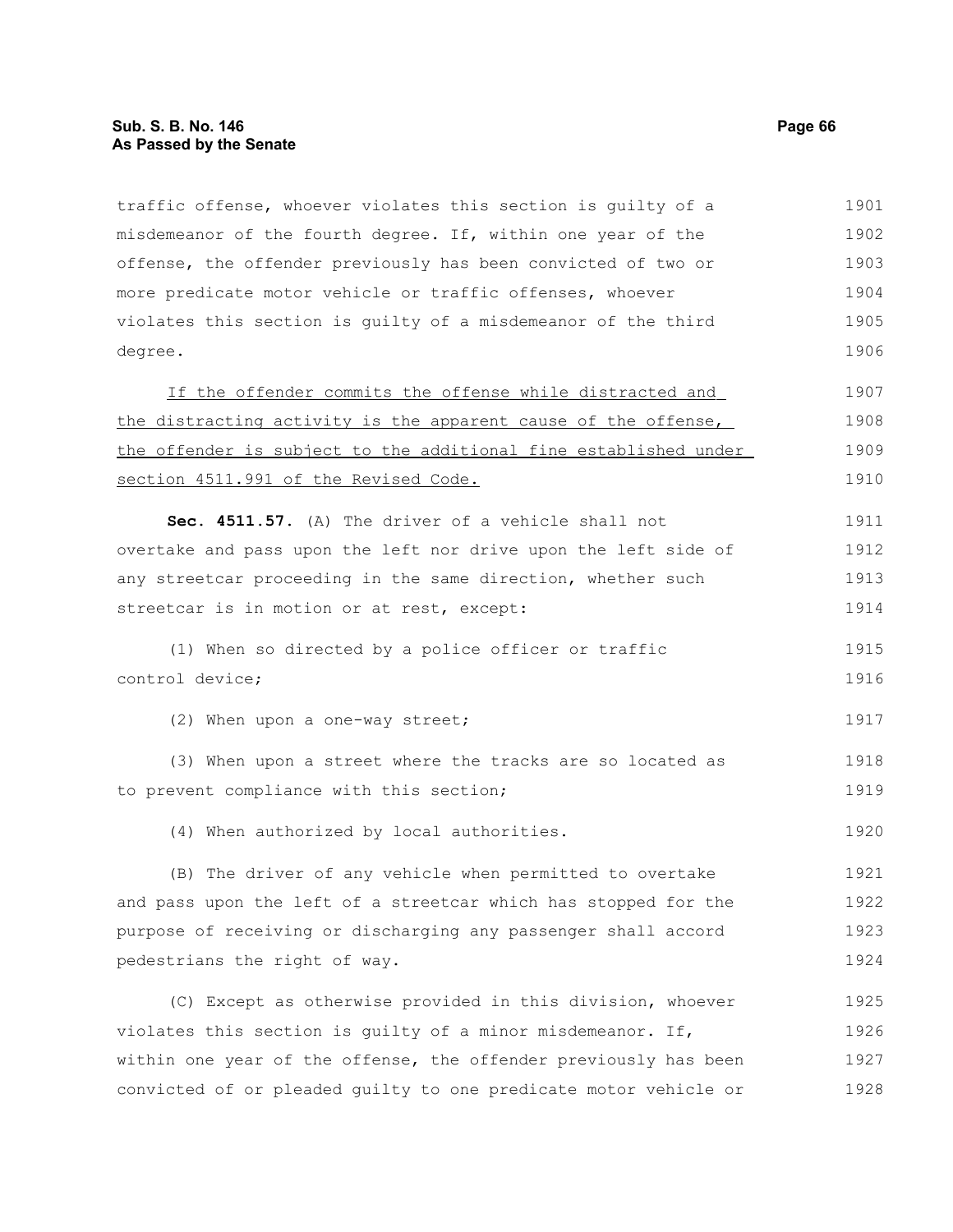traffic offense, whoever violates this section is guilty of a misdemeanor of the fourth degree. If, within one year of the offense, the offender previously has been convicted of two or more predicate motor vehicle or traffic offenses, whoever violates this section is guilty of a misdemeanor of the third degree. 1929 1930 1931 1932 1933 1934

 If the offender commits the offense while distracted and the distracting activity is the apparent cause of the offense, the offender is subject to the additional fine established under section 4511.991 of the Revised Code. 1935 1936 1937 1938

**Sec. 4511.58.** (A) The driver of a vehicle overtaking upon the right any streetcar stopped for the purpose of receiving or discharging any passenger shall stop such vehicle at least five feet to the rear of the nearest running board or door of such streetcar and remain standing until all passengers have boarded such streetcar, or upon alighting therefrom have reached a place of safety, except that where a safety zone has been established, a vehicle need not be brought to a stop before passing any such streetcar or any trackless trolley, but may proceed past such streetcar or trackless trolley at a speed not greater than is reasonable and proper considering the safety of pedestrians. 1939 1940 1941 1942 1943 1944 1945 1946 1947 1948 1949

(B) Except as otherwise provided in this division, whoever violates this section is guilty of a minor misdemeanor. If, within one year of the offense, the offender previously has been convicted of or pleaded guilty to one predicate motor vehicle or traffic offense, whoever violates this section is guilty of a misdemeanor of the fourth degree. If, within one year of the offense, the offender previously has been convicted of two or more predicate motor vehicle or traffic offenses, whoever violates this section is guilty of a misdemeanor of the third 1950 1951 1952 1953 1954 1955 1956 1957 1958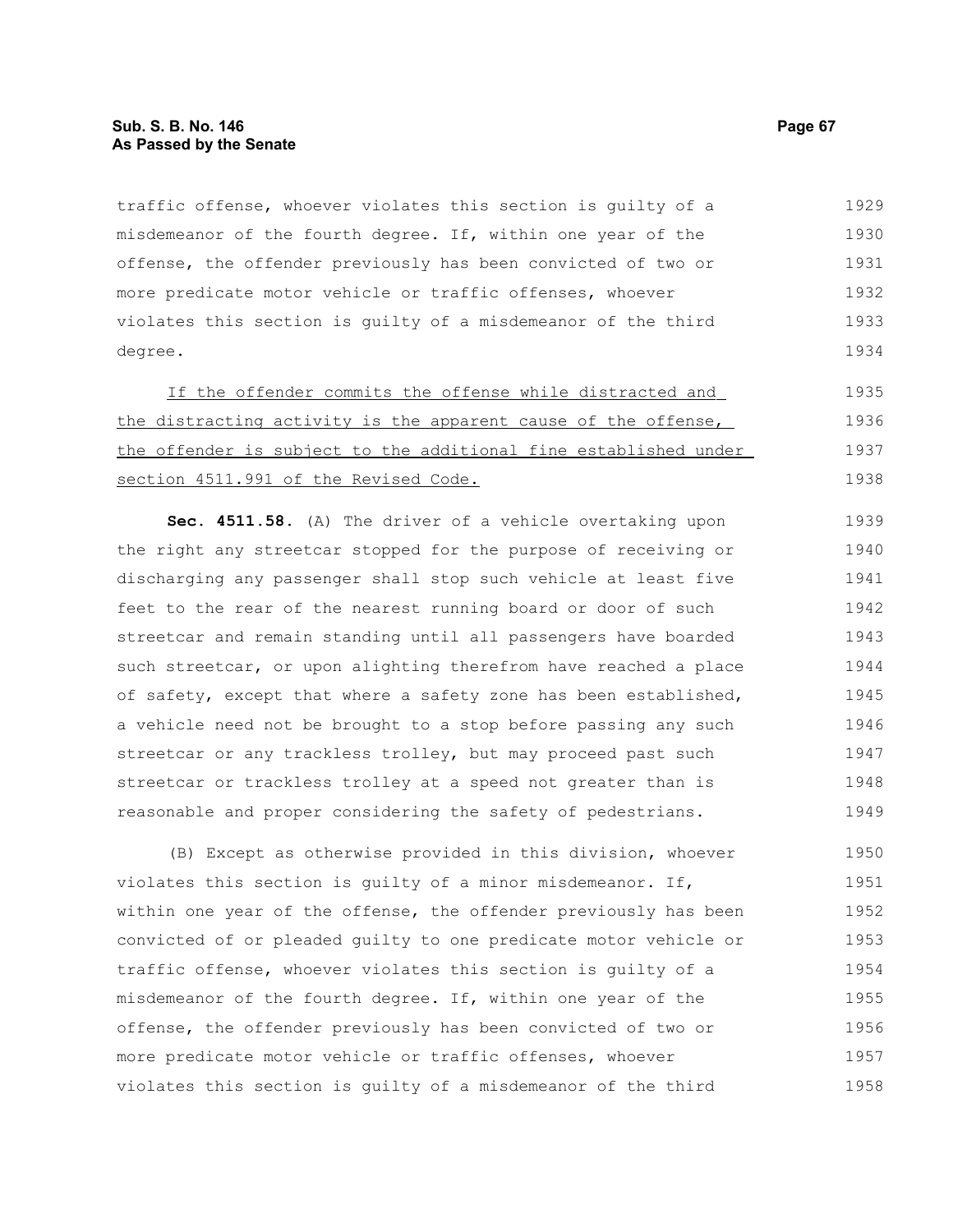degree.

If the offender commits the offense while distracted and the distracting activity is the apparent cause of the offense, the offender is subject to the additional fine established under section 4511.991 of the Revised Code. **Sec. 4511.59.** (A) The driver of any vehicle proceeding upon any streetcar tracks in front of a streetcar shall remove such vehicle from the track as soon as practicable after signal from the operator of said streetcar. The driver of a vehicle upon overtaking and passing a streetcar shall not turn in front of such streetcar unless such movement can be made in safety. (B) Except as otherwise provided in this division, whoever violates this section is guilty of a minor misdemeanor. If, within one year of the offense, the offender previously has been convicted of or pleaded guilty to one predicate motor vehicle or 1959 1960 1961 1962 1963 1964 1965 1966 1967 1968 1969 1970 1971 1972 1973 1974

traffic offense, whoever violates this section is guilty of a misdemeanor of the fourth degree. If, within one year of the offense, the offender previously has been convicted of two or more predicate motor vehicle or traffic offenses, whoever violates this section is guilty of a misdemeanor of the third degree. 1975 1976 1977 1978 1979 1980

 If the offender commits the offense while distracted and the distracting activity is the apparent cause of the offense, the offender is subject to the additional fine established under section 4511.991 of the Revised Code. 1981 1982 1983 1984

**Sec. 4511.60.** (A) No vehicle shall at any time be driven through or within a safety zone. 1985 1986

(B) Except as otherwise provided in this division, whoever 1987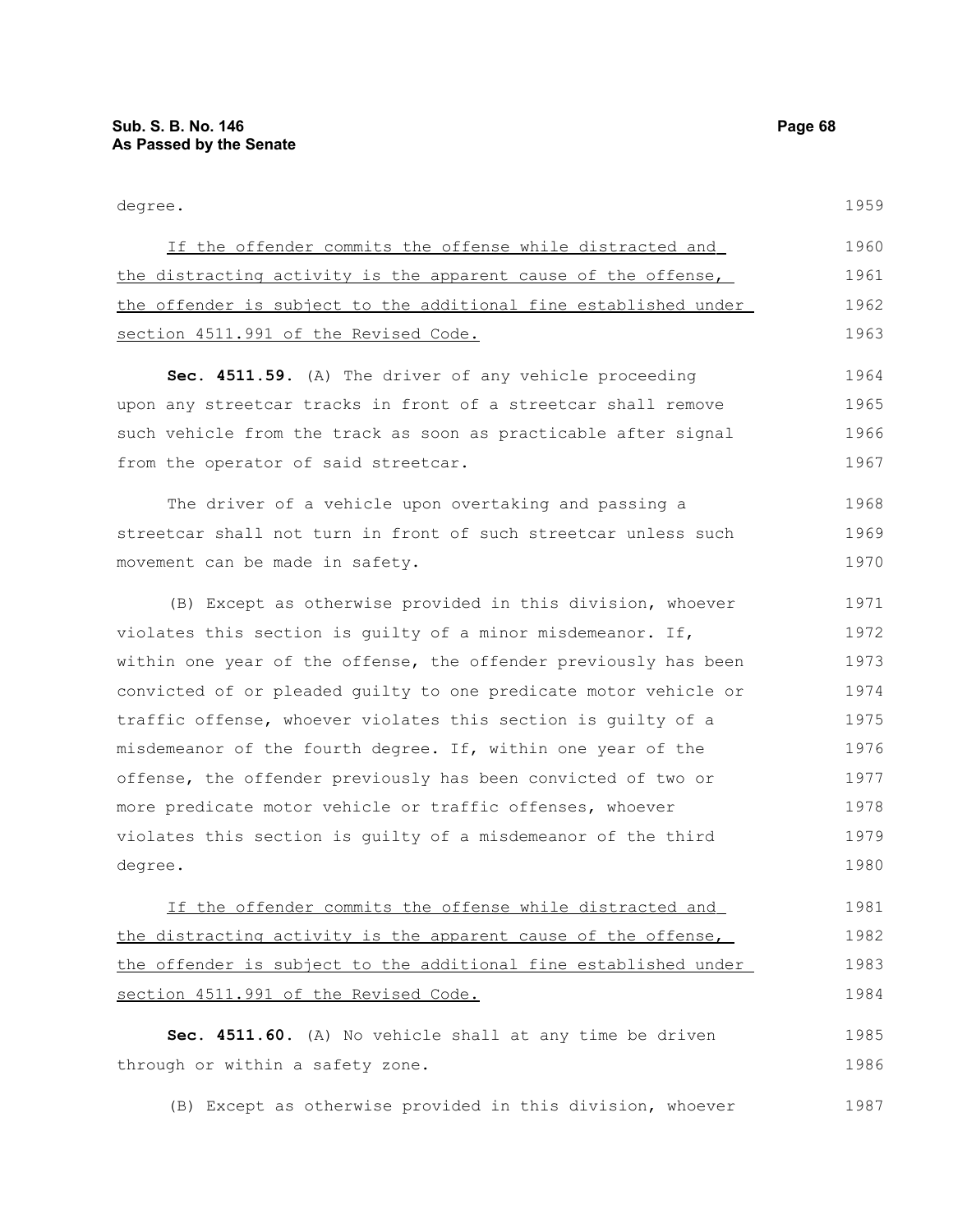# **Sub. S. B. No. 146 Page 69 As Passed by the Senate**

violates this section is guilty of a minor misdemeanor. If, within one year of the offense, the offender previously has been convicted of or pleaded guilty to one predicate motor vehicle or traffic offense, whoever violates this section is guilty of a misdemeanor of the fourth degree. If, within one year of the offense, the offender previously has been convicted of two or more predicate motor vehicle or traffic offenses, whoever violates this section is guilty of a misdemeanor of the third degree. 1988 1989 1990 1991 1992 1993 1994 1995 1996

 If the offender commits the offense while distracted and the distracting activity is the apparent cause of the offense, the offender is subject to the additional fine established under section 4511.991 of the Revised Code. 1997 1998 1999 2000

**Sec. 4511.61.** (A) As used in this section, "active grade crossing warning device" has the same meaning as in section 5733.43 of the Revised Code.

(B) The department of transportation and local authorities in their respective jurisdictions, with the approval of the department, may designate dangerous highway crossings over railroad tracks whether on state, county, or township highways or on streets or ways within municipal corporations, and erect stop signs thereat. 2004 2005 2006 2007 2008 2009

(C)(1) The department and local authorities shall erect stop signs at a railroad highway grade crossing in either of the following circumstances: 2010 2011 2012

(a) New warning devices that are not active grade crossing warning devices are being installed at the grade crossing, and railroad crossbucks were the only warning devices at the grade crossing prior to the installation of the new warning devices. 2013 2014 2015 2016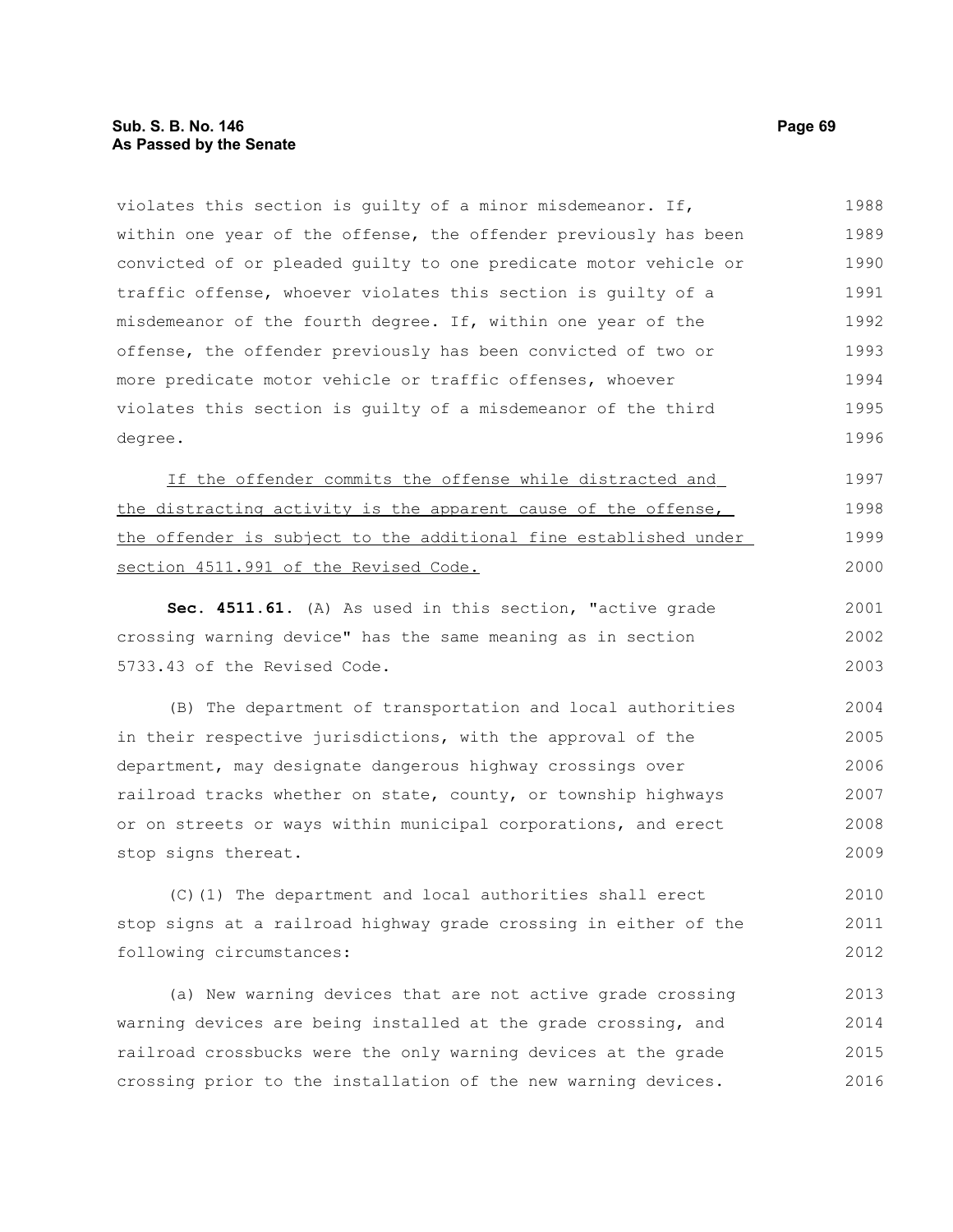(b) The grade crossing is constructed after-the effectivedate of this amendment July 1, 2013, and only warning devices that are not active grade crossing warning devices are installed at the grade crossing. 2017 2018 2019 2020

(2) Division (C)(1) of this section does not apply to a railroad highway grade crossing that the director of transportation has exempted from that division because of traffic flow or other considerations or factors. 2021 2022 2023 2024

(D) When stop signs are erected pursuant to division (B) or (C) of this section, the operator of any vehicle, streetcar, or trackless trolley shall stop within fifty, but not less than fifteen, feet from the nearest rail of the railroad tracks and shall exercise due care before proceeding across such grade crossing. 2025 2026 2027 2028 2029 2030

(E) Except as otherwise provided in this division, whoever violates division (D) of this section is guilty of a minor misdemeanor. If, within one year of the offense, the offender previously has been convicted of or pleaded guilty to one predicate motor vehicle or traffic offense, whoever violates this section is guilty of a misdemeanor of the fourth degree. If, within one year of the offense, the offender previously has been convicted of two or more predicate motor vehicle or traffic offenses, whoever violates this section is guilty of a misdemeanor of the third degree. 2031 2032 2033 2034 2035 2036 2037 2038 2039 2040

 If the offender commits the offense while distracted and the distracting activity is the apparent cause of the offense, the offender is subject to the additional fine established under section 4511.991 of the Revised Code. 2041 2042 2043 2044

**Sec. 4511.64.** (A) No person shall operate or move any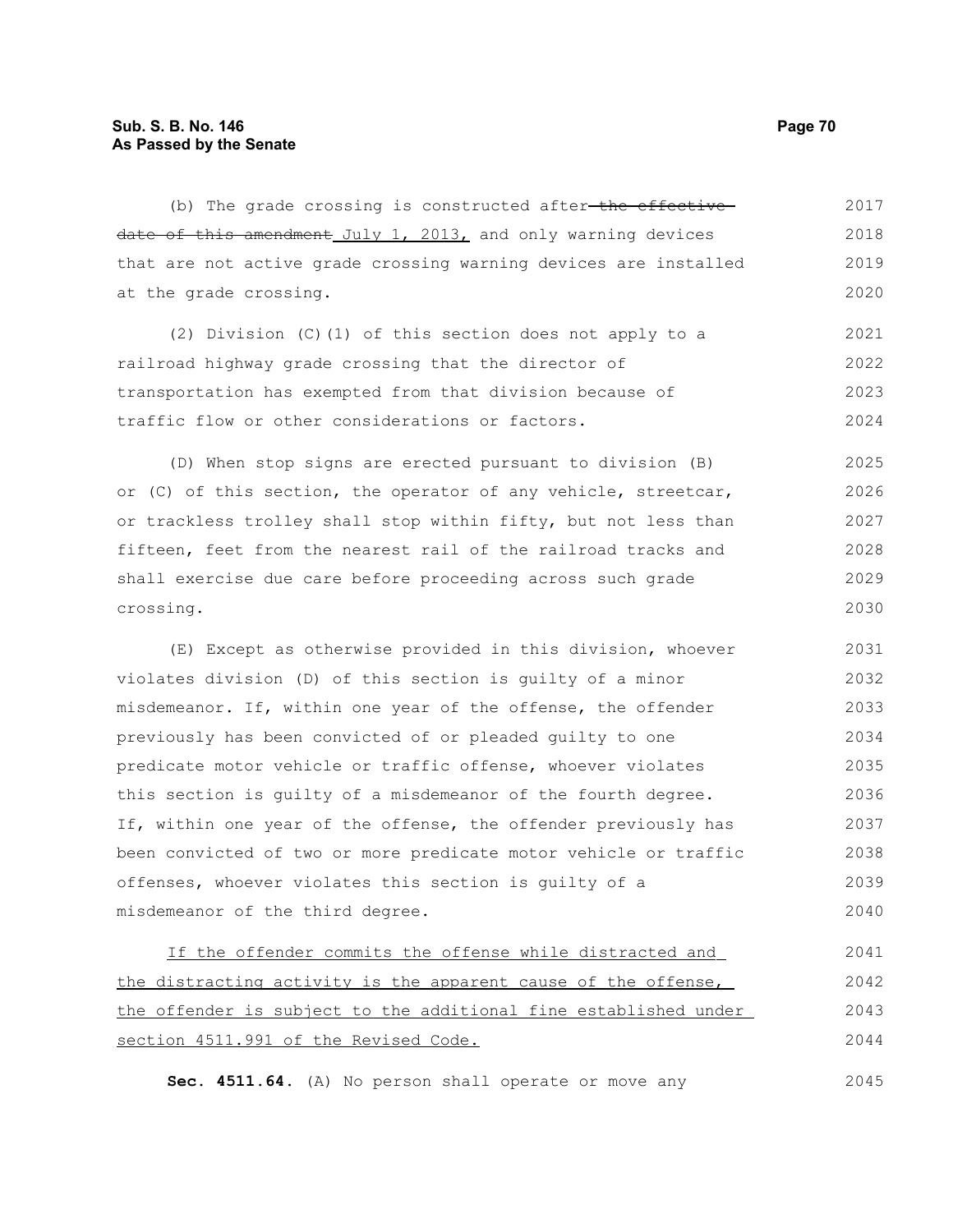# **Sub. S. B. No. 146 Page 71 As Passed by the Senate**

crawler-type tractor, steam shovel, derrick, roller, or any equipment or structure having a normal operating speed of six or less miles per hour or a vertical body or load clearance of less than nine inches above the level surface of a roadway, upon or across any tracks at a railroad grade crossing without first complying with divisions (A)(1) and (2) of this section. 2046 2047 2048 2049 2050 2051

(1) Before making any such crossing, the person operating or moving any such vehicle or equipment shall first stop the same, and while stopped the person shall listen and look in both directions along such track for any approaching train and for signals indicating the approach of a train, and shall proceed only upon exercising due care. 2052 2053 2054 2055 2056 2057

(2) No such crossing shall be made when warning is given by automatic signal or crossing gates or a flagperson or otherwise of the immediate approach of a railroad train or car. 2058 2059 2060

(B) If the normal sustained speed of such vehicle, equipment, or structure is not more than three miles per hour, the person owning, operating, or moving the same shall also give notice of such intended crossing to a station agent or superintendent of the railroad, and a reasonable time shall be given to such railroad to provide proper protection for such crossing. Where such vehicles or equipment are being used in constructing or repairing a section of highway lying on both sides of a railroad grade crossing, and in such construction or repair it is necessary to repeatedly move such vehicles or equipment over such crossing, one daily notice specifying when such work will start and stating the hours during which it will be prosecuted is sufficient. 2061 2062 2063 2064 2065 2066 2067 2068 2069 2070 2071 2072 2073

(C) Except as otherwise provided in this division, whoever violates this section is guilty of a minor misdemeanor. If, 2074 2075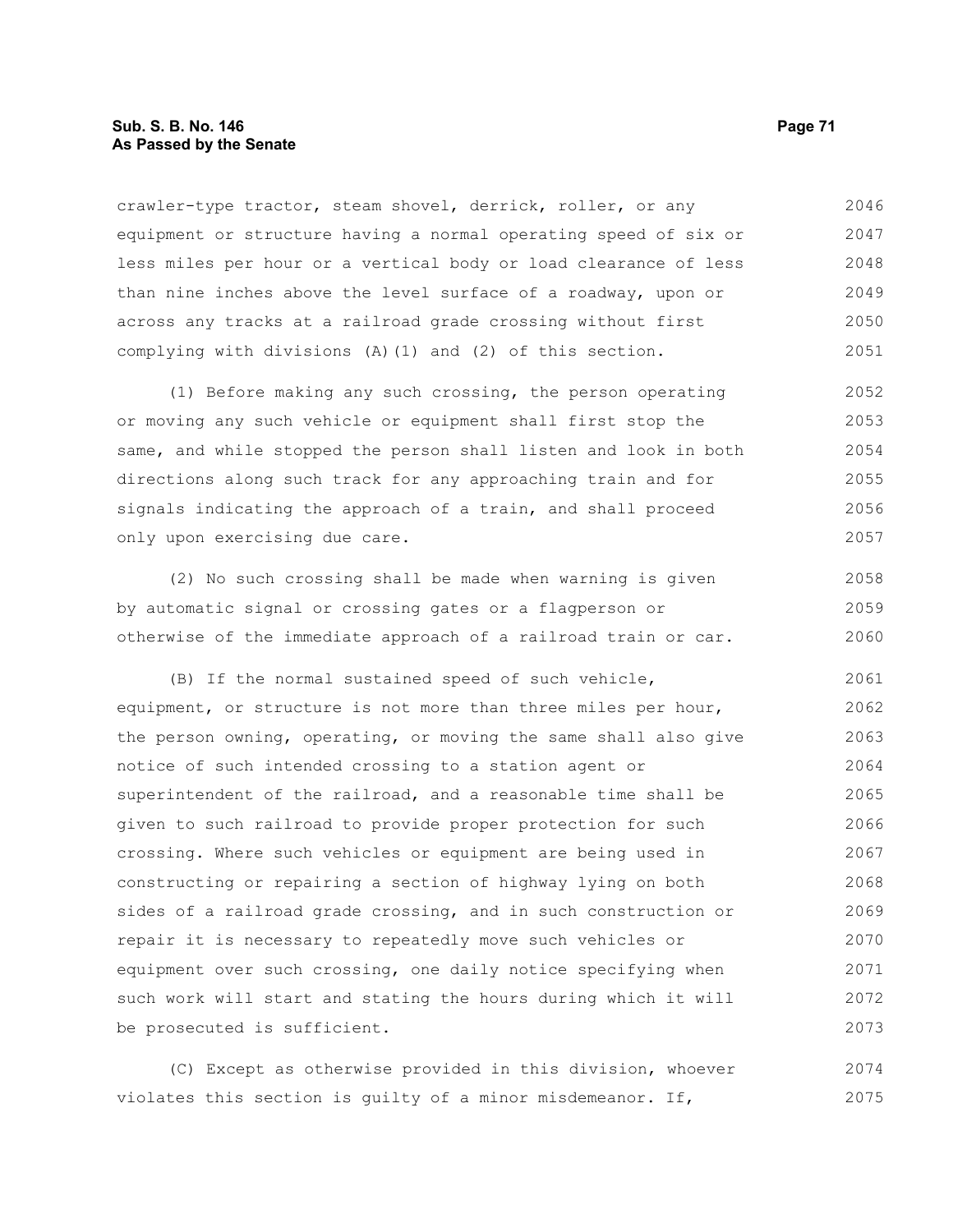# **Sub. S. B. No. 146 Page 72 As Passed by the Senate**

within one year of the offense, the offender previously has been convicted of or pleaded guilty to one predicate motor vehicle or traffic offense, whoever violates this section is guilty of a misdemeanor of the fourth degree. If, within one year of the offense, the offender previously has been convicted of two or more predicate motor vehicle or traffic offenses, whoever violates this section is guilty of a misdemeanor of the third degree. 2076 2077 2078 2079 2080 2081 2082 2083

 If the offender commits the offense while distracted and the distracting activity is the apparent cause of the offense, the offender is subject to the additional fine established under section 4511.991 of the Revised Code. 2084 2085 2086 2087

**Sec. 4511.71.** (A) No person shall drive upon, along, or across a street or highway, or any part of a street or highway that has been closed in the process of its construction, reconstruction, or repair, and posted with appropriate signs by the authority having jurisdiction to close such highway. 2088 2089 2090 2091 2092

(B) Except as otherwise provided in this division, whoever violates this section is guilty of a minor misdemeanor. If, within one year of the offense, the offender previously has been convicted of or pleaded guilty to one predicate motor vehicle or traffic offense, whoever violates this section is guilty of a misdemeanor of the fourth degree. If, within one year of the offense, the offender previously has been convicted of two or more predicate motor vehicle or traffic offenses, whoever violates this section is guilty of a misdemeanor of the third degree. 2093 2094 2095 2096 2097 2098 2099 2100 2101 2102

If the offender commits the offense while distracted and the distracting activity is the apparent cause of the offense, the offender is subject to the additional fine established under 2103 2104 2105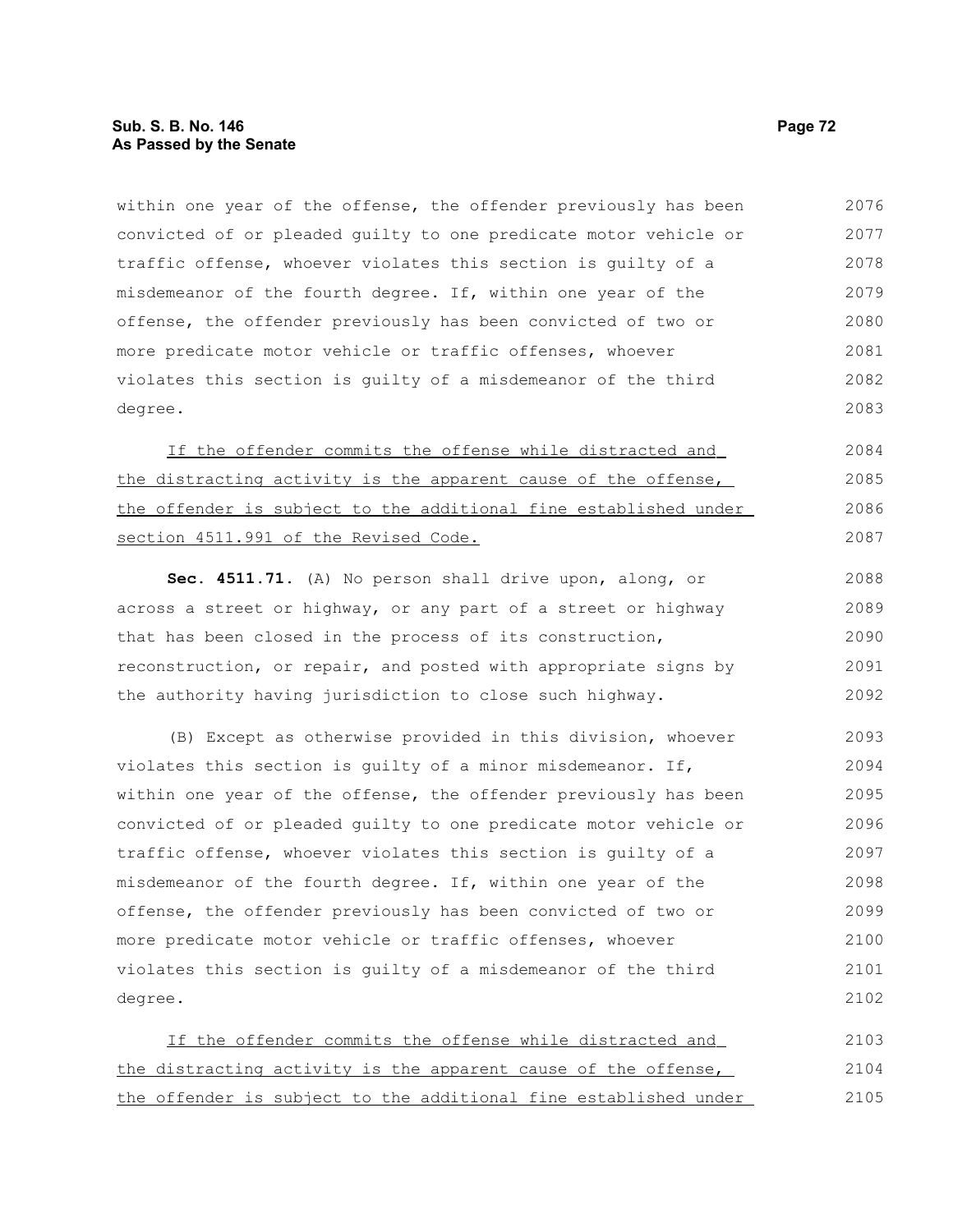| section 4511.991 of the Revised Code.                            | 2106 |
|------------------------------------------------------------------|------|
| Sec. 4511.711. (A) No person shall drive any vehicle,            | 2107 |
| other than a bicycle, upon a sidewalk or sidewalk area except    | 2108 |
| upon a permanent or duly authorized temporary driveway.          | 2109 |
| Nothing in this section shall be construed as prohibiting        | 2110 |
| local authorities from regulating the operation of bicycles      | 2111 |
| within their respective jurisdictions, except that no local      | 2112 |
| authority may require that bicycles be operated on sidewalks.    | 2113 |
| (B) Except as otherwise provided in this division, whoever       | 2114 |
| violates this section is quilty of a minor misdemeanor. If,      | 2115 |
| within one year of the offense, the offender previously has been | 2116 |
| convicted of or pleaded quilty to one predicate motor vehicle or | 2117 |
| traffic offense, whoever violates this section is quilty of a    | 2118 |
| misdemeanor of the fourth degree. If, within one year of the     | 2119 |
| offense, the offender previously has been convicted of two or    | 2120 |
| more predicate motor vehicle or traffic offenses, whoever        | 2121 |
| violates this section is quilty of a misdemeanor of the third    | 2122 |
| degree.                                                          | 2123 |

 If the offender commits the offense while distracted and the distracting activity is the apparent cause of the offense, the offender is subject to the additional fine established under section 4511.991 of the Revised Code. 2124 2125 2126 2127

**Sec. 4511.712.** (A) No driver shall enter an intersection or marked crosswalk or drive onto any railroad grade crossing unless there is sufficient space on the other side of the intersection, crosswalk, or grade crossing to accommodate the vehicle, streetcar, or trackless trolley the driver is operating without obstructing the passage of other vehicles, streetcars, trackless trolleys, pedestrians, or railroad trains, 2128 2129 2130 2131 2132 2133 2134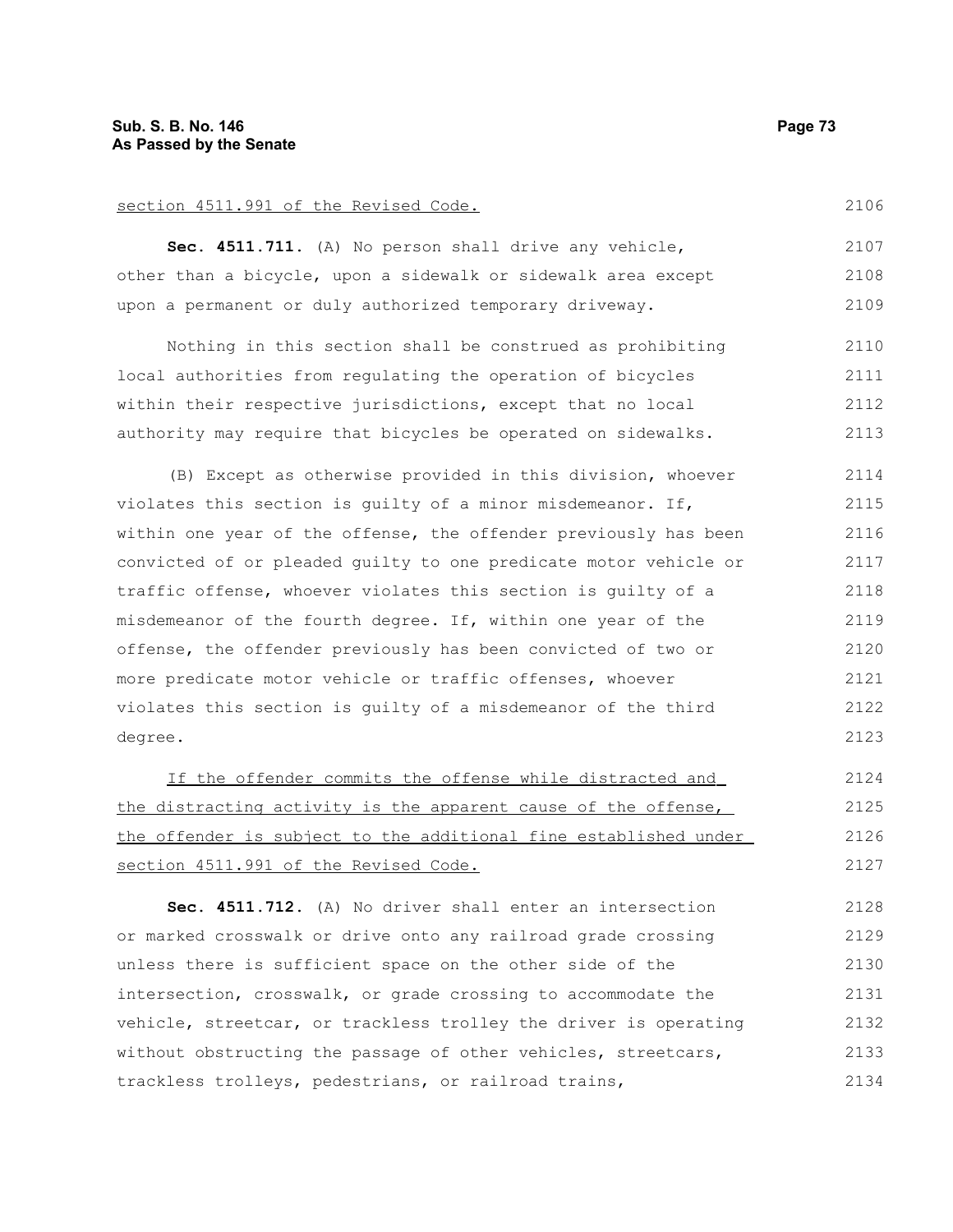notwithstanding any traffic control signal indication to proceed. (B) Except as otherwise provided in this division, whoever violates this section is guilty of a minor misdemeanor. If, within one year of the offense, the offender previously has been convicted of or pleaded guilty to one predicate motor vehicle or traffic offense, whoever violates this section is guilty of a misdemeanor of the fourth degree. If, within one year of the offense, the offender previously has been convicted of two or more predicate motor vehicle or traffic offenses, whoever violates this section is guilty of a misdemeanor of the third degree. If the offender commits the offense while distracted and the distracting activity is the apparent cause of the offense, the offender is subject to the additional fine established under section 4511.991 of the Revised Code. **Sec. 4511.713.** (A) No person shall operate a motor 2135 2136 2137 2138 2139 2140 2141 2142 2143 2144 2145 2146 2147 2148 2149 2150 2151

vehicle, snowmobile, or all-purpose vehicle upon any path set aside for the exclusive use of bicycles, when an appropriate sign giving notice of such use is posted on the path. 2152 2153 2154

Nothing in this section shall be construed to affect any rule of the director of natural resources governing the operation of motor vehicles, snowmobiles, all-purpose vehicles, and bicycles on lands under the director's jurisdiction. 2155 2156 2157 2158

(B) Except as otherwise provided in this division, whoever violates this section is guilty of a minor misdemeanor. If, within one year of the offense, the offender previously has been convicted of or pleaded guilty to one predicate motor vehicle or traffic offense, whoever violates this section is guilty of a 2159 2160 2161 2162 2163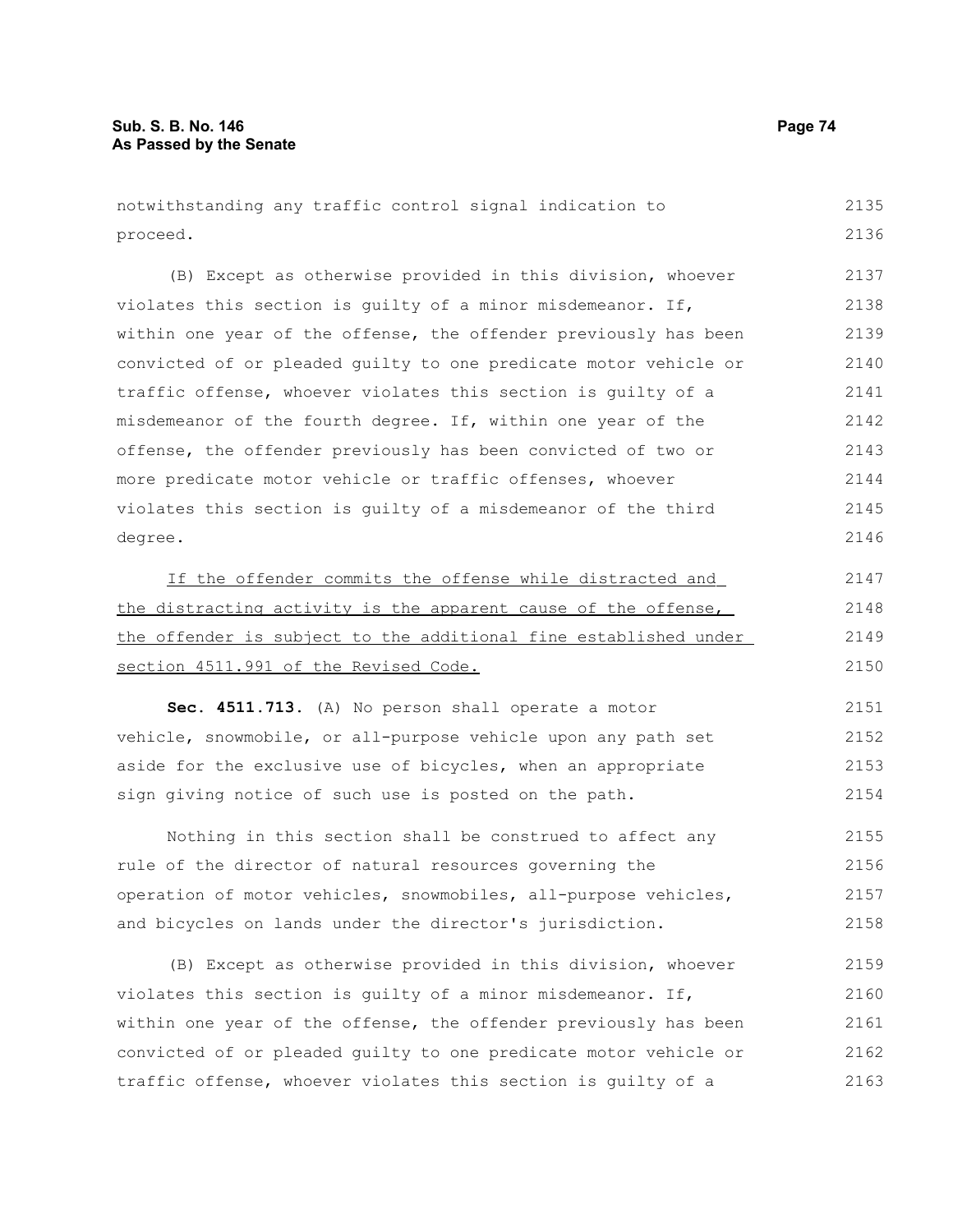misdemeanor of the fourth degree. If, within one year of the offense, the offender previously has been convicted of two or more predicate motor vehicle or traffic offenses, whoever violates this section is guilty of a misdemeanor of the third degree. 2164 2165 2166 2167 2168

 If the offender commits the offense while distracted and the distracting activity is the apparent cause of the offense, the offender is subject to the additional fine established under section 4511.991 of the Revised Code. 2169 2170 2171 2172

**Sec. 4511.72.** (A) The driver of any vehicle, other than an emergency vehicle or public safety vehicle on official business, shall not follow any emergency vehicle or public safety vehicle traveling in response to an alarm closer than five hundred feet, or drive into or park such vehicle within the block where fire apparatus has stopped in answer to a fire alarm, unless directed to do so by a police officer or a firefighter. 2173 2174 2175 2176 2177 2178 2179

(B) Except as otherwise provided in this division, whoever violates this section is guilty of a minor misdemeanor. If, within one year of the offense, the offender previously has been convicted of or pleaded guilty to one predicate motor vehicle or traffic offense, whoever violates this section is guilty of a misdemeanor of the fourth degree. If, within one year of the offense, the offender previously has been convicted of two or more predicate motor vehicle or traffic offenses, whoever violates this section is guilty of a misdemeanor of the third degree. 2180 2181 2182 2183 2184 2185 2186 2187 2188 2189

 If the offender commits the offense while distracted and the distracting activity is the apparent cause of the offense, the offender is subject to the additional fine established under section 4511.991 of the Revised Code. 2190 2191 2192 2193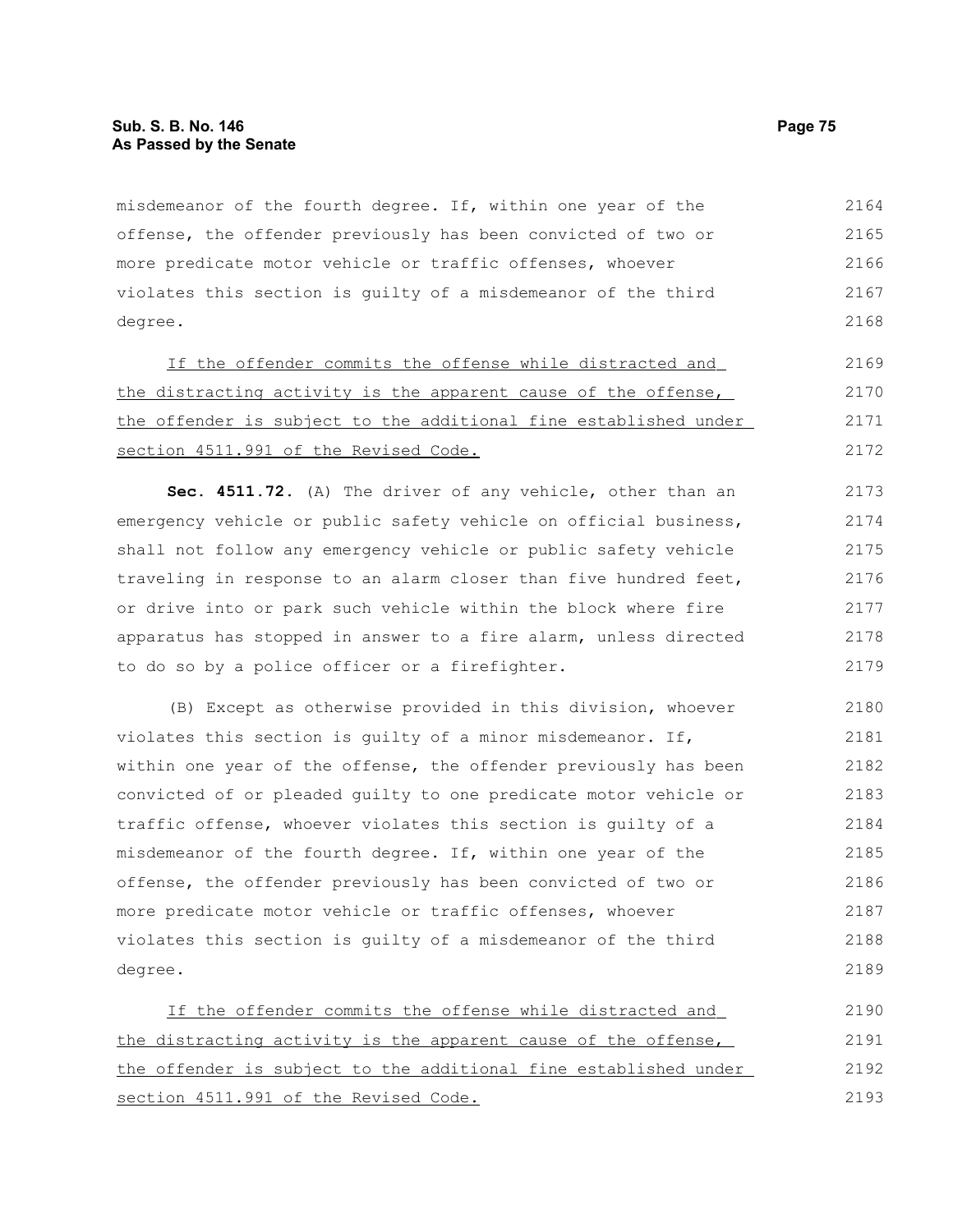## **Sub. S. B. No. 146 Page 76 As Passed by the Senate**

**Sec. 4511.73.** (A) No streetcar, trackless trolley, or vehicle shall, without the consent of the fire department official in command, be driven over any unprotected hose of a fire department that is laid down on any street, private driveway, or streetcar track to be used at any fire or alarm of fire. 2194 2195 2196 2197 2198 2199

(B) Except as otherwise provided in this division, whoever violates this section is guilty of a minor misdemeanor. If, within one year of the offense, the offender previously has been convicted of or pleaded guilty to one predicate motor vehicle or traffic offense, whoever violates this section is guilty of a misdemeanor of the fourth degree. If, within one year of the offense, the offender previously has been convicted of two or more predicate motor vehicle or traffic offenses, whoever violates this section is guilty of a misdemeanor of the third degree. 2200 2201 2202 2203 2204 2205 2206 2207 2208 2209

 If the offender commits the offense while distracted and the distracting activity is the apparent cause of the offense, the offender is subject to the additional fine established under section 4511.991 of the Revised Code. 2210 2211 2212 2213

 **Sec. 4511.991.** (A) As used in this section and each section referenced in division (B) of this section, all of the following apply: 2214 2215 2216

 (1) "Distracted" means doing either of the following while operating a vehicle: 2217 2218

 (a) Using a handheld electronic wireless communications device, as defined in section 4511.204 of the Revised Code, except when utilizing any of the following: 2219 2220 2221

 (i) The device's speakerphone function; 2222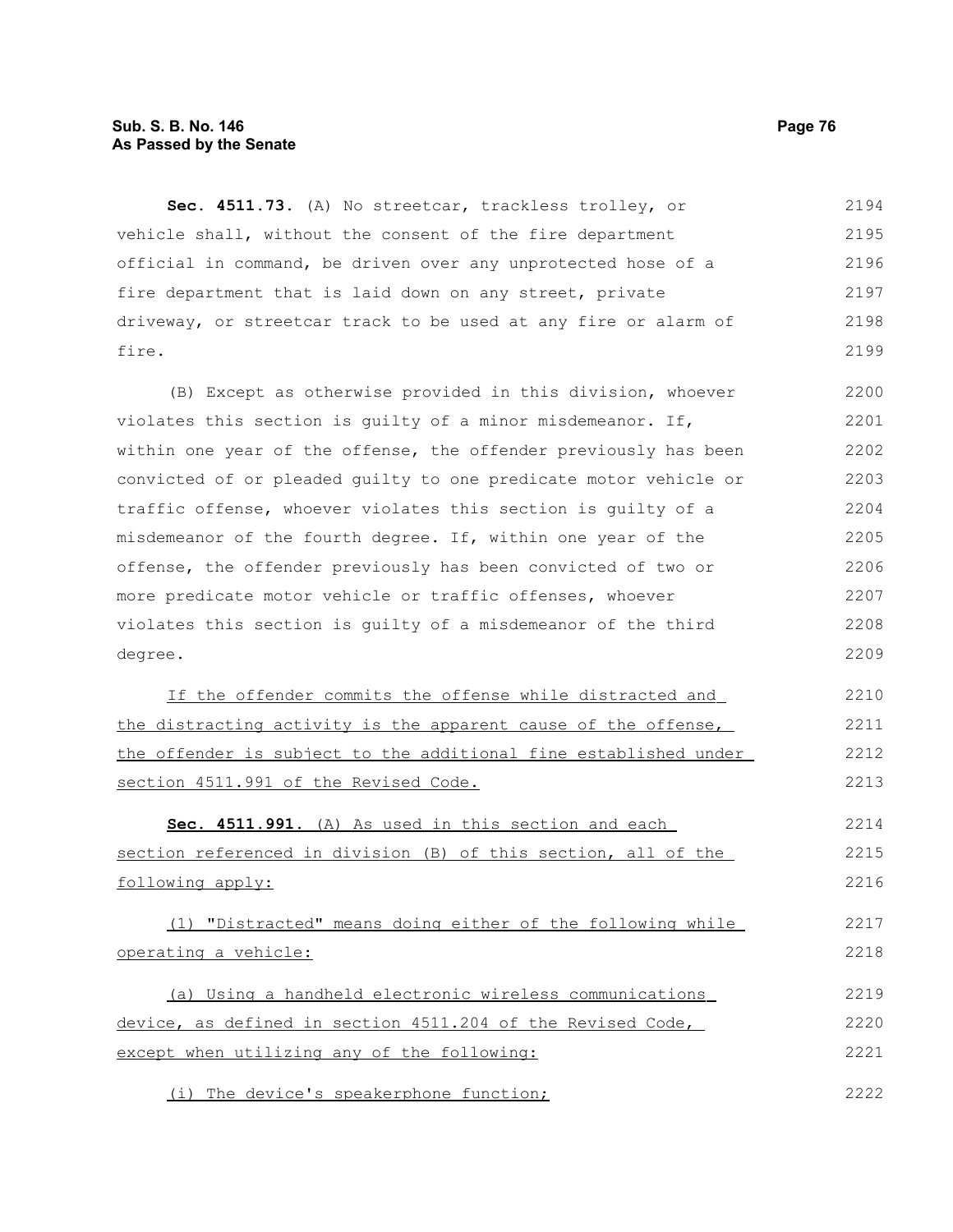| (ii) A wireless technology standard for exchanging data          | 2223 |
|------------------------------------------------------------------|------|
| over short distances;                                            | 2224 |
| (iii) A "voice-operated or hands-free" device that allows        | 2225 |
| the person to use the electronic wireless communications device  | 2226 |
| without the use of either hand except to activate, deactivate,   | 2227 |
| or initiate a feature or function;                               | 2228 |
| (iv) Any device that is physically or electronically             | 2229 |
| integrated into the motor vehicle.                               | 2230 |
| (b) Engaging in any activity that is not necessary to the        | 2231 |
| operation of a vehicle and impairs, or reasonably would be       | 2232 |
| expected to impair, the ability of the operator to drive the     | 2233 |
| vehicle safely.                                                  | 2234 |
| (2) "Distracted" does not include operating a motor              | 2235 |
| vehicle while wearing an earphone or earplug over or in both     | 2236 |
| ears at the same time. A person who so wears earphones or        | 2237 |
| earplugs may be charged with a violation of section 4511.84 of   | 2238 |
| the Revised Code.                                                | 2239 |
| (3) "Distracted" does not include conducting any activity        | 2240 |
| while operating a utility service vehicle or a vehicle for or on | 2241 |
| behalf of a utility, provided that the driver of the vehicle is  | 2242 |
| acting in response to an emergency, power outage, or a           | 2243 |
| circumstance affecting the health or safety of individuals.      | 2244 |
| As used in division (A) (3) of this section:                     | 2245 |
| (a) "Utility" means an entity specified in division $(A)$ ,      | 2246 |
| (C), (D), (E), or (G) of section 4905.03 of the Revised Code.    | 2247 |
| (b) "Utility service vehicle" means a vehicle owned or           | 2248 |
| operated by a utility.                                           | 2249 |
| (B) If an offender violates section 4511.03, 4511.051,           | 2250 |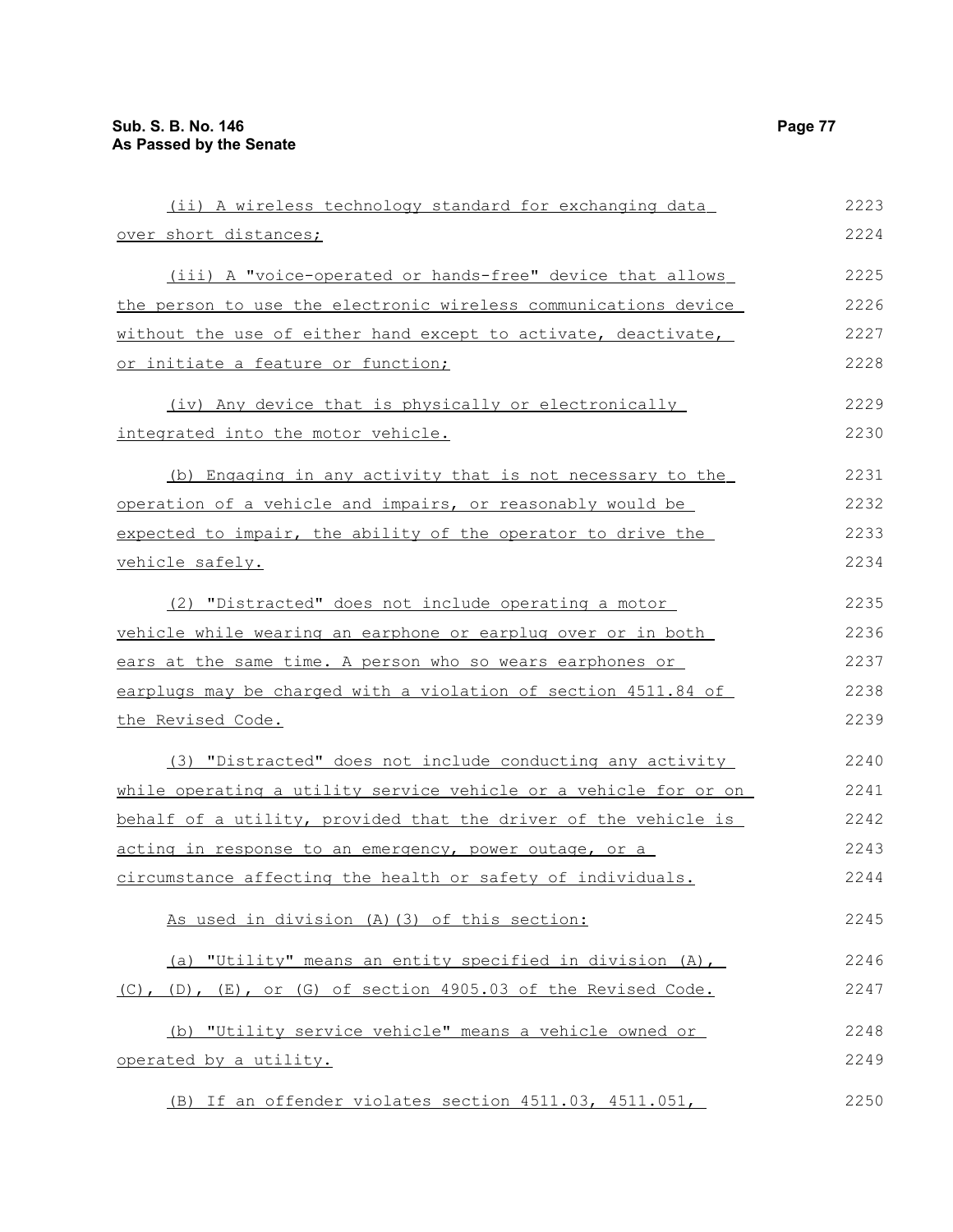| 4511.12, 4511.121, 4511.132, 4511.21, 4511.211, 4511.213,                           | 2251 |
|-------------------------------------------------------------------------------------|------|
| 4511.22, 4511.23, 4511.25, 4511.26, 4511.27, 4511.28, 4511.29,                      | 2252 |
| 4511.30, 4511.31, 4511.32, 4511.33, 4511.34, 4511.35, 4511.36,                      | 2253 |
| 4511.37, 4511.38, 4511.39, 4511.40, 4511.41, 4511.42, 4511.43,                      | 2254 |
| $4511.431, 4511.44, 4511.441, 4511.451, 4511.46, 4511.47,$                          | 2255 |
| $4511.54$ , $4511.55$ , $4511.57$ , $4511.58$ , $4511.59$ , $4511.60$ , $4511.61$ , | 2256 |
| 4511.64, 4511.71, 4511.711, 4511.712, 4511.713, 4511.72, or                         | 2257 |
| 4511.73 of the Revised Code while distracted and the distracting                    | 2258 |
| activity is the apparent cause of the violation, the offender is                    | 2259 |
| subject to the applicable penalty for the violation and,                            | 2260 |
| notwithstanding section 2929.28 of the Revised Code, is subject                     | 2261 |
| to an additional fine of not more than one hundred dollars as                       | 2262 |
| follows:                                                                            | 2263 |
| (1) Subject to Traffic Rule 13, if a law enforcement                                | 2264 |
| officer issues an offender a ticket, citation, or summons for a                     | 2265 |
| violation of any of the aforementioned sections of the Revised                      | 2266 |
| Code that indicates that the offender was distracted while                          | 2267 |
| committing the violation and that the distracting activity was                      | 2268 |
| the apparent cause of the violation, the offender may enter a                       | 2269 |
| written plea of quilty and waive the offender's right to contest                    | 2270 |
| the ticket, citation, or summons in a trial provided that the                       | 2271 |
| offender pays the total amount of the fine established for the                      | 2272 |
| violation, which shall include the additional fine of one                           | 2273 |
| hundred dollars.                                                                    | 2274 |
| In lieu of payment of the additional fine of one hundred                            | 2275 |

dollars, the offender instead may elect to attend a distracted driving safety course, the duration and contents of which shall be established by the director of public safety. If the offender attends and successfully completes the course, the offender shall be issued written evidence that the offender successfully completed the course. The offender shall be required to pay the 2276 2277 2278 2279 2280 2281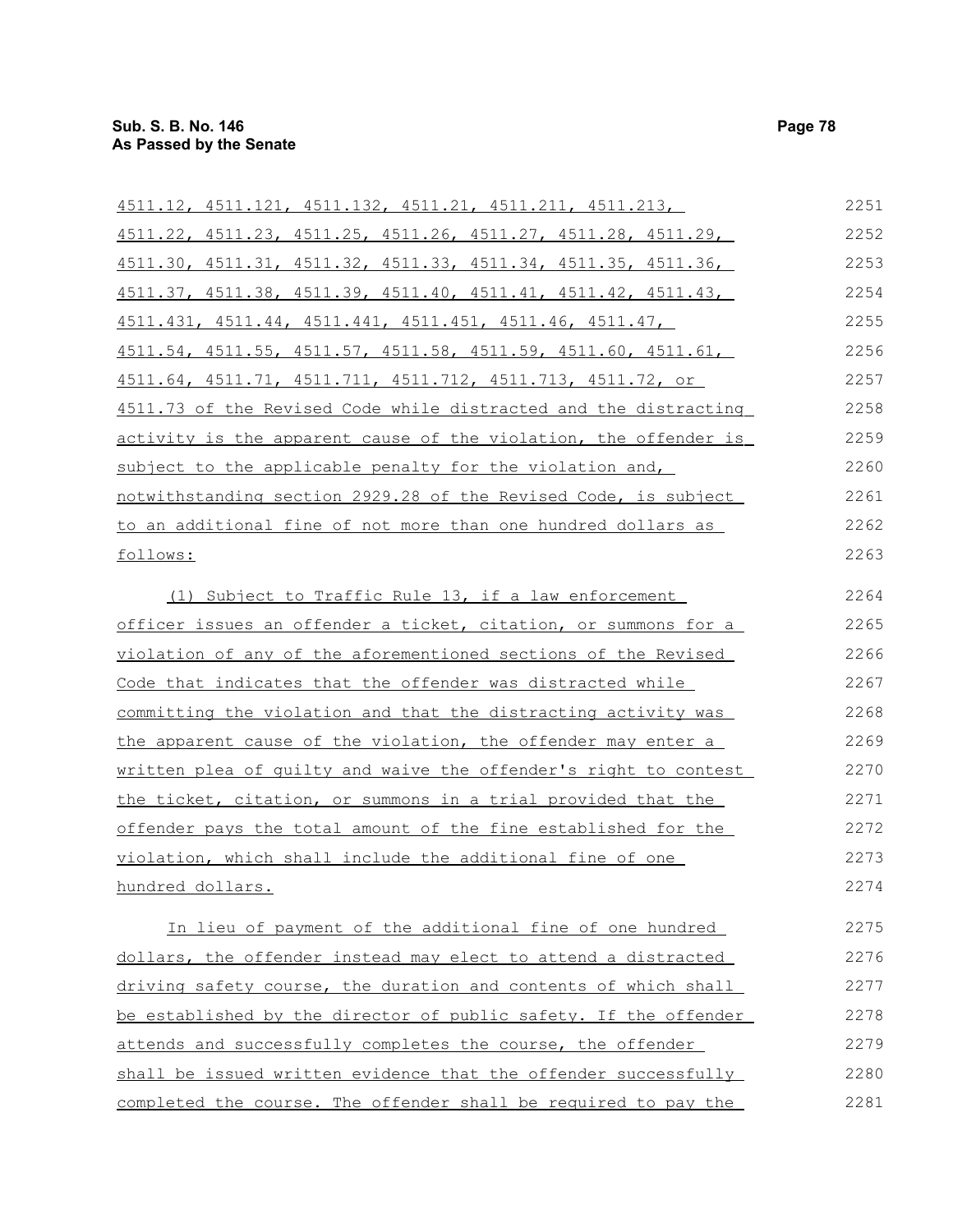| total amount of the fine established for the violation, which    | 2282 |
|------------------------------------------------------------------|------|
| amount shall not include the additional fine of one hundred      | 2283 |
| dollars, so long as the offender submits to the court both the   | 2284 |
| offender's payment in full and such written evidence.            | 2285 |
| (2) If the offender appears in person to contest the             | 2286 |
| ticket, citation, or summons in a trial and the offender pleads  | 2287 |
| guilty to or is convicted of the violation, the court, in        | 2288 |
| addition to all other penalties provided by law, may impose the  | 2289 |
| applicable penalty for the violation and may impose the          | 2290 |
| additional fine of not more than one hundred dollars.            | 2291 |
| If the court imposes upon the offender the applicable            | 2292 |
| penalty for the violation and an additional fine of not more     | 2293 |
| than one hundred dollars, the court shall inform the offender    | 2294 |
| that, in lieu of payment of the additional fine of not more than | 2295 |
| one hundred dollars, the offender instead may elect to attend    | 2296 |
| the distracted driving safety course described in division (B)   | 2297 |
| (1) of this section. If the offender elects the course option    | 2298 |
| and attends and successfully completes the course, the offender  | 2299 |
| shall be issued written evidence that the offender successfully  | 2300 |
| completed the course. The offender shall be required to pay the  | 2301 |
| total amount of the fine established for the violation, which    | 2302 |
| amount shall not include the additional fine of not more than    | 2303 |
| one hundred dollars, so long as the offender submits to the      | 2304 |
| court the offender's payment and such written evidence.          | 2305 |
| Section 2. That existing sections 4511.03, 4511.051,             | 2306 |
| 4511.12, 4511.121, 4511.132, 4511.204, 4511.205, 4511.21,        | 2307 |
| 4511.211, 4511.213, 4511.22, 4511.23, 4511.25, 4511.26, 4511.27, | 2308 |
| 4511.28, 4511.29, 4511.30, 4511.31, 4511.32, 4511.33, 4511.34,   | 2309 |
| 4511.35, 4511.36, 4511.37, 4511.38, 4511.39, 4511.40, 4511.41,   | 2310 |

4511.42, 4511.43, 4511.431, 4511.44, 4511.441, 4511.451,

2311